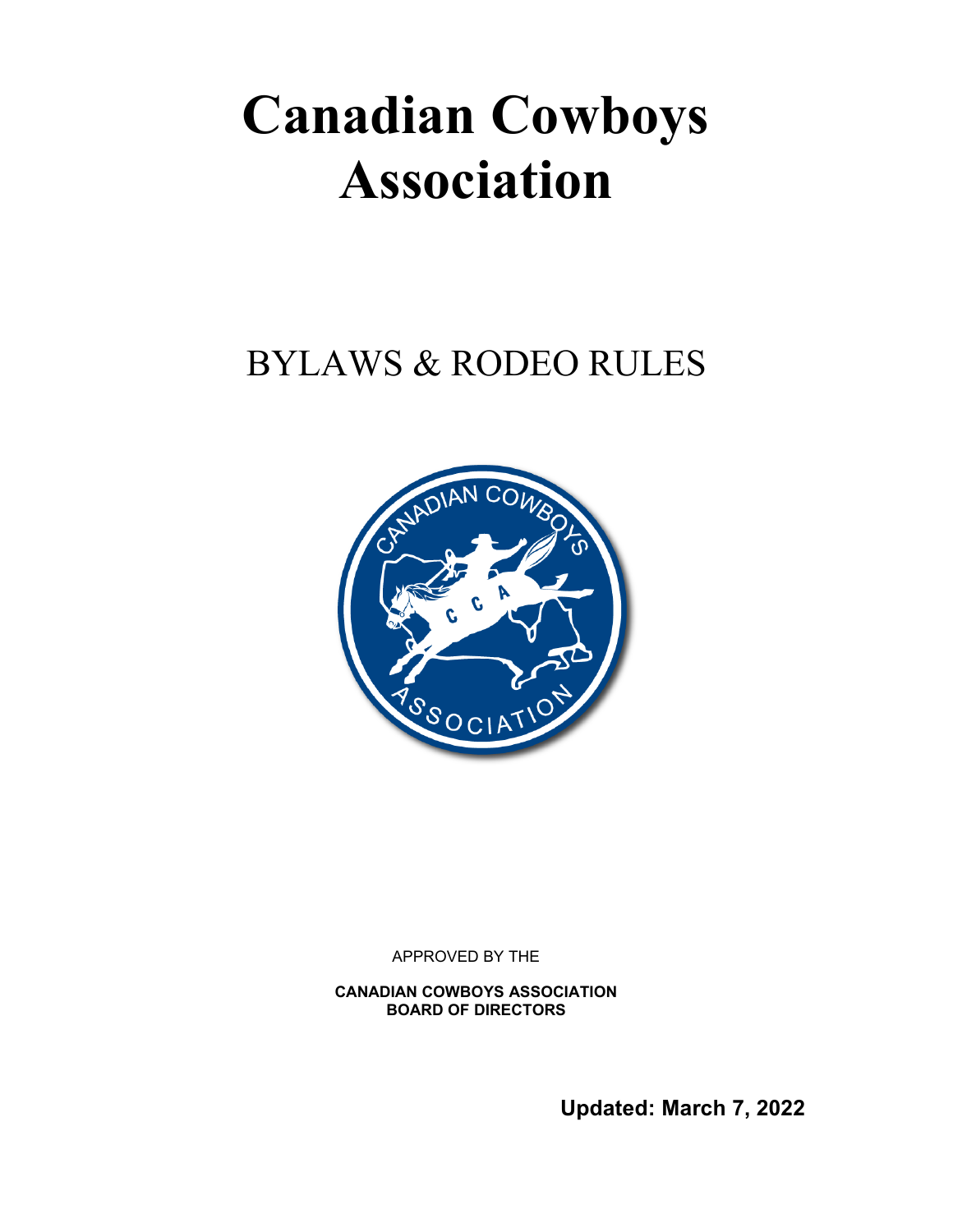| B <sub>1</sub> |  |
|----------------|--|
| $C_{\cdot}$    |  |
| D.             |  |
| E.             |  |
| F.             |  |
| $\mathsf{A}$   |  |
| B.             |  |
| $C_{\cdot}$    |  |
|                |  |
| E              |  |
|                |  |
|                |  |
|                |  |
| $A_{-}$        |  |
|                |  |
|                |  |
|                |  |
| Ε.             |  |
| F.             |  |
| G.             |  |
|                |  |
|                |  |
|                |  |
|                |  |
|                |  |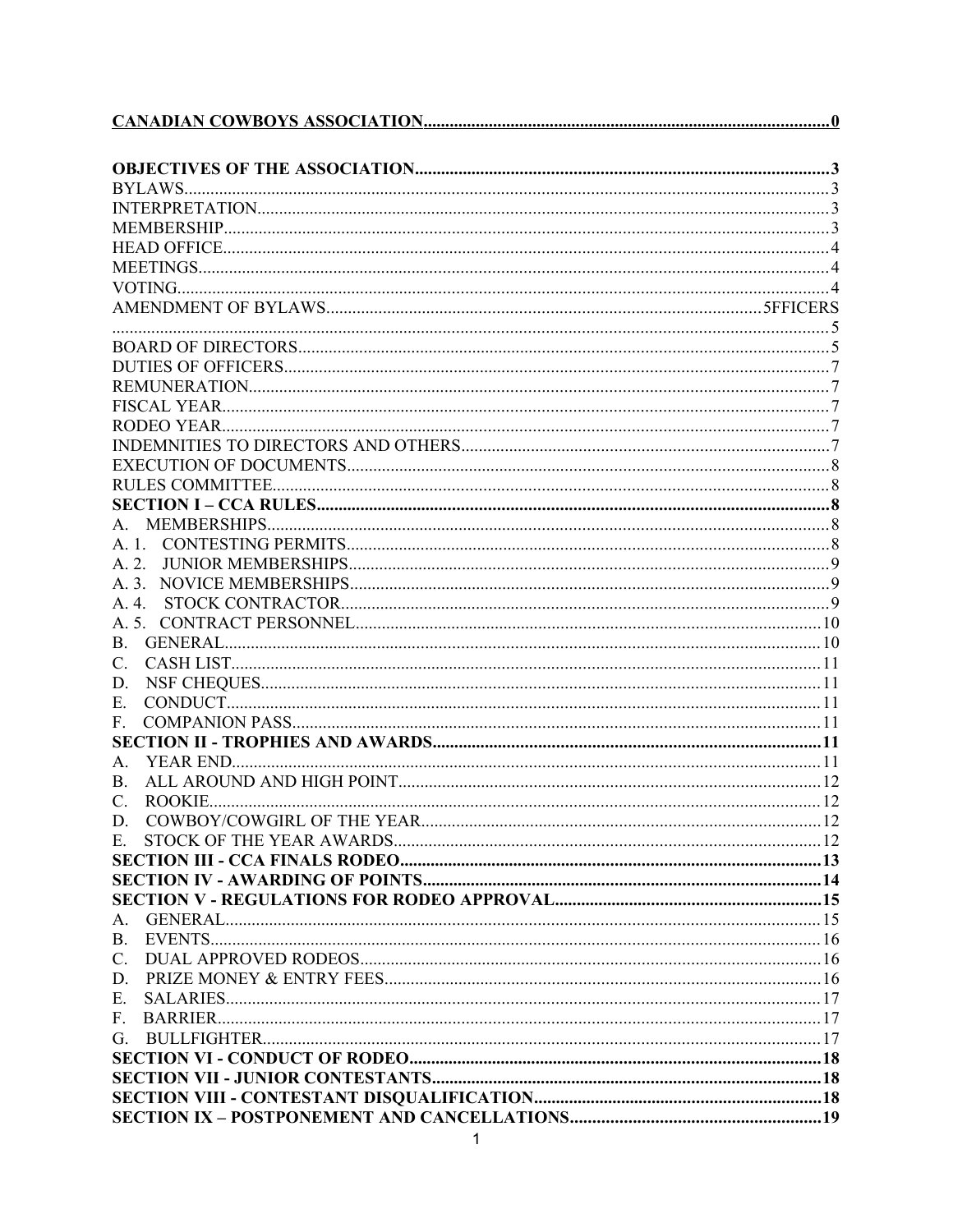|         | SECTION X- RULES TO INSURE HUMANE TREATMENT OF LIVESTOCK19 |  |
|---------|------------------------------------------------------------|--|
|         |                                                            |  |
| $A_{-}$ |                                                            |  |
| Β.      |                                                            |  |
| C.      |                                                            |  |
| D.      |                                                            |  |
| Е.      |                                                            |  |
| F.      |                                                            |  |
| G.      |                                                            |  |
|         |                                                            |  |
| $A_{-}$ |                                                            |  |
| B.      |                                                            |  |
|         |                                                            |  |
|         |                                                            |  |
| B.      |                                                            |  |
| C       |                                                            |  |
|         |                                                            |  |
|         |                                                            |  |
|         |                                                            |  |
|         |                                                            |  |
|         |                                                            |  |
|         |                                                            |  |
| А.      |                                                            |  |
| В.      |                                                            |  |
| C.      |                                                            |  |
| D.      |                                                            |  |
| Е.      |                                                            |  |
| F.      |                                                            |  |
| G.      |                                                            |  |
| Н.      |                                                            |  |
| I.      |                                                            |  |
| J.      |                                                            |  |
|         |                                                            |  |
|         |                                                            |  |
|         |                                                            |  |
|         |                                                            |  |
|         |                                                            |  |
|         |                                                            |  |
|         |                                                            |  |
|         |                                                            |  |
|         |                                                            |  |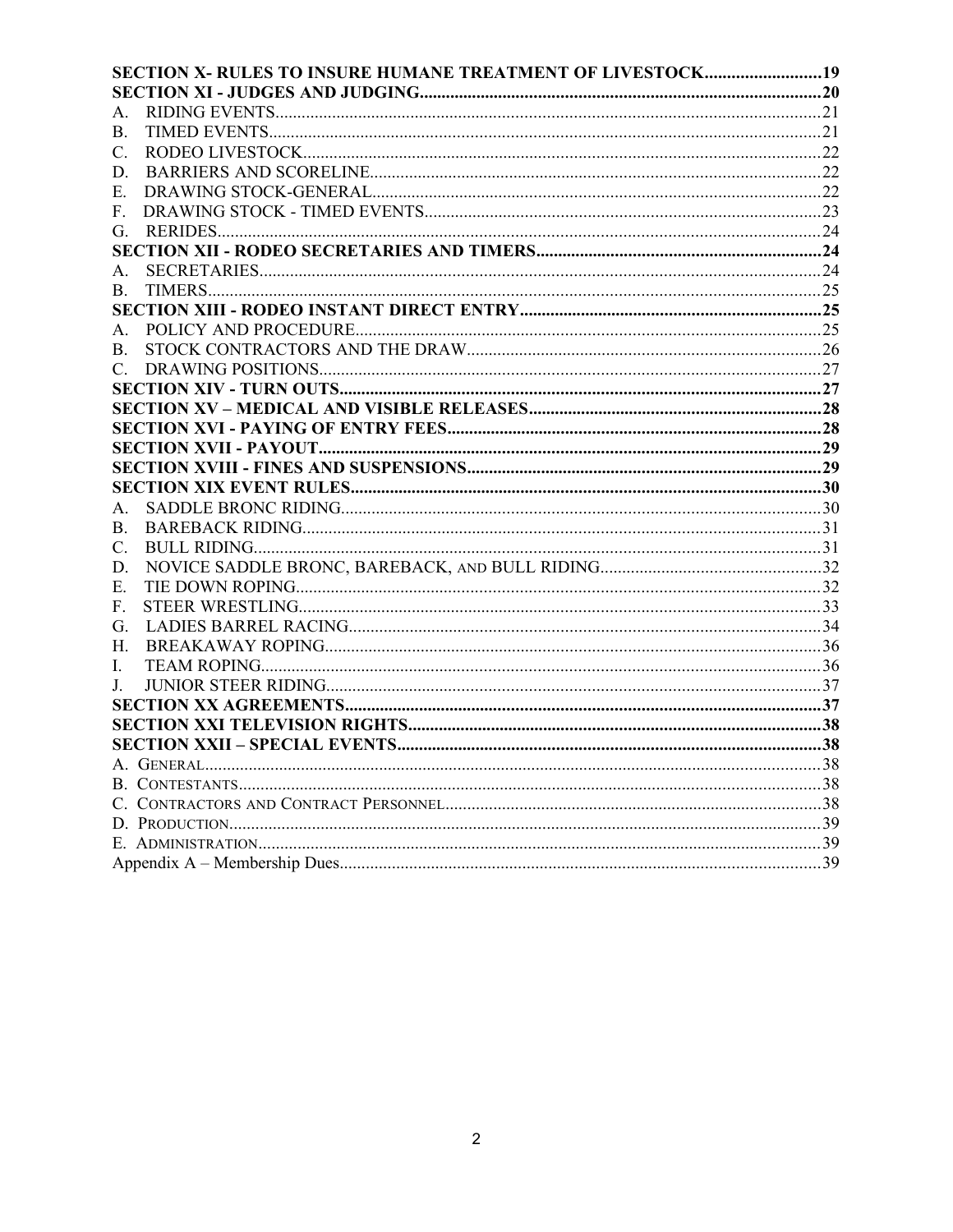# <span id="page-3-3"></span>**OBJECTIVES OF THE ASSOCIATION**

#### **The objectives of the association are:**

- (a) To organize rodeo contestants for their mutual benefit and protection.
- (b) To cooperate, insofar as possible, with the management of all rodeos at which members contest.
- (c) To protect members against unfairness on the part of any rodeo management;
- (d) To bring about honest advertising by the rodeo association so that the public may rely on the truth of advertised events in which it is claimed that members of the association will participate.
- (e) To work for the betterment of conditions and of rules governing rodeo events in which members of the association take part.

#### <span id="page-3-2"></span>**BYLAWS**

#### <span id="page-3-1"></span>**INTERPRETATION**

1. The expressions defined hereinafter shall, unless the context otherwise requires, have the following meanings:

APPROVED RODEO means a rodeo that is approved by the association.

ASSOCIATION means the Canadian Cowboys' Association which is also referred to as CCA.

CASH LIST means a list of members who must pay their entry fees, dues or other payments by cash, money order or certified cheque.

GUARANTEED LIST means a list of members whose entry fees are guaranteed by the association.

JUDGES LIST means a list of persons who are approved by the association as qualified judges.

MANAGEMENT means the rodeo committee or the stock contractor.

MEMBER means a person who has been granted a membership in the association. RECOGNIZED RODEO ASSOCIATION means the CPRA, CRA, FCA, ICRA, IRA,

#### MRCA, NARC, NRA, BRC and/or LRA.

RODEO ARENA means the entire working area for a rodeo.

SUSPENDED LIST means a list of members and others who cannot enter and compete at approved rodeos.

UNAPPROVED RODEO means a rodeo with paid admission and /or having more than three major events, which is not approved by the association or by a recognized rodeo association.

EXECUTIVE means a committee comprising of the President, Vice President, and at least two or more directors.

2. The seal, an impression whereof is stamped in the margin hereof, shall be the seal of the CANADIAN COWBOYS' ASSOCIATION.

3. All mention of fees, dues, and fines within this document will contain the applicable federal and provincial taxes as required by the said fees, dues, and fines.

#### <span id="page-3-0"></span>**MEMBERSHIP**

4. Membership in the association shall be limited to persons interested in furthering the objects of the association and shall consist of anyone whose application for admission as a member has received the approval of the board of directors of the association.

- 5. All members shall be subject to all the bylaws, rules and regulations of the association.
- 6. Each member shall pay an annual membership fee.
- a) The annual membership fee shall be determined at the annual meeting of the members of the association.

7. Each member shall upon payment of his membership fees and compliance with membership criteria be given a membership card in a form approved by the board of directors.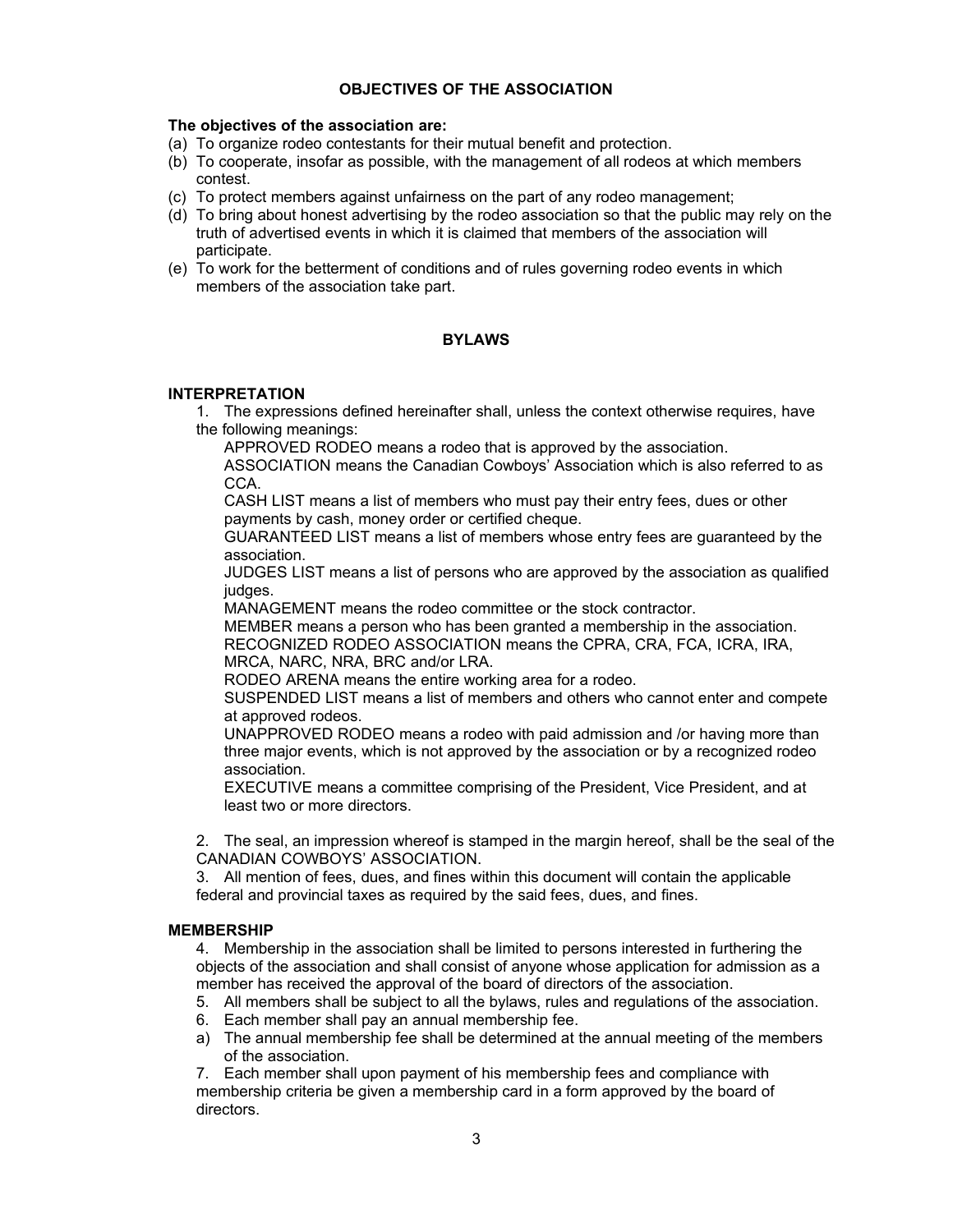8. Any person who applies for a membership in the Association shall file with the Association his written application and release in such form as may be prescribed from time to time by the executive and, if the applicant is under eighteen (18) years of age, the application shall be consented to in writing by both parents (if living) or all his guardians. 9. The board of directors will not accept a Membership Application from anyone who is known to be on the suspended list of any other recognized rodeo association. 10. Once you have been accepted as a member of the association, you will be considered a

member of the association until that time when you register a letter of resignation to the association or have not paid your annual dues for a period of two consecutive years.

#### <span id="page-4-2"></span>**HEAD OFFICE**

11. The Head Office of the association shall be in the City of Regina in the Province of Saskatchewan.

#### <span id="page-4-1"></span>**MEETINGS**

12. The annual or any other general meeting of the members shall be held at the head office of the association or at any place as the board of directors may determine and on such day as the board of directors shall appoint and at a time to be determined by the board of directors.

13. At every annual meeting, in addition to any other business that may be transacted, the report of the directors, the financial statement and the report of the auditors shall be presented and a board of directors elected and auditors appointed for the ensuing year. The members may consider and transact any business either special or general at any meeting of the members. The board of directors, the president or vice-president shall have power to call, at any time, a general meeting of the members of the association.

14. At least seven days prior notice of the time and place of holding any meeting of the association shall be given to each member by written notice.

15. No error or omission in giving notice of any annual or general meeting or any adjourned meeting, whether annual or general, to the members of the association shall invalidate such meeting or make void any proceedings taken thereat and any member may at any time waive notice of any such meeting and may ratify, approve and confirm any or all proceedings taken or had thereat. For the purpose of sending notice to any member, director or officer for any meeting or otherwise, the address of the member, director or office shall be his last address recorded on the books of the association.

16. A notice calling any meeting of the association other than the annual general meeting shall specify or indicate the nature of the business which it is proposed to discuss or deal with at such meeting.

17. The President, or in his absence, the Vice-President of the Association shall preside at every general meeting.

18. If there is no President or Vice-President of the association or if at any general meeting neither of the officers is present within fifteen minutes after the time appointed for the holding of the meeting, or is unwilling to act as chairman, the members present shall choose one of their numbers to be chairman.

19. Members present in person at a meeting shall constitute a quorum.

20. (a) The regular meetings of the executive shall be held at least once every two months at such time, on such date and at such place as the board of directors shall determine.

(a) Special meetings of the board of directors may be called by the President or Vice-President at any time.

#### <span id="page-4-0"></span>**VOTING**

21. Each voting member present at an annual or any other general meeting other than the chairman of the meeting shall have the right to exercise one vote. Voting members may vote for President, Vice-President, Two Year Directors and for the Director that represent their event, or membership classification. Voting members are contestants, contractors, and working personnel that purchase a senior membership. Junior members, permit members, non-contestant members and associate members are not eligible to vote.

22. All matters arising or to be dealt with at any meeting of the members of the association or the board of directors shall be carried or decided by a majority of those voting and no one shall have a deciding or casting vote except the Chairman who shall only vote in the event of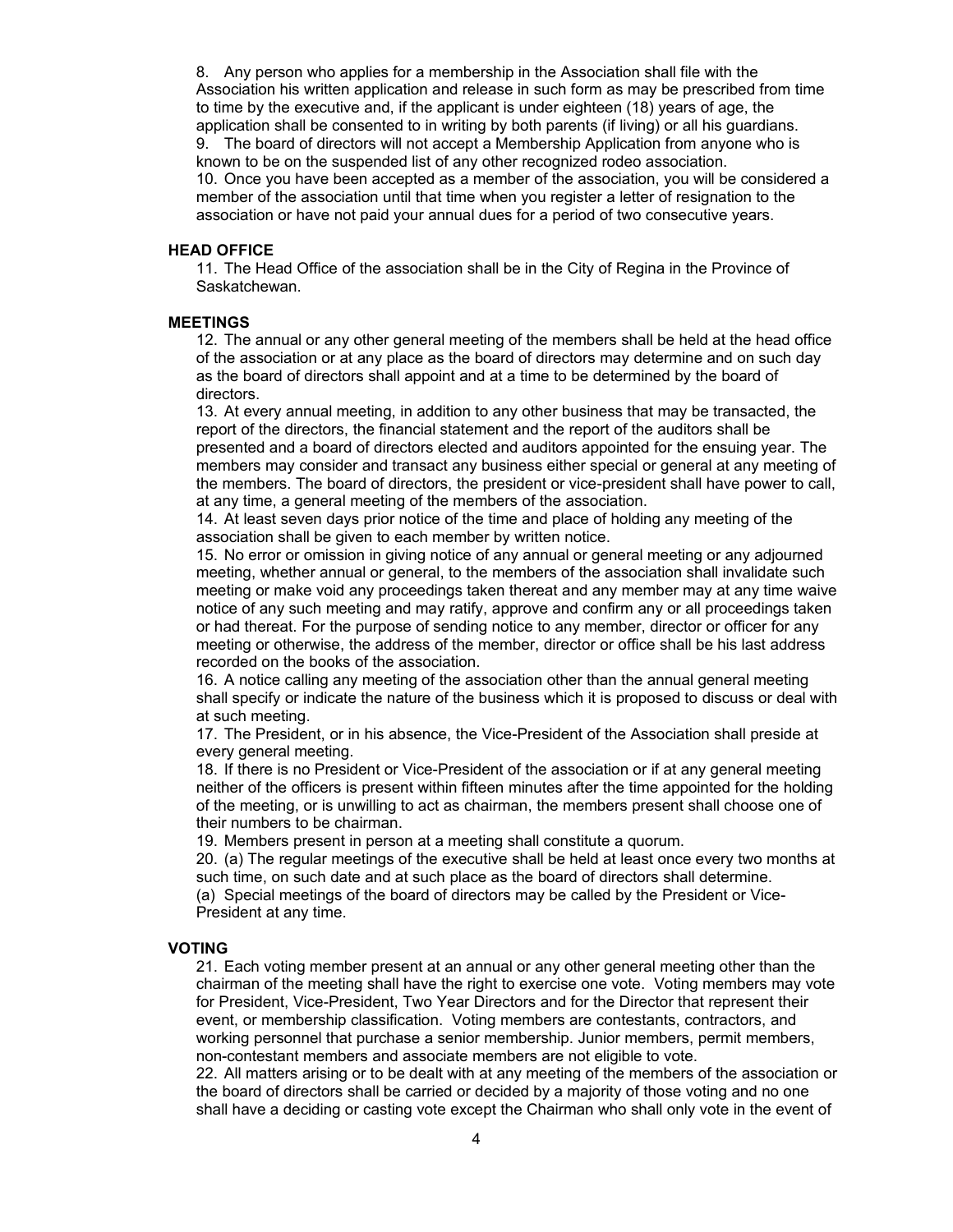a tie.

(a) One representative from each senior rodeo stock contracting firm and one representative from each rodeo committee will be allowed to vote at the CCA's annual general meeting.

#### <span id="page-5-2"></span>**AMENDMENT OF BYLAWS**

23. (a) A bylaw of the association may only be enacted, repealed or amended by a resolution previously passed by a majority of the board of directors and duly confirmed by a majority vote at a general meeting of the association.

(b) Notwithstanding subparagraph 22(a) of these bylaws a bylaw may be enacted, repealed or amended at an annual general meeting of the association provided that the majority of the members of the board of directors present are in favor of the enactment, repeal or amendment and such enactment, repeal or amendment will have the same effect as if it had been previously passed by a resolution at a meeting of the board of directors.

(c) Notwithstanding otherwise contained in there bylaws no enactment, repeal or amendment of a bylaw not embodied in the letter patent shall be enforced or acted upon until the approval of the Minister of Consumer and Corporate Affairs has been obtained.

(d) That bylaw changes and rule changes may be brought to the annual meeting by the CCA membership, whereby these changes will be discussed and recommendations can then be forwarded to the board of directors for final approval.

#### <span id="page-5-1"></span>**OFFICERS**

24. The officers of the association shall be a President and Vice-President and any such other officer or officers as the board of directors may by resolution determine including, but without restricting the foregoing, a secretary, a treasurer, and an executive secretary or general manager. Any two offices may be held by the same person.

25. The President and Vice-President shall be elected at the annual meeting of the members. Officers other than the President and Vice-President shall be appointed by resolution of the board of directors following each annual meeting of the members.

(a) Nominations and elections for all positions may be conducted by mail in ballot with reasonable notice served to all members.

26. The officers of the association shall hold office for two years from the date of appointment or election or until their successors are elected or appointed in their stead whichever shall occur sooner. Election of President shall be held on every even numbered year and election of Vice-President shall be held on every odd numbered year.

27. In the event of a vacancy occurring in the position of President or Vice-President prior to the normal expiration of that officer's term of office that board of directors may, by resolution, fill such vacancy for the balance of that officer's unexpired term.

28. No person may assume the office of President until that person has been a member of the board of directors for at least two years.

29. Each retiring officer shall be eligible for re-election.

#### <span id="page-5-0"></span>**BOARD OF DIRECTORS**

30. The applicants for incorporation shall become officers and directors of the association whose term of office shall expire at the close of the first annual meeting of the association. 31. The affairs, business, rules, regulations and activities of the association shall be under the control, management and direction of a board of directors consisting of the elected officers of the association and the directors listed below.

32. Only members of the association in good standing are eligible for election to the board of directors.

33. (a) There shall be three directors appointed by the applicants for incorporation whose appointments shall expire at the close of the first annual meeting of the association.

(b) The position of these three directors shall be filled at the first annual meeting by directors whose position shall expire at the close of the second annual meeting.

(c) Thereafter these positions shall be filled by directors whose positions expire every two years at the close of the annual meeting at which their replacement is elected.

34. (a) There shall be three directors appointed by the applicants for incorporation whose appointments expire at the close of the first annual meeting of the association.

(b) The positions of these three directors shall be filled at the first annual meeting by directors whose positions shall expire at the close of the third annual meeting.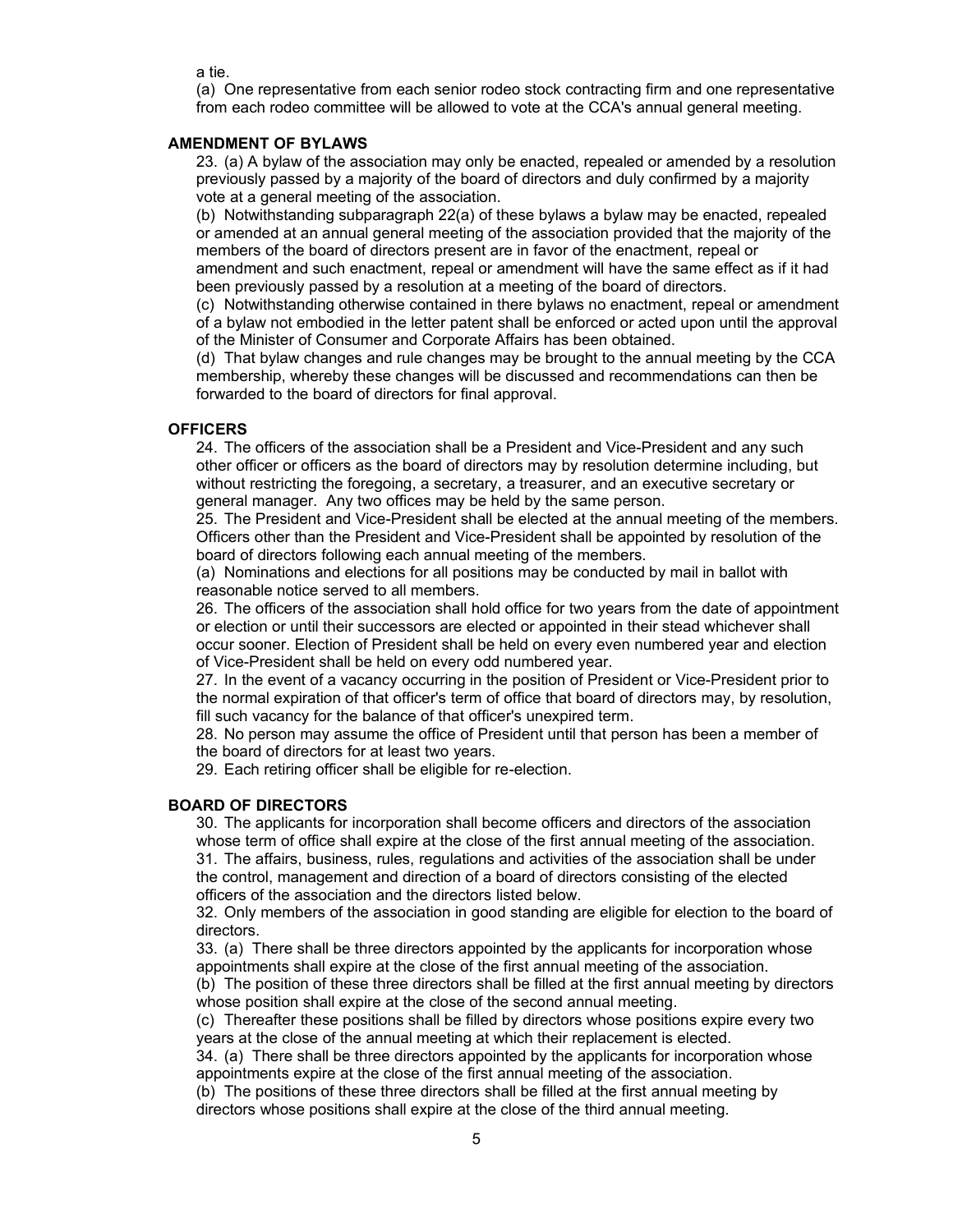(c) Thereafter these positions shall be filled by directors whose positions expire every two years at the close of the annual meeting at which their replacement is elected.

35. There shall be the following event directors appointed by the applicants for incorporation. These event directors shall be as follows:

Saddle Bronc Bareback Riding Tie Down Roping Team Roping Bull Riding \*whose positions shall be elected every even year**.** Steer Wrestling Ladies Barrel Racing/Junior Girls' Barrel Racing Ladies Breakaway Roping

\*whose positions shall be elected every odd year.

36. There shall be two rodeo committee representatives who shall be directors.

(a) The rodeo committee representative shall be appointed by the applicants for

incorporation with one representative elected every even year, and the other representative elected every odd year.

(b) The position of rodeo committee representative shall be filled by an election to be held at the meeting of rodeo committees as called by the association.

37. There shall be a stock contractor representative who shall be a director.

(a) The stock contractor representative shall be appointed by the applicants for incorporation and his appointment shall be elected every odd year.

(b) The position of stock contractor representative shall be filled by election held at the meeting of stock contractors as called by the association.

38. Meetings of the board of directors shall be held upon written or oral notice given by the Secretary under instructions from the President, or in his absence, from the Vice-President at least twenty four hours before the time appointed for the meeting provided however, that a meeting may be called on shorter notice with the consent of all members of the board of directors.

39. If a director is not in attendance at a meeting (not in person or not on the phone), they need to reply to the minutes of the meeting within 1 week of receiving them to confirm they have been read. The first time confirmation is not received they will receive a warning and thereafter will be a \$50.00 fine each time.

40. A quorum for the purpose of meetings of the board of directors shall be a majority of the current members of the board of directors provided that in such quorum there is at least one officer.

41. All matters arising or dealt with at any meetings of the board of directors shall be carried or decided by a simple majority of those voting thereon. At such meeting the chairman shall not have a vote except in the case of a tie at which time he shall cast a tie-breaking vote.

42. A resolution signed by all members of the board of directors shall be as valid and effectual as if it had been passed at a duly called meeting of the board of directors. The board of directors shall cause minutes to be made and kept in the books provided for that purpose, of:

(a) All appointments and elections of officers and members of the board of directors;

(b) All names of members present at each meeting of the board of directors; and

(c) All resolutions and proceedings at all meetings of members of the association and of the board of directors and of all committees.

43. The board of directors shall cause true accounts to be kept of:

(a) the assets of the association and;

(b) the sums of money received and expended by the association and of matters in respect of which such receipts and expenditures took place.

44. The board of directors may from time to time appoint such committees as it may deem advisable and all such committees may in addition to the members of the board of directors on such committee, appoint such other persons to act in an advisory capacity as it may deem advisable.

45. If the position of a public relations person is deemed feasible, the board of directors has the authority to hire someone for the position and negotiate a salary.

46. The office of director or officer shall be automatically vacated: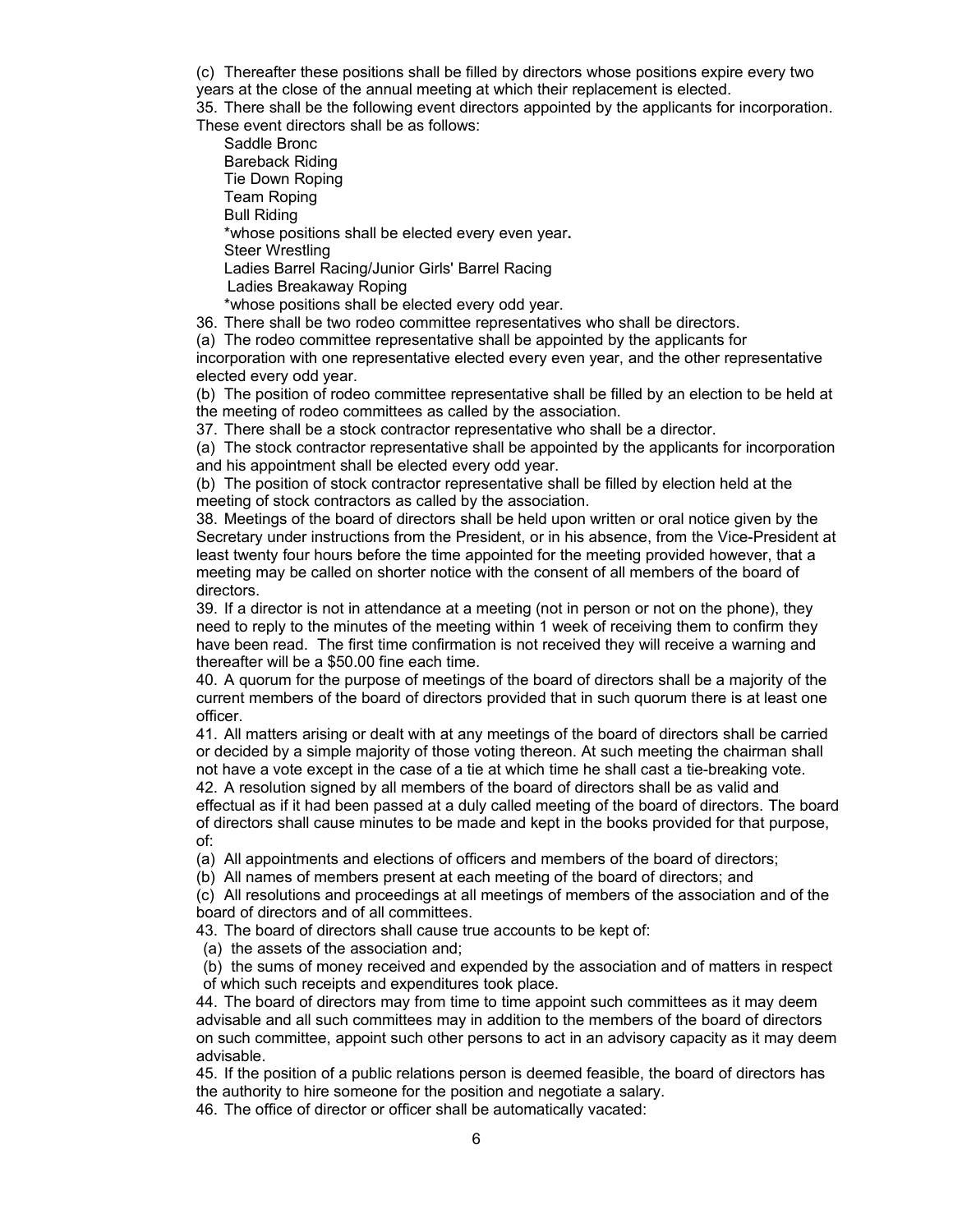(a) If a director or officer shall resign his office by delivering a written resignation to the secretary of the association;

(b) If he is found to be a lunatic or becomes of unsound mind;

(c) If at a special general meeting of members a resolution is passed by a majority of the members present at the meeting that he be removed from office; and

(d) On death.

# <span id="page-7-4"></span>**DUTIES OF OFFICERS**

47. The President shall preside at all meetings of the association and of the board of directors,

48. In the case of the absence or disability of the President, the Vice-President shall perform his duties. In the case of the absence of both President and Vice-President, a chairman may be selected from the quorum.

49. (a) The secretary shall keep the minutes and other reports of the association and the board of directors.

(b) He shall conduct the official correspondence and be responsible for the safe custody of all records and documents relating to the association.

50. (a) The Treasurer shall keep a thorough and accurate account of all money received by him and shall deposit the same in the name of the association in such depository as shall be designated by the board of directors.

(b) He shall not disburse any of the monies of the association except by cheque drawn on such depository and signed by him on behalf of the association.

(c) At each annual meeting he shall make a full report of the financial condition of the association which must be audited by the association's auditor between the end of the fiscal year and the next annual meeting.

51. All officers and members of the board of directors shall, in addition, perform such duties as may from time to time be assigned to them by the board of directors. 52. The books and

records of the association may be inspected by any member in good standing at the office of the association at all reasonable times on reasonable notice during regular office hours.

#### <span id="page-7-3"></span>**REMUNERATION**

53. Directors and executive committee members, as such, shall not receive any stated remuneration for their services, but, by resolution of the board of directors, expenses of their attendance may be allowed for their attendance at each regular or special meeting of the board of directors. Nothing herein contained shall be construed to preclude any directors from serving the association as an officer or in any other capacity and receiving compensation therefore. The directors shall serve as such without remuneration and no director shall directly or indirectly receive any profit from his position as such; provided that a director may be paid reasonable expenses incurred by him in the performance of his duties; and provided further that any director who is engaged in or is a member of a firm engaged in any business or profession may act in and be paid the usual professional costs and charges for any professional business required to be done in connection with the administration of the affairs of the association.

#### <span id="page-7-2"></span>**FISCAL YEAR**

54.The fiscal year of the association shall end on the last day of December in each calendar

year.

#### <span id="page-7-1"></span>**RODEO YEAR**

55. The rodeo year shall end at such time as the board of directors shall determine having consideration to the proper planning for the finals rodeo. The next ensuing rodeo year shall commence immediately upon the expiration of the preceding rodeo year.

#### <span id="page-7-0"></span>**INDEMNITIES TO DIRECTORS AND OTHERS**

56. Every director or officer of the association or other person who has undertaken or is about to undertake any liability on behalf of the corporations or any company controlled by it and their heirs, executors and administrators, and estate and effects, respectively, shall from time to time and at all times, be indemnified and saved harmless out of the funds of the association,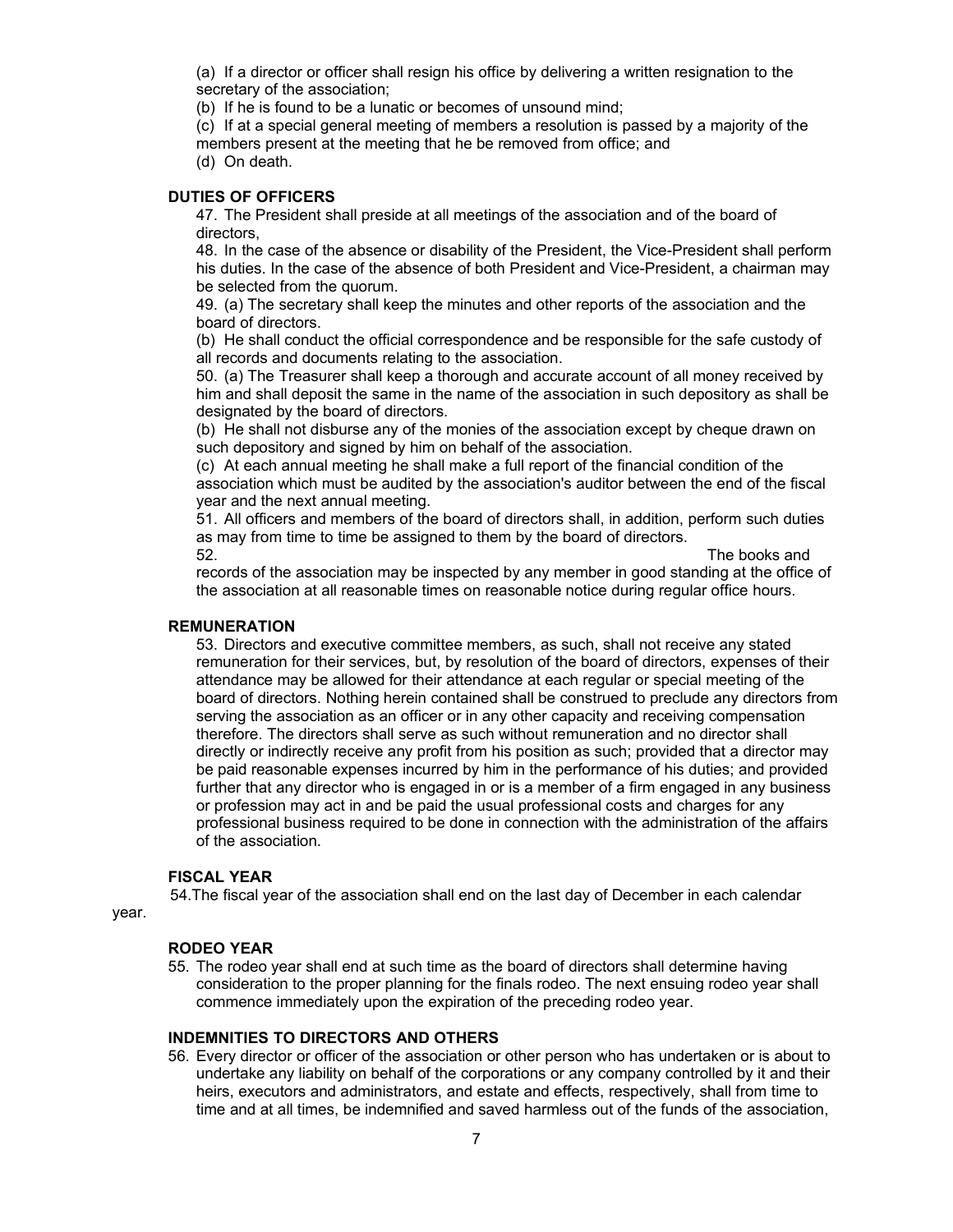from and against:

(a) All costs, charges or expenses whatsoever which such director, officer or other person sustains or incurs in or about any action, suit or proceedings which is brought, commenced or prosecuted against him, or in respect of any act, deed, matter or thing whatsoever, made, done or permitted by him, in or about the execution of the duties of his office or in respect of any such liability:

(b) All other costs, charges and expenses which he sustains or incurs in or about or in relation to the affairs thereof, except such costs, charges or expenses as are occasioned by his own willful neglect or default.

57. In these bylaws and in all other bylaws of the association hereafter passed unless the context otherwise requires, words importing the singular number or the masculine gender shall include the plural number or the feminine gender, as the case may be, and vice versa, and references to persons shall include first and corporations.

#### <span id="page-8-4"></span>**EXECUTION OF DOCUMENTS**

58. Contracts, documents or any instruments in writing requiring the signature of the association, shall be signed by any two officers and all contracts, documents and instruments in writing so signed shall be binding upon the association without any further authorization or formality. The directors shall have power from time to time by resolution to appoint an officer or officers on behalf of the association to sign specific contracts, documents and instruments in writing. The directors may give the association's power of attorney to any registered dealer in securities for the purposes of the transferring of and dealing with any stocks, bonds, and other securities of the association. The seal of the association when required may be affixed to contracts, documents and instruments in writing signed as aforesaid or by any officer or officers appointed by resolution of the board of directors. The secretary shall be the custodian of the seal of the association, which he shall deliver only when authorized by a resolution of the board to do so, and to such person or persons as may be named in the resolution.

#### <span id="page-8-3"></span>**RULES COMMITTEE**

- 59. The board of directors shall be the rules committee and also the trophy committee.
- 60. The rules committee may amend, delete or incorporate rules.

# <span id="page-8-2"></span>**SECTION I – CCA RULES**

#### <span id="page-8-1"></span>**A. MEMBERSHIPS**

- 1. All memberships must comply with the fee schedule outlined in Appendix A.
- 2. All memberships must be processed by 4 pm on Friday prior to Monday entries. If entries are taken other days than Monday, the membership must be processed by 4 pm the day before entries close. Competing memberships may be processed on the day of entry at an additional charge of \$100.00 to the member. This charge will be limited to one per family.
- 3. Members will get the same CCA card number annually.
- 4. Members are the only contestants who can work the major events and haze at approved rodeos, with the exception of local contestants.
- 5. (a) Members who qualify may enter High School, IRA, Little Britches, College, Old Timer and All Girl rodeos, providing said rodeos are approved by the corresponding associations. (b) Senior contestant members are the only members eligible for CCA standings and series awards, with the exception of junior card members for junior events and for juniors who purchase their full membership prior to August 1 of the current rodeo year.
- 6. (a) The CCA may issue life memberships with full regular membership privileges with such memberships to be issued at the discretion of the CCA board of directors. (b) The CCA may issue honorary memberships with or without full regular membership privileges with such memberships to be issued at the discretion of the CCA board of directors.
- 7. Any member who chooses to upgrade their membership, will pay the difference in cost between the two memberships.
- 8. Membership cards will be sent electronically.

# <span id="page-8-0"></span>**A. 1. CONTESTING PERMITS**

(i.) Permit holders may enter any CCA rodeo, until he/she has won a total of one thousand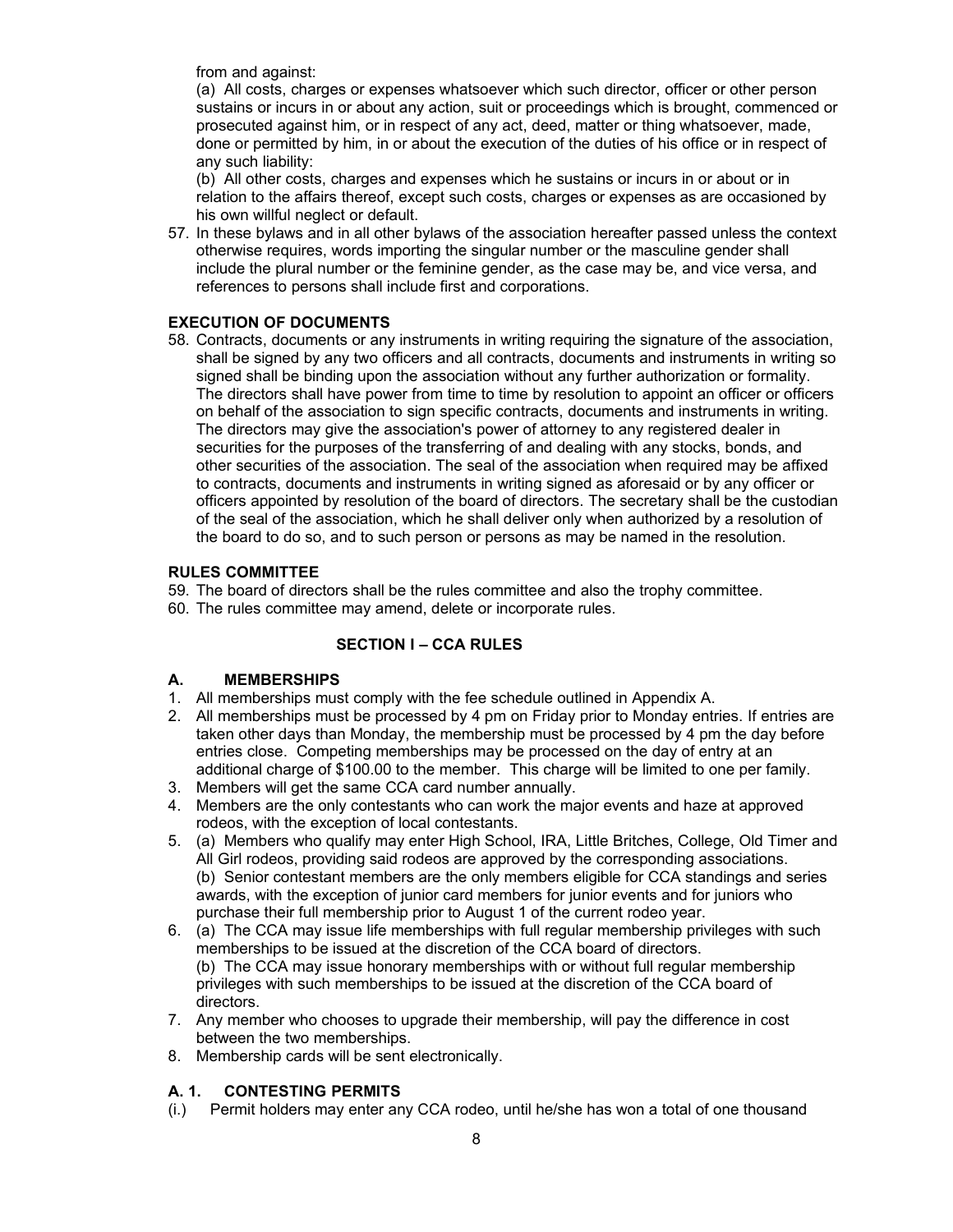(\$1000) dollars in the current year or two thousand (\$2000) cumulative, whereupon he/she will be required to purchase a full CCA membership.

(ii.) Permit standings will be kept and an award given to the top permit holder at year end.

(iii.) CCA senior and junior contesting members will be given priority over permit holders when entering the same number of rodeos, however a permit holder entering more rodeos than a member will receive priority.

(iv.) Permits must be accepted in all CCA events

(v.) Only money won after buying a senior contesting membership will count for finals qualification standings.

# <span id="page-9-2"></span>**A. 2. JUNIOR MEMBERSHIPS**

(i.) Junior members will be allowed to enter junior events subject to age qualifying rules per junior events.

(ii.) Junior members will be allowed to enter any major event subject to qualification rule where applicable.

(iii.) Junior members entering major events cannot tag as a junior, you will be considered as part of the four man buddy group.

(iv.) To be eligible to compete in a major event at the CCA rodeo finals, a junior contestant must purchase a senior contesting membership before August 1. He/she will carry forward any points (standings) that were won on the junior membership. Insurance dues only need to be paid one time.

(v.) If a contestant qualifies for CCA finals on their junior membership they must upgrade to an open card and if the open card was not purchased by August  $1<sup>st</sup>$  of that year the contestant will forfeit their rookie year. Once a contestant competes at the CCA finals in an open event they can never purchase a junior membership again. All standings are retroactive to the beginning of the season.

# <span id="page-9-1"></span>**A. 3. NOVICE MEMBERSHIPS**

(i.) Novice members will be allowed to enter novice and/or open events on any card subject to age requirements (ie. Jr card).

(ii.) Novice cardholders can enter and compete in the CCA Finals in an open event but must purchase their full card by August  $1<sup>st</sup>$  of the current year.

(iii.) Novice cardholders must be age 16 or over as of Jan  $1<sup>st</sup>$  of the current year and have not won more than \$2000 in any open event.

(iv.) Once a contestant has won \$2000 in a novice event in one year, he will be allowed to finish the year in the novice event however the following year he will be ineligible to enter that novice event.

# <span id="page-9-0"></span>**A. 4. STOCK CONTRACTOR**

A Stock contractor is defined as any person or company responsible for the complete production of a rodeo as set out by policy, rules and bylaws of the CCA and meeting the requirements of a contractor as set out in these rules.

(i.) All persons or companies applying for a new stock contractor membership must purchase a permit to produce their first and second CCA rodeo. Upon completion of the second rodeo, the person or company will be eligible to apply for a full stock contractor membership pending approval by the CCA Board of Directors. A person or company applying for a permit for the purpose of producing CCA rodeos must comply with the following:

- (a) One person shall be identified and named responsible for the membership.
- (b) The applicant must produce proof of stock leased or owned sufficient to produce a complete rodeo. Eighty percent (80%) of stock on that list must be present at the first permit rodeo.
- (c) permits will be considered only for new rodeos defined as follows:
	- i) A rodeo that has not been active with the CCA in the year prior to the current season.
	- ii) A rodeo that was previously produced by a stock contractor who is no longer actively producing rodeos in the CCA.
- (d) The cost for the first permit will be equal to the price of a full stock contractor membership. No further charges will be issued for the second permit or full production membership providing all applications take place within one rodeo season.
- (e) Application for a stock contractor permit card indicates agreement to abide by all rules,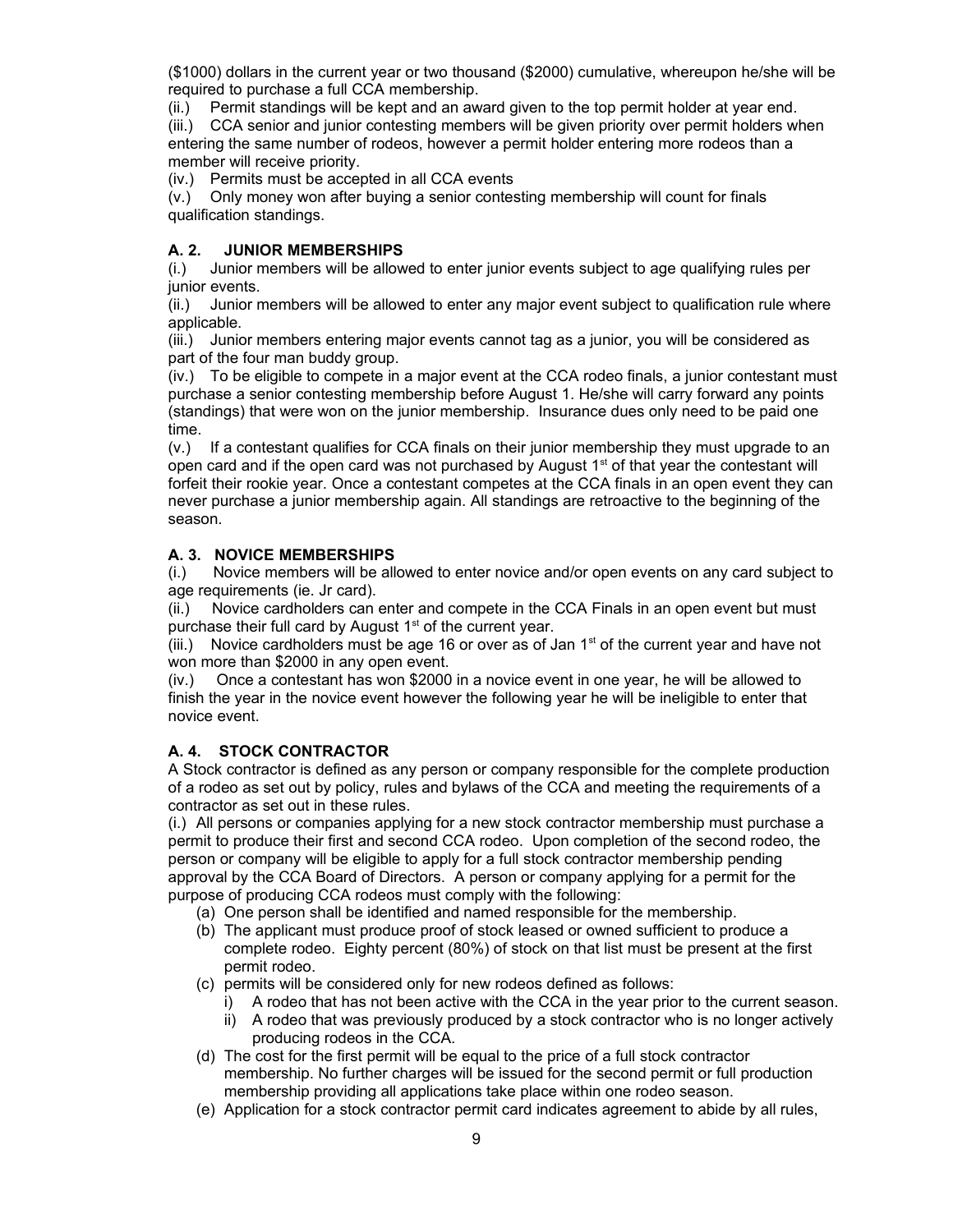bylaws and policies of the CCA.

- (f) There will be a fourteen day processing period on all stock contractor permit memberships.
- (g) A rodeo seeking approval with a new stock contractor will be granted approval pending the Board's granting of membership to the contractor.
	- i) Written notice will be given to the person identified as responsible for the regards to any sanctions or actions affecting the same.
	- ii) A stock contractor must renew their membership annually and produce a minimum of one rodeo per season to maintain an active contractor status. Noncompliance will require repeating the permit process.
- (h) In the event that an existing contractor wishes to sell their contracting business and card, the board of directors will accept an application for transfer. Each application for transfer must be accompanied by a certified cheque in the amount of \$3000.00. This administration fee constitutes the representation of lost revenue from not adhering to the qualifying rules to become a stock contractor through the production of two new rodeos.
- (i) Sub-contractors purchase a Permit card for \$208.75. Carded Stock Contractors will be responsible for providing a list of sub-contractors they are using for each rodeo when they send in the stock list

# <span id="page-10-1"></span>**A. 5. CONTRACT PERSONNEL**

- 1. Pick-up men, Announcers, Bull Fighters, Barrel men, Secretaries and any Contract Acts/Personnel excluding timers, will be required to purchase a Contract Personnel card. A CP will precede a Contract Personnel membership number.
- 2. Timers will be required to purchase a non-contestant membership.
- 3. Rodeo personnel can compete in one timed event at the same rodeo in which they are working if they can be suitably placed (via judge approval) with the exception of the CCA Finals.
- 4. Bull Fighters will be issued a card which will have BF in front of the number and will remain on review at all times, and can be revoked at any time at the discretion of the Board of Directors.
- 5. Clowns and Barrel men must have a full membership before working any CCA rodeo.

# <span id="page-10-0"></span>**B. GENERAL**

- 1. All contestants are required to read the rules carefully, particularly those relating to the contests or events in which they enter. Failure to understand the rules will not be accepted as an excuse.
- 2. (i.) Members are the only contestants who can work the major events at approved rodeos with the exception of local contestants.

(ii.) A member or person applying for membership who has been reported to the CCA Board of directors as having been injured at a rodeo or elsewhere, or who has not competed in the CCA for a period of 1(one) year or more, may be required at the members or applicants cost, to provide to the CCA a "Proof of Physical Fitness", signed by a doctor who is a specialist. Once a person has been notified by the CCA of the need to provide the "Proof of Physical Fitness", the person will not be allowed to enter or compete at a CCA rodeo until the form is signed and on file at the CCA office.

3. (i) An individual may enter only one rodeo as a local contestant. Determination of local entries will be at the discretion of the committee. Payment and collection of local entry fees and insurance will be the responsibility of the committees. Each local entry will be charged an additional \$25 to cover their insurance fees.

(ii.) No individual may enter a rodeo as a local contestant unless that individual, if over 18 years of age, has signed a release or, if under 18 years of age, that individual's parents or guardian has signed a release. The release must be in a form satisfactory to the CCA. (iii.) Individual rodeo committees, at their discretion may or may not accept local entries.

- 4. Should any contestant fail to meet any financial obligation to a member rodeo, that fact shall be reported to the association and the contestant shall be barred from competing in any member rodeo until obligations are met.
- 5. Complaints of breaches of sub clause (a), (b), (c) and (d), shall be referred to the alleged offending member before being considered by the board and the alleged offending member shall be given the opportunity to be heard by the board, before the board determines what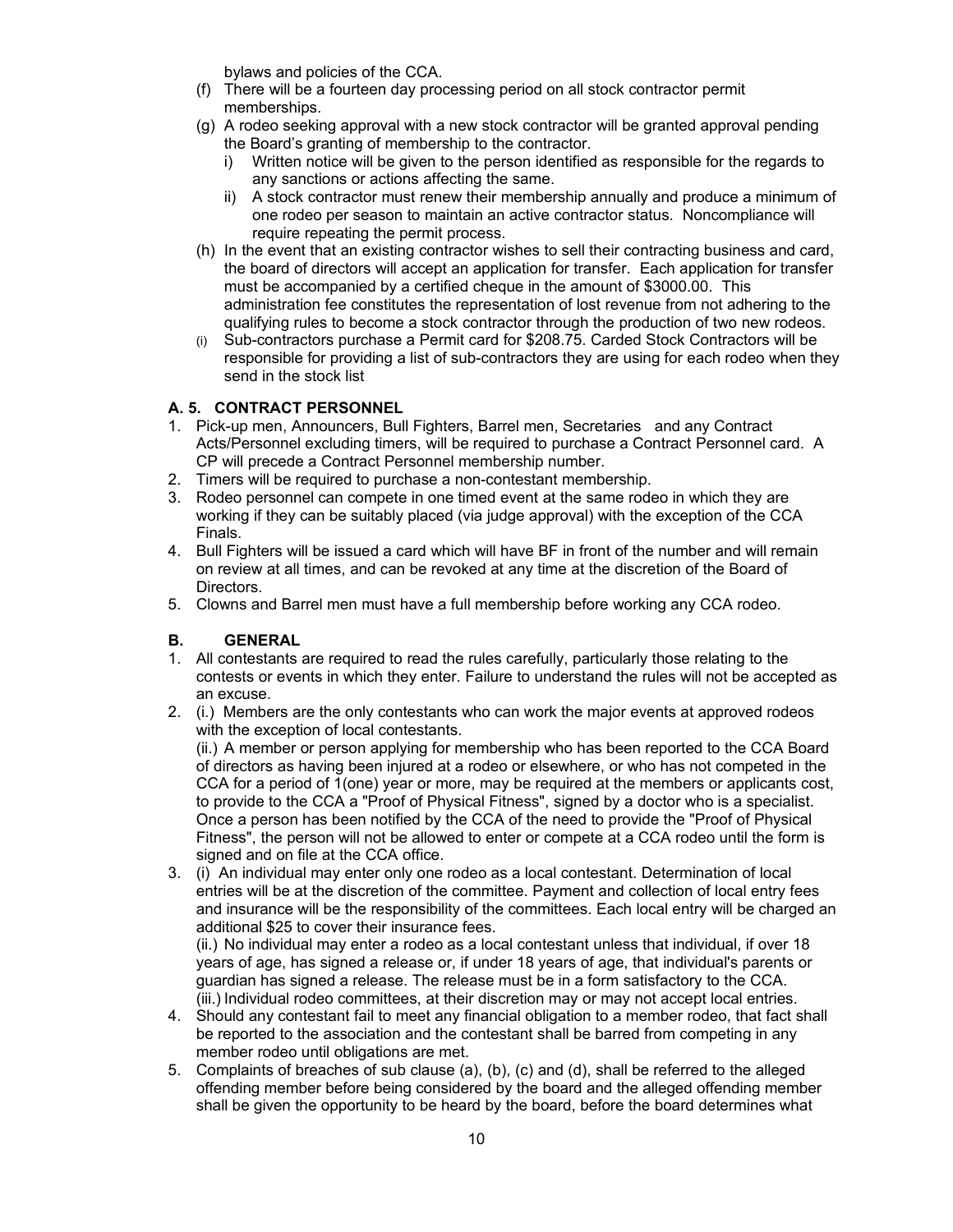action, if any, is to be taken.

(a) Nonpayment of entry fees.

(b) Members and/or contestants will be fined or suspended for attempting to fix, threaten, bribe, verbally abuse or harass the judge(s), rodeo organizing committee, CCA Board Members and CCA employees. Any harassment of CCA employees will result in a minimum fine of \$250.00, will double with each following offence and will include suspension on third offence.

(c) Conduct or speech of any kind detrimental to the best interest of the association or the sport of rodeo.

(d) Failure to abide or disobedience of the articles, bylaws and/or rules of this association.

- 6. Contestants who turn out stock in a slack or paid performance cannot place in the average of that event nor can he win the All Around award at that rodeo.
- 7. No carded CCA member, including bullfighters, is allowed to participate in any way in the "Ring of Death", "Bull Poker", etc. A fine will be levied by the Board of Directors.

# <span id="page-11-3"></span>**C. CASH LIST**

1. CCA first year members cannot write a cheque for entry fees or anything else at approved CCA rodeos unless:

(a) The new member has a written guarantee by a CCA member in good standing. This member cannot be on the cash list. If the new guaranteed member defaults, the guarantor will be issued a letter from the CCA office and will be given 30 days to cover the amount defaulted.

<span id="page-11-2"></span>(b) The new member posts a \$500.00 bond with the CCA office.

# **D. NSF CHEQUES**

1. For knowingly or unknowingly writing and passing cheques of non-sufficient funds.(NSF) (i.) Writers of NSF cheques must make restitution to the CCA for the amount of the cheque and also pay a fine of \$50.00 plus applicable bank charges;

(ii.) Writers of NSF cheques will automatically be placed on the association's suspended and cash lists:

(iii.) Any member having his or her name on the association's cash list may have his or her name removed by providing evidence that it was a bank error or by posting a deposit of \$500.00 with the CCA for a period of one year. This deposit will be returned to the member at the end of one year providing there are no further NSF cheques written by that member during that time otherwise the full deposit will be forfeited.

(iv.)Members on the cash list may be taken off if a member in good standing submits a letter to the CCA guaranteeing the offender's entry fees for one year prior to the entry closing time of the first rodeo of that year. This does not apply to anyone who goes back on the cash list a second time.

# <span id="page-11-1"></span>**E. CONDUCT**

1. By becoming a member of the association, a person releases to the association the right to use his name and/or picture for the good of the association or for the sport of rodeo as long as there is no commercial endorsement or resale involved.

(a) At such time as any member of this association is approached by a rodeo committee for the purpose of asking that member to sign autographs, interview on radio or TV, etc., for the purpose of advertising, the member will be expected by the association to co-operate to his utmost.

- 2. The board will expect the co-operation of any member when called upon by one of the associations officials to represent the association's interests regarding enforcement of rules at any approved rodeo or in any matter of official business.
- 3. Any CCA member found guilty of damage to hotel property, or other physical damage that is reported to the association, will be suspended until the reported damages are made good to the satisfaction of the executive.
- 4. A lawyer will be retained by the CCA for the purpose of providing legal advice.

# <span id="page-11-0"></span>**F. COMPANION PASS**

1. (a) A companion pass can be purchased for \$126.00 from the CCA office and is available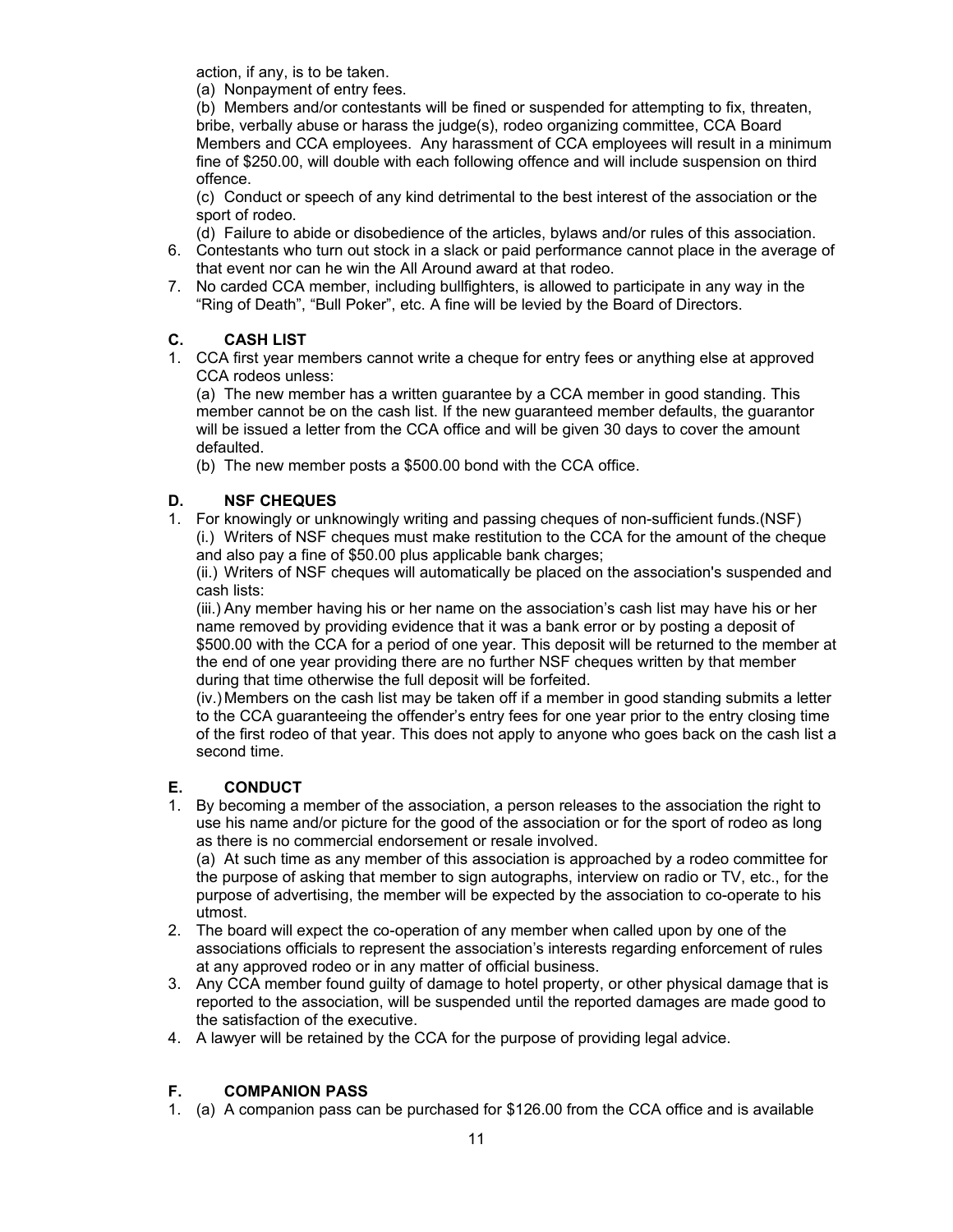only to senior, junior, stock contractor, and contract act members at the limit of one per member.

(b) Companion passes are not transferable.

# <span id="page-12-4"></span>**SECTION II - TROPHIES AND AWARDS**

#### <span id="page-12-3"></span>**A. YEAR END**

1. (a) The association shall award the year end championship in each year to the All Around Cowboy, Hi-Point winner, Top Permit Holder, Rookie of the Year, and to the winners of the Saddle Bronc, Bareback, Bull Riding, Tie Down Roping, Steer Wrestling, Ladies Barrel Racing, Team Roping, Ladies Breakaway Roping, Junior Steer Riding, and Junior Girls Barrel Racing, Novice Bull Riding, Novice Bareback Riding, and Novice Saddle Bronc. (b) CCA championship awards and trophies and those approved by the association (i.e.: Junior Girls' Barrel Racing and Junior Steer Riding) will be the only ones presented at the

association's annual awards presentation.

(i.) Each trophy/award winner is expected to express his appreciation by writing personal thanks to the donor.

(ii.) All annual trophies will be displayed in the CCA office, unless the donor wants to keep them for display purposes.

(c) Rodeos approved by the CCA shall be the only rodeos at which money may be won for qualifying for the association's above mentioned year end championship awards.

#### <span id="page-12-2"></span>**B. ALL AROUND AND HIGH POINT**

- 1. To qualify for the All Around title, a member contestant must place at least twice in at least two major events in that season, one must be the same timed event and one must be the same riding event.
- 2. To qualify for the High Point title, a member contestant must place at least twice in at least two major events in that season.

#### **C. ROOKIE**

1. An award shall be made to the CCA Rookie of the year.

<span id="page-12-1"></span>(i.) This award shall be based on money won in the major events only, during the current regular rodeo season.

(ii.) Winnings at the association's sudden-death finals rodeo will not have an effect on the Rookie of the Year title.

(iii.) To qualify for the Rookie of the Year award, the contestant must be a first year senior member of the association and must not have previously been a senior member of any other rodeo association.

(iv.)August 1 of the current rodeo year will be the cutoff date for junior contestant members to purchase a regular membership in order to qualify for the Rookie of the Year award, with all open event points earned as a junior contestant up to that date to be counted towards the Rookie of the Year award.

# <span id="page-12-0"></span>**D. COWBOY/COWGIRL OF THE YEAR**

- 1. The Cowboy/Cowgirl of the year awards will be presented to association members (one male and one female respectively) according to the criteria and percentage weighting listed below:
	- 1. Leadership 25%
	- 2. Sportsmanship 23%
	- 3. Contributions to CCA (BOD Member, Volunteer) 18%
	- 4. Cooperation with CCA, Stock Contractors, Judges, and Media 15%
	- 5. Ability 12%
	- 6. Appearance 7%
- (i.) Each criterion will be marked and awarded on a one to ten scale and then multiplied by the weighting above.
- (ii.) The nominees (one male and one female) with the greatest score (out of a possible 100%) will be the recipient of the award. Nominations will come from current CCA members and submitted in the form of letter or short essay describing why the person should be considered for the award. Each aspect of the criteria should be addressed in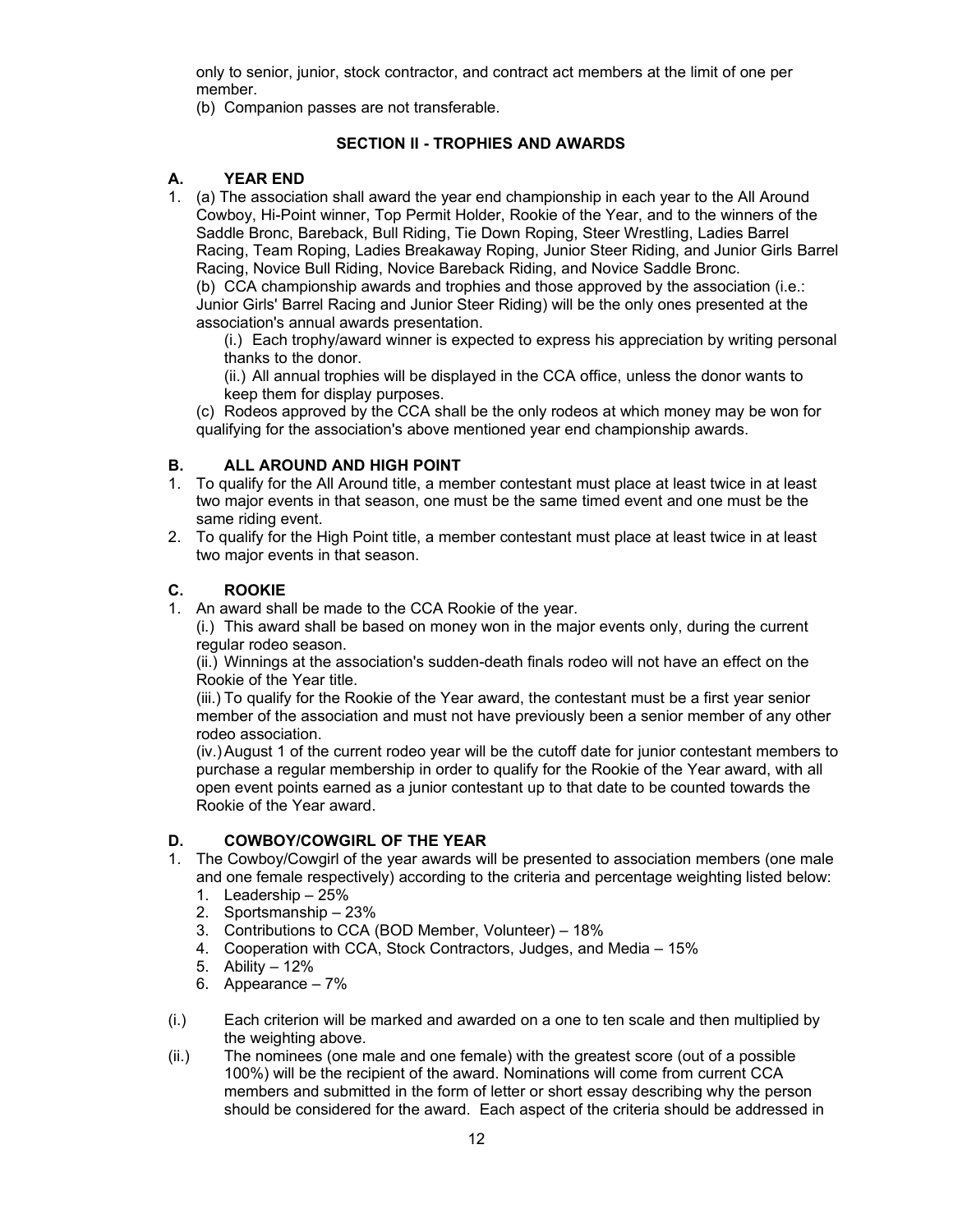the nomination. August 1 to October 1 will be the time period for nominations.

- (iii.) The nominees must be current CCA members.
- (iv.) Candidates will be marked by a panel consisting of vice president, stock contractor rep, trophy committee rep, BOD at large, and a current CCA judge. The panel will choose a judge to sit with them every year. The panel will make a decision 2 weeks prior to the CCA Finals, and hold the name in confidence until the Finals when the award will be given.

# <span id="page-13-1"></span>**E. STOCK OF THE YEAR AWARDS**

- 1. There will be an award for each timed event to recognize the top voted horse in that event for that year.
- 2. There will be an award for the Saddle Bronc Horse of the Year, the Bareback Horse of the Year and the Bull of the Year.
- 3. The CCA will send out ballots to the top 15 in the timed and riding events each year. These votes will be tallied and used to award the awards, as listed above. Cut-off dates for voting on these awards to be left to the discretion of the CCA executive.

# <span id="page-13-0"></span>**SECTION III - CCA FINALS RODEO**

- 1. All contestants who qualify for the CCA Finals Rodeo for 2022 must have competed at 10 of the season rodeos (special events are not included in the rodeo count)ent of a rodeo cancellation due to weather the contestants and stock entered at the rodeo will be able to count that rodeo towards the Finals as one of their rodeos, required to qualify for the Finals. The top 15 contestants in the open events, and the top 10 in the junior events must submit their picture for the finals program by September 15 of that year. If their picture is not received in the CCA office by that date they will be assessed a \$100.00 fine.
- 2. Contestants in position 13 to 15 in each of the Open events and positions 7 to 10 in each of the junior events at the end of the season are to enter the Finals rodeo on the day of the entry for the Finals and be placed on an alternate list. Should a finalist become unable to compete during the Finals, the alternate list will be called upon in order of season standings and given the opportunity to replace the finalist, with the knowledge that they will compete for day money only and cannot win the finals.
- 3. In the event of not enough qualified contestants to compete at the Finals as per rule Section III – CCA Finals Rodeo #1, the BOD will allow the contestant with the most money won in that event to enter the finals. That qualifying contestant will be eligible for all Finals Awards.
- 4. The following rules shall be used for determining CCA champions at the sudden-death finals rodeo:

(a) A specified number of the top money winners in each of the eight major events and such other events as may be included at the sudden-death finals rodeo at the conclusion of the current rodeo season shall be eligible to compete for the association championships at the finals rodeo.

(b) Qualifiers for CCA Finals shall carry no previous earnings into the finals rodeo, but each contestant shall start on an equal basis.

(i.) The association champions in each event will be the finalist contestant earning the most points at the finals. Points awarded on a forty, thirty, twenty, ten point system for first, second, third and fourth place finish in each go round respectively. If an average is used, points to be awarded same as above.

(ii.) In the event that two or more finalist contestants in an event are tied for an event championship at the end of the scheduled number of go-rounds, those tied shall compete on extra stock until tie is broken and a champion declared.

(iii.) If there is a tie for any runner-up positions the tie will be broken on the basis of association standings at the end of the regular rodeo season.

(c) The CCA Finals Hi-Point championships will be decided at the finals rodeo on a suddendeath basis.

(i.) Those contestants at the CCA sudden-death finals rodeo who have become eligible for the All Around and Hi-Point standings during the regular rodeo season shall be eligible for the association's All Around and Hi-Point championships being the contestant who earns the most points at the sudden-death finals.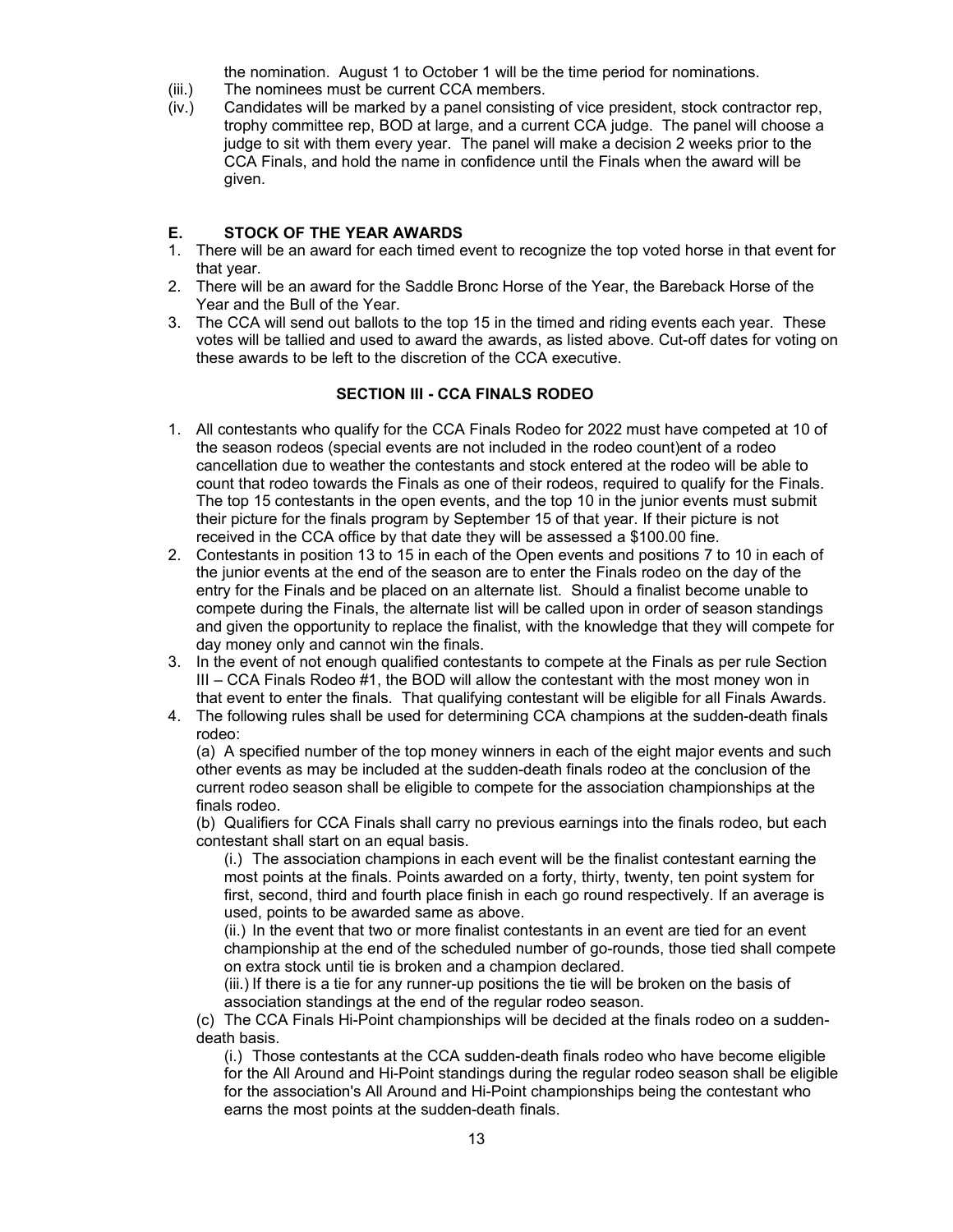(ii.) It is not necessary that those eligible for the All Around and Hi-Point championship qualify in more than one event at the finals, nor are they required to earn points in more than one event at the finals to win the championship.

(iii.) In the event of a tie for the Hi-Point title, the championship will be decided on the basis of association standings in the Hi-Point category at the end of the regular rodeo season.

(d) If there are fewer qualified rides/runs than there are payoff positions, remaining payoff positions will be split equally between those who have made a qualified ride or run. If there are no qualified rides/runs, CCA board reserves the right to decide payout procedure. (e) The association may establish other ground rules as may be necessary for the efficient functioning of the CCA's sudden-death finals rodeo. See Appendix B

5. Before anyone will be considered as a judge and/or field flagman, pick-up man, timer, bullfighter for the CCA Finals rodeo, that person will have been required to work at least two CCA approved rodeos during the current rodeo year before being eligible to work at the association's Finals rodeo.

(a) Voting on judges will be done by the top 15 contestants in the 8 major events. Roughstock contestants in the open events will mark ballots with their 1st and  $2<sup>nd</sup>$  choice. Counting of the vote will be done as follows: A #1 choice gets 2 points, #2 gets 1 point. Timed events with vote for their favorite judge the people with the most points will be the judges for the Finals. (b) Voting on pick-up men will be done by the top 15 contestants in the Saddle Bronc and Bareback events, voting on timers will be done by the top 15 contestants in the Tie Down Roping, Steer Wrestling, Ladies Barrel Racing, Team Roping, and Ladies Breakaway Roping, and voting on bullfighters will be done by the top 15 contestants in the Bull Riding. Contestants will mark their ballots with their first choice being #1 and their second choice being #2. Counting of the vote will be done as follows: #1 choice gets 2 points and #2 choice gets 1 point. The two people with the most points in each category will be the contract personnel for the Finals.

- 6. A medical release can be in effect for one performance and the contestant can still compete on the rest of his stock in the remaining performances however, a medical or visible cannot be applied to the first performance of the CCA Finals.
- 7. Once a Finals Contestant has entered the Finals on the designated entry day he/she has 7 days to do a straight turn out with no penalty. Straight turn outs provided after this seven days will result in a \$500.00 fine.
	- (a) If you are entered in the CCA Finals and turn out of any performance to compete in another rodeo the fine shall be \$750.00 and you will not be able to compete in any additional performances.
- 8. Top 15 contestants must enter the CCA finals on the designated entry day set by the CCA Office. If a contestant from the Top 11 in the open events or the Top 6 in the junior events misses entry day they will be subject to a \$500.00 fine.
- 9. There will be awards for the Bucking Horse of the Finals, the Bareback horse of the Finals, and the Bull of the Finals.
- 10. The bucking stock of the Finals award recipients will be selected from finals stock during the CCA finals with voting to take place at the conclusion of the last performance of the CCA finals by the judges of the Finals.
- 11. (a) Saddle Bronc, Bareback Broncs, and Bulls going to CCA Finals must be bucked a minimum of two times, at a CCA approved rodeo(s), during the current rodeo season. In the event of a rodeo cancellation due to weather the stock in the draw at that rodeo will be able to count that rodeo towards the finals as one of the two required to qualify for the CCA Finals. Animals bucked at a rodeo produced by a permit contractor will not qualify under this ruling. (b) If necessary, stock contractors can substitute one head of stock before the draw is made. Stock being substituted for, must be replaced with stock from the same contractor with mutual agreement between that event director and the contractor. Maximum one head per event. Riding events only.
- 12. The CCA Finals Ground Rules are in a separate document approved by the Board of Directors and is uploaded on the CCA Website. A copy of the ground rules will also be included in contestant packages at the CCA Finals.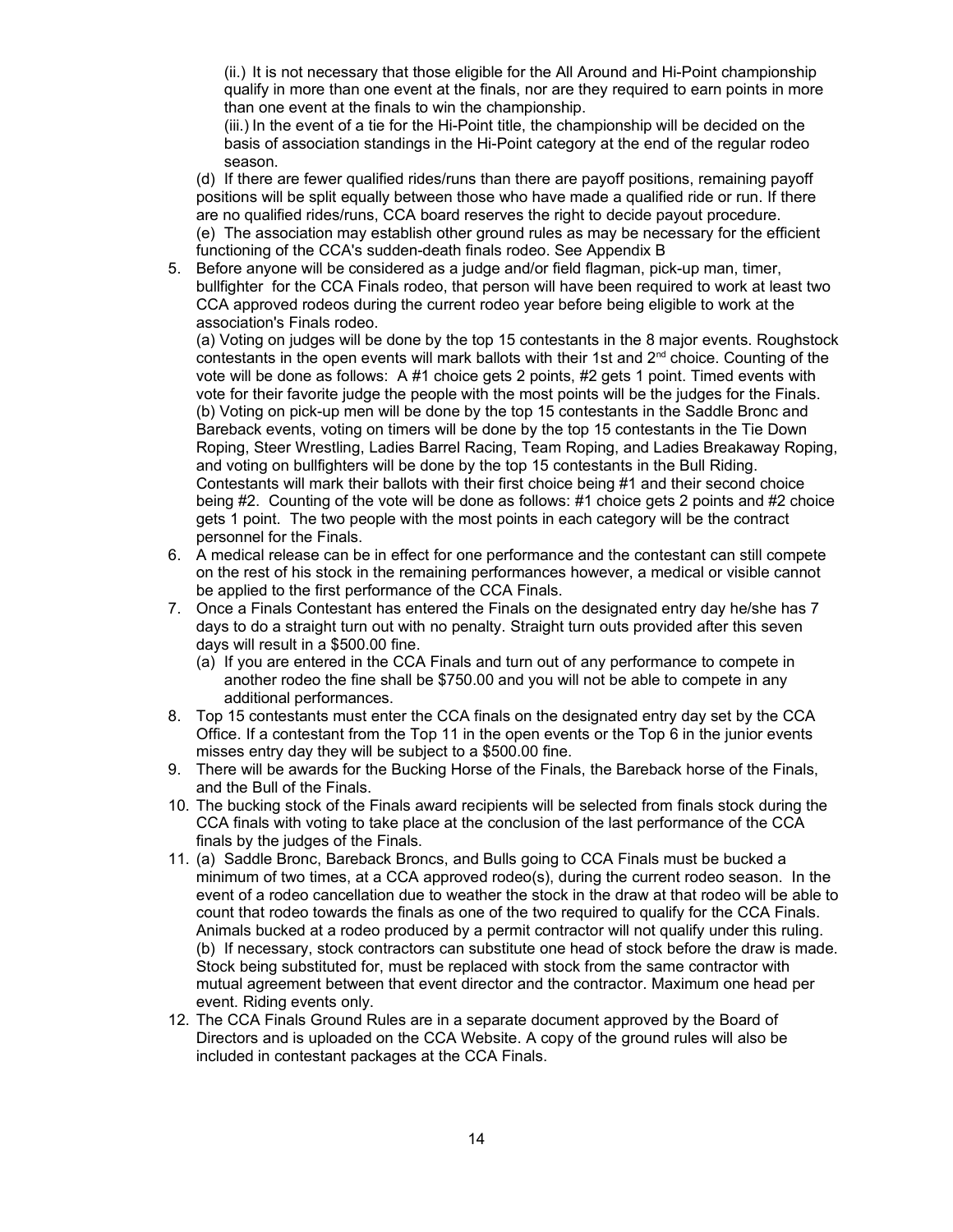#### <span id="page-15-2"></span>**SECTION IV - AWARDING OF POINTS**

- 1. Standings in each approved event will be based on the amount of money won by each contestant in each event at all approved rodeos.
- 2. The All Around category will be open to contestants who have met the necessary qualifications in the major events. Once a contestant has qualified for the All Around standings, all the money he has won in all approved events will count in his total money standings.
- 3. At rained out or otherwise incomplete rodeos, money won in all completed go-rounds will be added to the contestant's earning record, but money for the All Around category will not be considered if any go-round in the above mentioned events is not completed.
- 4. Money won in events which have had the entry fee changed from the listed amount, without proper notification, will not be added to the contestant's earnings record.

# <span id="page-15-1"></span>**SECTION V - REGULATIONS FOR RODEO APPROVAL**

# <span id="page-15-0"></span>**A. GENERAL**

1. Rodeo committees that held a CCA rodeo the previous year must have their approval submitted to the CCA office at the beginning of the current rodeo year. The rodeo approval fee is \$160.00 per performance.

(a) All rodeo results must be sent to the CCA office the day following the final performance of that rodeo.

(b) The rodeo approval fees will not be refunded to rodeo committees for cancelled rodeos or for cancelled performances.

(c) All rodeo pay-off will be done out of the CCA office.

(d) Any rodeos wishing to engage in a finals must be approved by the CCA board of directors. Application for approval must be submitted to the CCA office no later than 90 days prior to the rodeo date.

(e) When a CCA Rodeo is dual approved and the CCA is the mother or lead association, the rodeo will run and be administered under CCA rules. If an association wants to dual approve with the CCA being the mother or lead association, the CCA requires a completed CCA rodeo approval form, and the Rodeo Committee to pay \$250.00 approval fee per performance.

- 2. The association reserves the right to withdraw its members from competition in any rodeo which does not conform to these rules, providing that an agreement cannot be reached between the rodeo management and the association director(s) present.
- 3. All CCA members whose membership number ends with C are on the association's guaranteed list, in that their entry fees are guaranteed at all CCA approved rodeos. Cheques that are accepted from members by a rodeo secretary not having cheque writing privileges will not be guaranteed by the CCA.
- 4. A member producing a valid, numbered CCA membership card and a companion bearing a valid CCA companion pass, are to be admitted free of charge to a CCA approved rodeo, provided that the member is a contestant or official at that rodeo. (Officials to include secretaries, timers, judges, bullfighters, announcers, and directors).
- 5. The CCA and the rodeo management assume no responsibility or liability for injury or damage to the person, property or stock, of any owner, contestant or assistant. Each participant by the act of their entry, waives all claims against the CCA or the rodeo management for injuries their property may sustain.
- 6. Any rodeo with ground rules in any event, in addition to association rules, must have these rules approved by the director of the event in which they apply and must have them announced before that rodeo starts.
- 7. Rodeo clowns will not be allowed the use of shotgun or explosives in an indoor arena unless approved by the rodeo committee or an association director.
- 8. A slack performance may be split into two separate slacks and paid as one slack performance.
- 9. All timed events except for Ladies Barrel Racing is to be timed in tenths of a second. For the timing of Ladies Barrel Racing, refer to the section of the same.
	- (a) Whatever times are written on timers' cards are to be used as the times for the payoff.
- 10. Management is required to provide a place for official timers and announcer to work without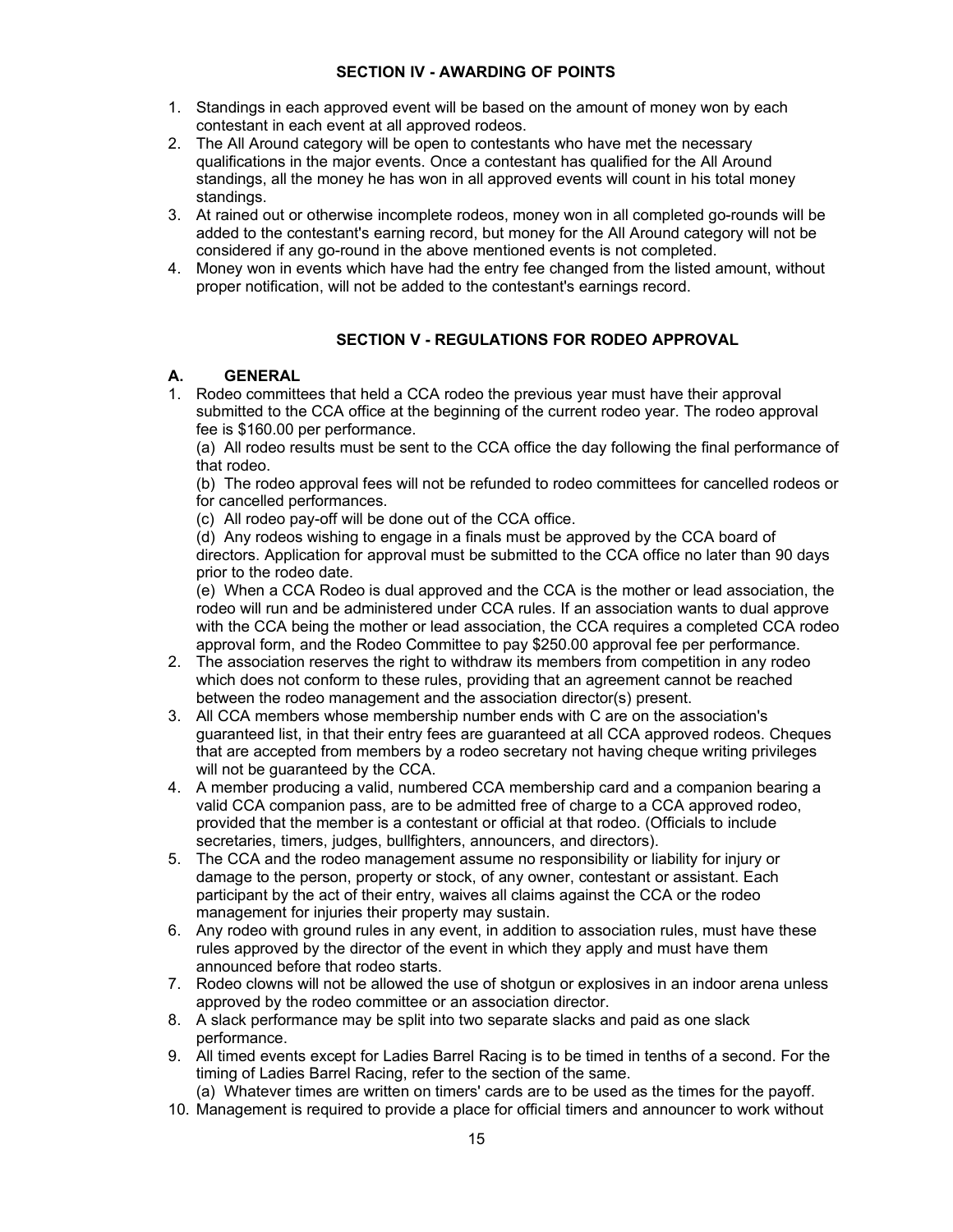obstruction or interference.

- 11. All CCA approved rodeos will be paid off according to CCA payoff percentages, as spelled out in Section XVII.
- 12. All rules for paid performances will be implemented for all slack performances.
- 13. All turn out fines assessed will be split equally between the stock contractor and the CCA.
- 14. All Around and Hi-point awards at rodeos must be determined from the eight major events.
- 15. (a) The stock contractor and the organizing committee of each CCA approved rodeo shall be jointly responsible for providing an emergency medical technician or equivalent qualifications and an ambulance must be in attendance for each performance as well as during slack. Qualified personnel to comply with local health authority definition of emergency medical worker.
	- (b) Rodeo will not proceed until a certified ambulance is in attendance.

(i.) There will be a fine levied at the discretion of the Board if a certified ambulance is not in attendance at slack and all rodeo performances.

- 16. When any rodeo is required by the Association to place prize money in escrow, the Association may also require that rodeo to place in escrow money to cover any stock contractor signed with an Association member. In the case of a CCA Rodeo committee not upholding their financial obligations with regard to prize money, the CCA will make every effort that these obligations be upheld. However, in the event that these obligations are not fulfilled by a committee, the CCA would not be liable.
- 17. All committees putting a CCA Rodeo on, need to accept all membership types.
- 18. Junior events will not be granted approval if the age limits vary from those spelled out in Section VII.

#### <span id="page-16-2"></span>**B. EVENTS**

1. There must be eight major events held within each regular performance in order to obtain rodeo approval.

(a) The eight major events are: Saddle Bronc, Bareback, Bull Riding, Tie down roping, Steer Wrestling, Team Roping, Ladies Barrel Racing, and Ladies Breakaway Roping. (b) In addition to the eight major events, other approved events include Second Division Riding events, Junior Bull Riding, Junior Girls Barrel Racing, Novice Saddle Bronc, Novice Bareback and Novice Bull Riding.

(c) Other events such as Wild Horse/Pony Race and Wild Cow Milking may be added to the program if the management wishes.

(d) Jackpot events may be included at a rodeo with the required number of approved events. No points are credited to winners of jackpot events.

(e) Other unapproved events may be held during intermission providing they last no longer than thirty minutes in duration.

- 2. The association cannot tell a rodeo committee what events to have except that in order to be approved they must have at least the eight major events as spelled out in this section above. (a) Wild Horse Racing is not an approved event, but rules for it are listed in this rule book as a guide for rodeo committees.
- 3. The rodeo date(s), list of events, prize money, entry fees etc. must be sent to the CCA at least 60 days prior to the rodeo date(s) so that all members may be notified of its approval. Exceptions may be made at the discretion of the board of directors.

# <span id="page-16-1"></span>**C. DUAL APPROVED RODEOS**

Only CCA approved rodeo associations seeking dual approval must meet requirements of CCA Board of Directors.

(i.) Money won at dual approved rodeos will count for CCA standings

(ii.) The lead association will determine which rule book is in force for that approved rodeo.

(iii.) Dual approvals will be given and received at a 1:1 event ratio

<span id="page-16-0"></span>(iv.)When dual approving, each association must accept the entire membership

#### **D. PRIZE MONEY & ENTRY FEES**

1. (a) The minimum prize money added for each major event is \$600 per rodeo. (b) The prize money for all eight major events must be equal, except that selected major events may be featured at additional prize money. If it is the first year a major event is added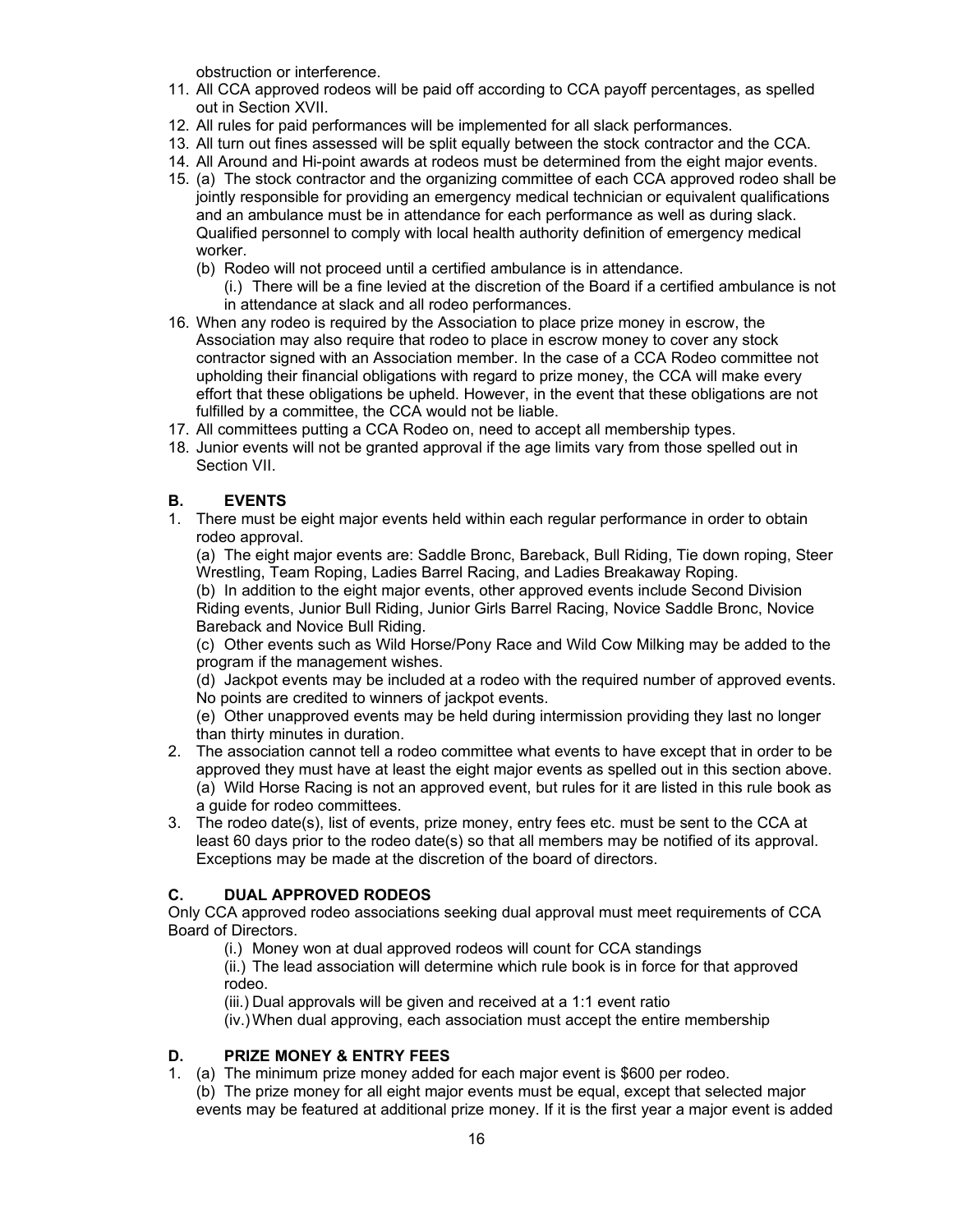in the CCA, the committee only needs to put up the minimum required added money for that first year (\$600) and must be equal for all years after that. CCA rodeos with a finals performance must have a minimum prize money added of \$1000 per event.

(c) The minimum entry fee per contestant for each of the major roughstock events must be no less than \$40. Where prize money exceeds \$600 the entry fee shall not exceed ten per cent of the prize money in those events.

(d) The minimum entry fee for all major timed events is a minimum of \$100 (in the team roping it will be \$100 per man per team) Where prize money exceeds \$1000 the entry fee shall not exceed ten per cent of the prize money in those events.

(e) The minimum entry fee for approved junior events is \$50.00. Where the prize money exceeds \$500 the entry fee shall not exceed ten per cent of the prize money.

(i.) The minimum prize money for approved junior events must be \$50 per event per performance.

(g) The minimum entry fee for approved novice events is \$20.00. Where the prize money exceeds \$200 the entry fee shall not exceed ten per cent of the prize money.

<span id="page-17-2"></span>(I.) The minimum prize money for approved novice events must be \$150 and cannot exceed half of the prize money in a major event.

# **E. SALARIES**

1. The association has no set price for salaries of timers, arena directors, secretaries, announcers, etc. except that certain minimum salaries have been established.

(a) The minimum salary for timers is \$5.00 per event per performance and slack.

(b) The pay for judging shall be \$350.00 per performance for each judge. The rodeo committee shall pay \$250.00 and the balance will be paid by the CCA.

(c) Each judge shall be paid \$100 flat fee for slack unless the slack performance has over 125 contestants then the salary will increase to \$150.00 This shall be paid by the CCA.

(d) If a slack performance occurs prior to the first performance of a rodeo, the judges shall be paid \$350 each. The rodeo committee shall pay \$250 and the balance will be paid by the CCA.

(e) Each judge shall be paid \$350.00 for one day Special Events. \$250.00 to be paid by the Rodeo Committee and the balance to be paid by the CCA.

# <span id="page-17-1"></span>**F. BARRIER**

- 1. Automatic barriers must be used when barriers are required.
- 2. There must be someone designated to run the timed event end and tie neck ropes other than a judge.
- 3. CCA Judges will be responsible for the approval and setting of the barrier at all rodeos. At rodeos where the Contractor or Committee requests the use of the Judges equipment, a fee of \$50.00 will be paid by the stock contractor to the Judge supplying the barrier equipment. If the Contractor or Committee has furnished a good barrier system it will be used by the Judges, providing it is set up and ready to use excluding the setting of score lines.

# <span id="page-17-0"></span>**G. BULLFIGHTER**

- 1. To be allowed to work any of the sanctioned Canadian Cowboys Association (CCA) rodeos, bullfighters must have a current membership with the association.
	- (a) An insurance fee of \$25.00 must accompany the membership application for bullfighters who are not yet on the "B" list.
	- (b) A bullfighter card will be issued with a BF in front of the membership number. It will remain on review at all times, and can be revoked at any time at the discretion of the CCA Board of Directors.
	- (c) If a bullfighter allows his membership in the Canadian Cowboys Association to lapse one year, it must be reviewed by the Bull Riding Director and the CCA Board of Directors or Board Executive.
- 2. To acquire a "B" List Bullfighters Card with the Canadian Cowboys Association, all bullfighters must complete a "B" List Bullfighter Approval Form by shadowing 3 CCA approved rodeos and obtaining the signature of the Stock Contractor for each of those rodeos.
	- (a) Once the "B" List Bullfighter Approval Form has been completed, it must be submitted to the CCA office along with the balance of your CCA membership fees before working any further CCA Rodeos.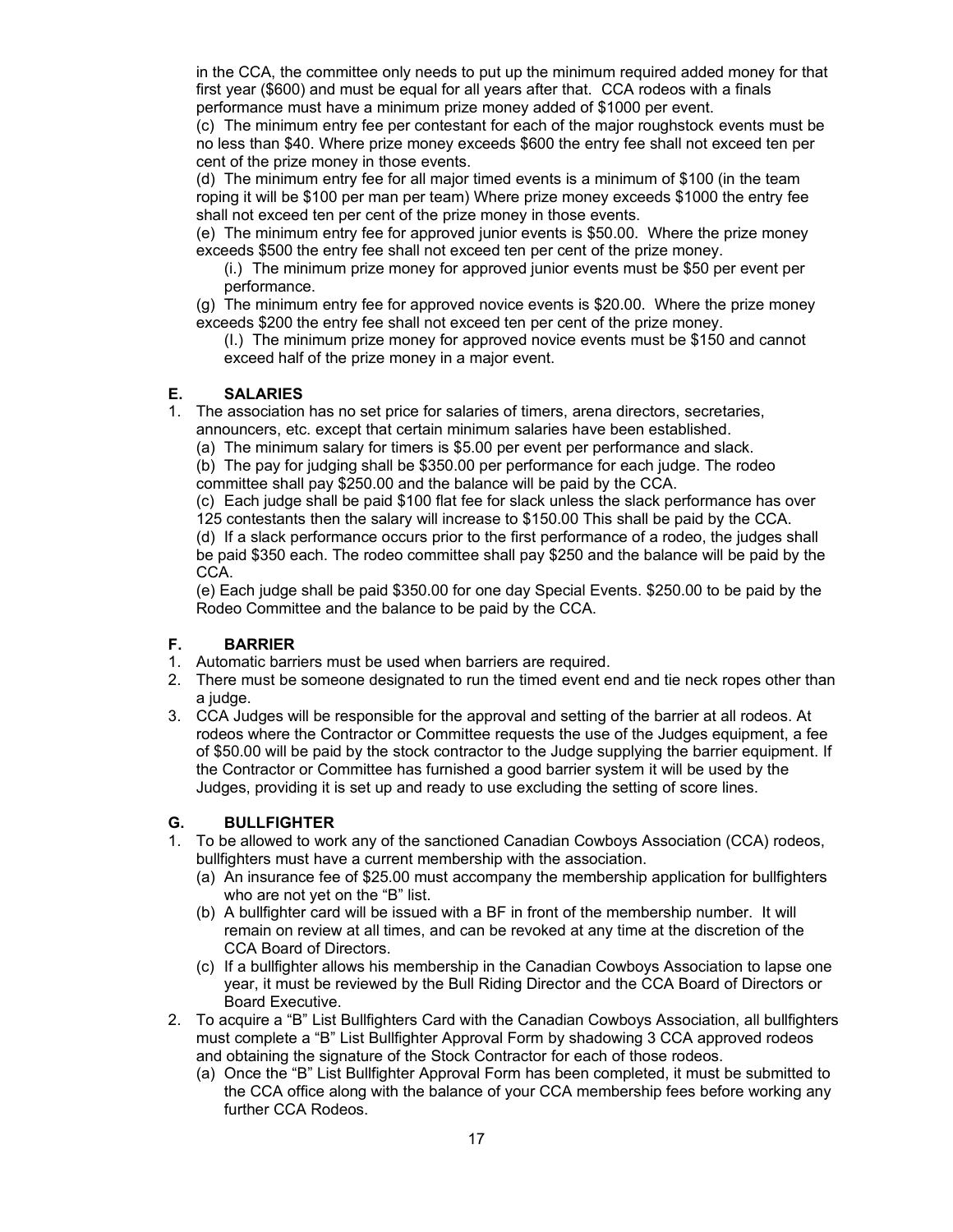- 3. To acquire an "A" List Bullfighters Card with the Canadian Cowboys Association, all bullfighters will have first completed the "B" List Bullfighter Approval Form as stated above, and then complete the "A" List Bullfighters Approval Form by obtaining signatures from two CCA approved "A" list bullfighters plus the signature of the CCA Bull Riding Director. Final approval for the "A" list will be at the discretion of the CCA Board of Directors or Board Executive.
- 4. If a bullfighter is active in another association, they can apply for their "A" List Bullfighters Card by completing the New "A" List Bullfighter Application Form and submitting it along with their membership form and fees. The Bull Riding Director, plus the Board of Directors or Board Executive can approve an "A" list application based on the bullfighter's references and credentials.
- 5. The Stock Contractor is responsible for ensuring that a CCA approved bullfighter be in attendance during the bull riding event. Any violation of this rule will result in a minimum fine of \$250 per performance.
	- (a) "A" List Bullfighters must be given the first right of refusal before the Stock Contractor can call a Bullfighter from the "B" List. Any violation of this rule will result in an initial fine of \$250 per performance and will increase with each infraction.
	- (b) If a Bullfighter, after signing a contract with the Stock Contractor, does not show up or send a suitable replacement to a rodeo, he will be assessed a minimum fine of \$250.00 per performance. The fine must be paid to the Association before the bullfighter can contract or work another CCA approved rodeo.

# <span id="page-18-1"></span>**SECTION VI - CONDUCT OF RODEO**

- 1. If numbers are furnished by the management, contestant must wear them while competing so that the numbers are visible to the judges and spectators.
- 2. Contestants in the rodeo arena must conduct themselves in such a way so as not to interfere with the vision of the spectators.
- 3. Timers for a rodeo may not be changed after the first performance except for sickness or injury, or by request of an association official because of the timer's incompetence or through agreement of the stock contractor, rodeo committee and association official. (a) The timer who times the first performance of a riding event must time that riding event for the duration of that rodeo, except as provided above in this rule.
- 4. If there is a complaint on the condition of the arena it must be made to the rodeo committee by either a member of the CCA board of directors or the stock contractor no later than two hours prior to rodeo time.
- 5. If the stock contractor wants the rodeo arena clear of contestants' horses for the hour prior to the rodeo, the contestants must move their horses when asked to do so.

# <span id="page-18-2"></span>**SECTION VII - JUNIOR CONTESTANTS**

- 1. The age limits for junior events are as follows: Junior Steer Riding 15 years and under as of January 1 of the current year and Junior Girls Barrels - 15 yrs. as of January 1 of the current year.
- 2. If you are too old to compete in a junior event then you can not purchase a junior card.
- 3. Junior cardholders are able to enter senior events
- 4. To qualify for any junior event at the CCA finals must have competed at 50% of the total number of rodeos as of July 10, to a minimum of 15 rodeos.
- 5. To be eligible to compete in a major event at the CCA rodeo finals, a junior contestant must purchase a senior contesting membership before August 1. He/she will carry forward any points (standings) that were won on the junior membership. Insurance dues only need to be paid one time.

# <span id="page-18-0"></span>**SECTION VIII - CONTESTANT DISQUALIFICATION**

- 1. Contestants will be disqualified for any of the following offences:
	- (a) Being under the influence of liquor in the rodeo arena.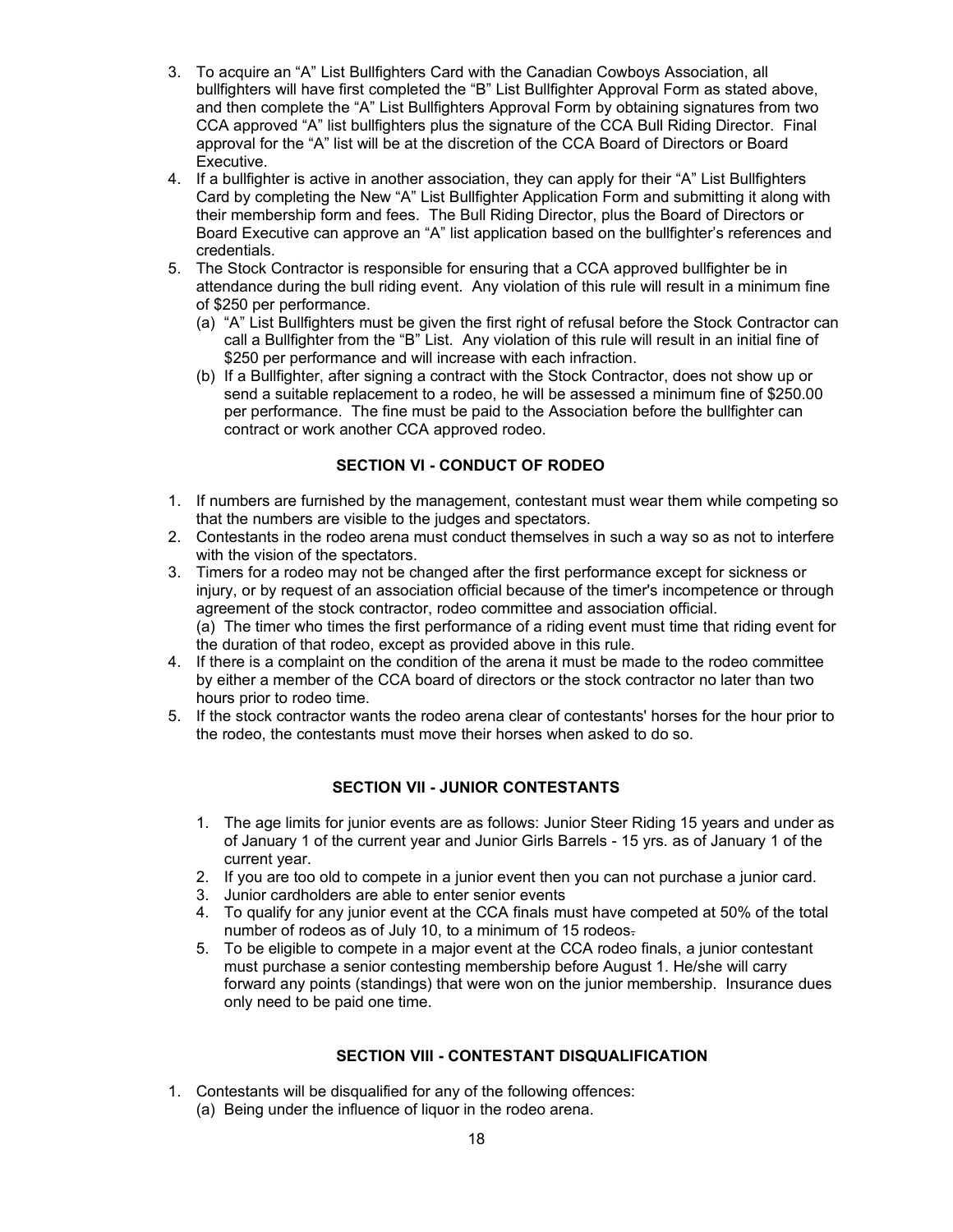- (b) Rowdyism or quarreling in the actual domain of the rodeo arena.
- (c) Mistreatment of stock.
- (d) Refusing to contest on stock drawn for him.
- (e) Not being ready to compete when called upon.
- (f) Cheating or attempting to cheat.
- (g) Unnecessary delay in taking stock. This action to be enforced by the judges when a legitimate complaint has been lodged by the chute boss or the man in charge.
- 2. All contestants with horses must ride in the Grand Entry if requested to do so by the stock
- contractor or management, otherwise they will be disqualified and their entry fees forfeited. 3. Riding event contestants will be disqualified for:
	- (a) Being bucked off;
		- (b) Changing hands on rein;
		- (c) Wrapping rein around hand;
		- (d) Pulling leather
		- (e) Losing stirrup
		- (f) Touching animal or anything else with his free hand;
		- (g) Two handed junior steer riders touching his head with any part of the animal

(h) Riding with locked rowels, with rowels that will lock on spurs in the bareback and saddle bronc, or with sharpened rowels IN ANY EVENT.

- (i) Not following judge's instructions to take feet from neck of horse stalled in the chute;
- (j) Ignoring judge who had advised him that he is next to go, if he is not above stock with his glove on (if glove is used) when previous stock leaves the arena;
- (k) Delaying the rodeo
- (l) Setting bareback rigging too far ahead (to an extreme).
- (m) Fouling stock by holding gate or side of chute.

# <span id="page-19-0"></span>**SECTION IX – POSTPONEMENT AND CANCELLATIONS**

- 1. If, due to weather conditions, attendance at any rodeo is substantially reduced, then the members of the association who have entered as contestants at the rodeo may appoint a committee of three of their members to negotiate with the management of the rodeo, said committee shall be empowered to agree to such reduction in day money as the circumstance may warrant.
- 2. Any contestant wishing to compete at a rodeo that has been postponed for more than two days must send in new entries.
- 3. No cancellation of a performance will be permitted unless in the unanimous opinion of the committee chairman, the stock contractor and an association official, unless it is a physical impossibility to hold the performance.
- 4. If a rodeo is cancelled part way through, due to weather, etc., prize money will be paid for the portion completed minus the entry fees refunded to the contestants who did not have a chance to compete due to the cancellation.

(i.) Only the entry fees for the events in which the contestant(s) were unable to contest due to the cancellation are to be refunded.

- (ii.) If events are cancelled due to weather, either cancel all events, or no events.
- 5. If a meeting of representatives is held to discuss the cancellation of a rodeo or rodeo performance the minutes of that meeting must be recorded and sent to the CCA office.
- 6. If a rodeo or performance is postponed due to weather, contestants may draw out of a rodeo, but must pay RIDE fees.
- 7. If a rodeo performance is cancelled due to weather, entry fees will be waived but administration fees will still have to be paid for all contestants who were drawn for that performance. Contestants will have thirty (30) days to pay the administration fees for the cancelled performance before they become ineligible and placed on the suspended list. Payout would be adjusted accordingly.

(a) If a contestant is moved by the contractor to a performance (other than that which was drawn for him by RIDE) and that performance rains out, the contestant is responsible for all fees. This would not apply if a contestant had made a trade.

8. In the Ladies Barrel Racing event only, if a contestant does not wish to compete due to unsafe ground conditions, contestant must get both judges to sign off thereby allowing that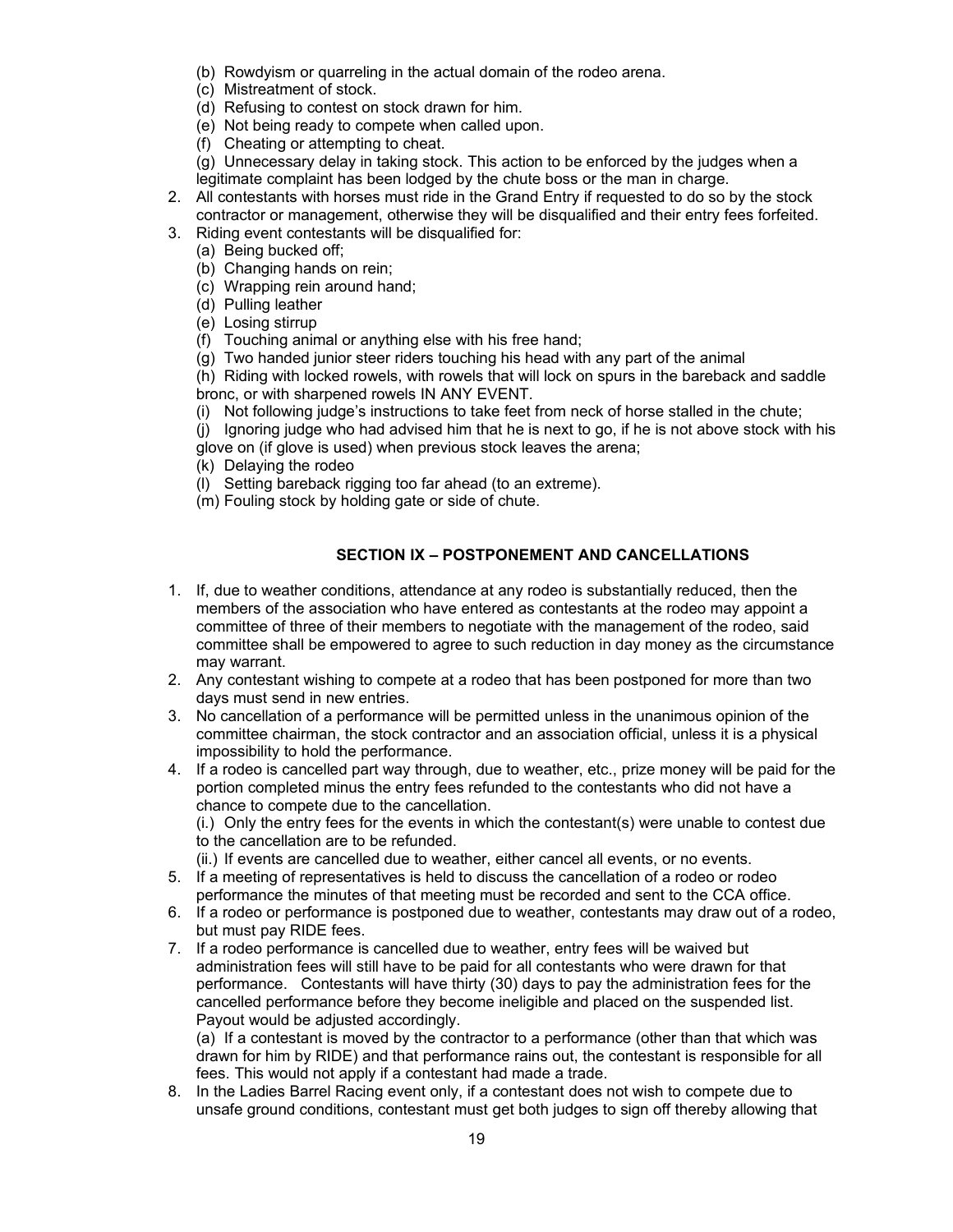contestant to visible and not be fined a turn out fee.

#### <span id="page-20-1"></span>**SECTION X- RULES TO INSURE HUMANE TREATMENT OF LIVESTOCK**

- 1. No locked rowels or rowels that will lock on spurs may be used on bareback horses and saddle broncs. No sharpened spurs can be used in any event.
- 2. No animal shall be beaten, or cruelly prodded.

(i.) Electronic Prods are not allowed on the arena floor in any manner. This includes behind the roughstock chutes as well as the timed event chutes.

- (ii.) No wooden paddles may be used on stock, however, straps are permissible.
- 3. (a) A neck rope must be used in the tie down roping and a calf must not be busted. (i.) If a horse stops and the calf hits the end of the rope in such a manner that the calf busts himself, the roper will not be responsible.

(b) Contestant must adjust rope and reins in a manner that will prevent the horse from dragging the calf.

(c) Rope to be removed from calf's body as soon as possible after tie is deemed official.

- 4. The placing of fingers in eyes, lips or nose of steers while steer wrestling is forbidden.
- 5. Animals for all events may be inspected before the draw.

(i.) No sore, lame, sick, or injured animal or animals with defective eyesight shall be permitted in the draw at any time.

(ii.) Should an animal become sick or be injured between the times it is drawn and the time it is scheduled to be used in competition, another animal shall be drawn for the contestant as provided in the rules.

(iii.) An official veterinarian should be available at all times.

(iv.)A judge must pass on the animal's inability to be used before it can be replaced in the draw.

- 6. A conveyance must be available to remove animals from arena in case of injury.
- 7. No sharp or cutting objects in cinch, saddle-girth or flank straps shall be permitted. (i.) Only sheepskin-lined flanking straps shall be used on bucking stock and such straps shall be of the quick-release type.
- 8. Disqualification will result from the use of an electronic device during a performance.
- 9. No stimulants or hypnotics to be used, or given to any animals used for contest purposes.
- 10. (a) Chutes must be constructed so as to prevent injury to stock. (b) Maintenance men and equipment shall be stationed at chutes to assist in the removal of any animal should it become caught.
- 11. The rodeo arena shall be free of rocks, holes and obstacles which might cause injury to stock.
- 12. Clowns are not to abuse stock in any way.
- 13. No small animals or pets will be allowed in the rodeo arena where restraint is necessary or where they are subject to injury or attack by another animal.
- 14. Livestock is to be removed from the rodeo arena after completion of entry in contest.
- 15. Use of fireworks to frighten animals is prohibited.
- 16. Any unnecessary roughness used in rodeo competition will result in disqualification and/or suspension.
- 17. When artificial horns are used on team roping cattle, they must be removed immediately after each performance.
- 18. There will be an automatic \$100 to \$1200 fine as well as probation/suspension, levied by judges or the board of directors for any mistreatment of a rodeo animal. Fines for repeat offenders will double and the board can reassess any situation and levy a higher fine or probation/ suspension.

# <span id="page-20-0"></span>**SECTION XI - JUDGES AND JUDGING**

- 1. Judges, timers and flagmen must be people of experience. Rodeo committee's may request their judges, but final approval will come from CCA. All judges who judge CCA rodeos must be on the prior or approved judges' list. All judges on this list must be approved by the CCA board of directors.
- 2. The CCA Judging Commission will assign at least two judges for each CCA approved rodeo from the CCA approved judges list and submit names of said judges to the RIDE office to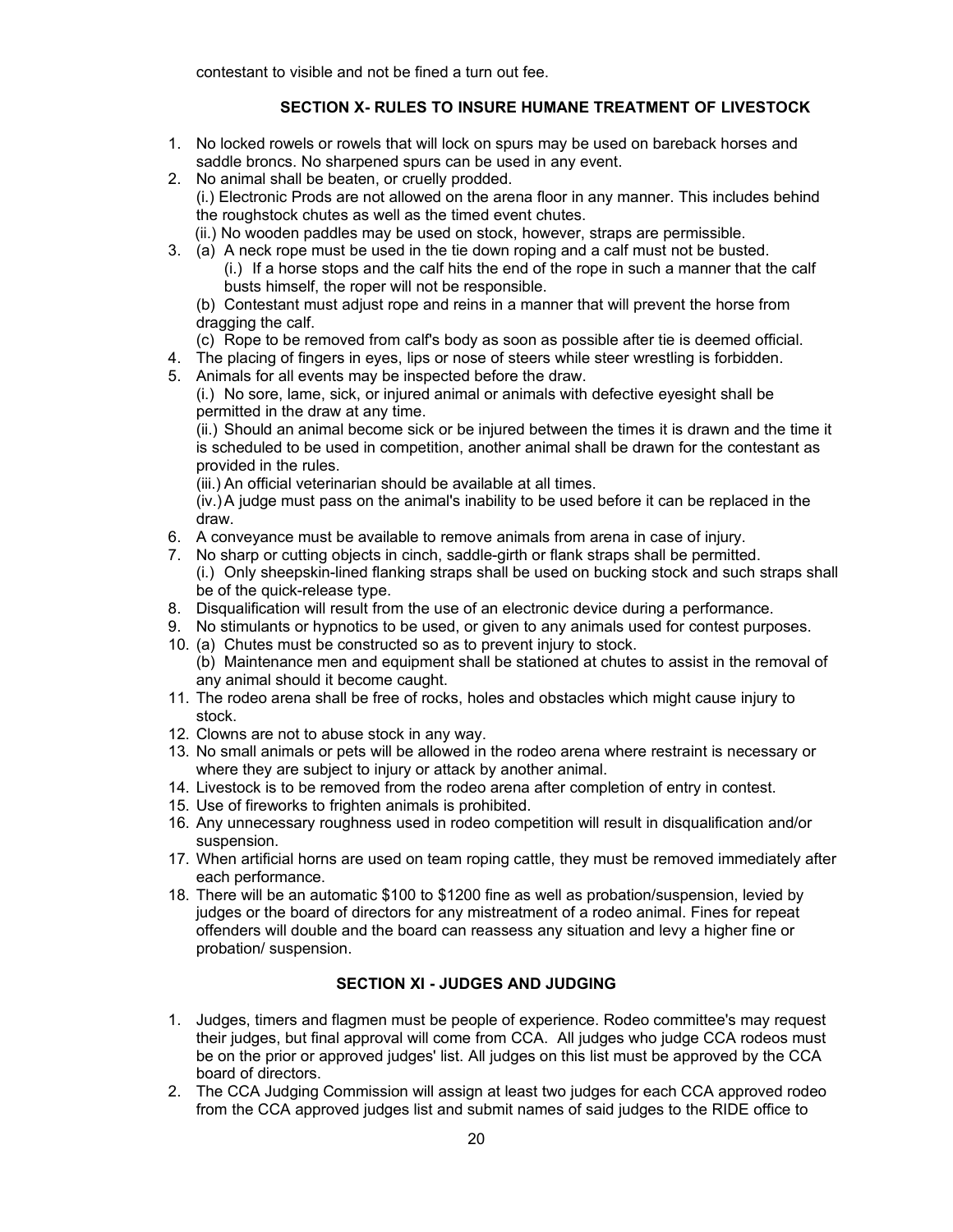pass on to committee and/or secretary.

(a) In cases where assigned judge(s) is/are unable to attend a rodeo and where the Judging Commission cannot be contacted, replacement judge(s) may be nominated and elected by contestants.

(b) A member who is on the suspended list cannot accept any judging job.

(c) Any rodeo committee that wishes to have a  $3<sup>rd</sup>$  judge may do so as their expense.

- 3. Whenever it is necessary to make exception to the rules due to unusual circumstances, the judges must confer with the CCA executive members present to discuss the possibility of unfair treatment to rodeo contestants entered at said rodeo.
- 4. One judge must be present prior to the rodeo for the marking of barrel positions for the ladies' barrel racing and must sign the barrel measurement slip supplied for that purpose by the rodeo secretary. The judge will be responsible to check the barrel pattern after the first performance instead of having barrel reps for the second and third performances. (a) One Judge must be at the electric eyes to flag, the other does not have to be in the timer booth. They can be at the gate or wherever is best suited for the arena setup.
- 5. A riding event judge, barrier or field flagman cannot be changed during the course of a rodeo unless due to sickness or injury.

(a) If a judge is unable to judge or flag all events, he must pay his replacement for those events.

(b) A judge may enter a timed event at a rodeo he is judging, but that judge would be responsible to ensure his responsibilities are taken care of while he is competing.

- 6. The decisions of any eligible judges, field flagmen or timers will be final and no protests by contestants will be permitted.
- 7. (a) Markings must be totaled by the judges and checked by the secretary in the presence of the judges.

(i.) Judges must also remain available to the rodeo office until the rodeo secretary has made a final check of the books.

(b) Judges must make decision on All Around champion or High Point champion before leaving the rodeo office.

- 8. It is the responsibility of the judges to see that a contestant takes his right stock.
- 9. Marks and times must be posted after each performance and cannot be changed after being posted.

# <span id="page-21-1"></span>**A. RIDING EVENTS**

- 1. (a) Ride and animal to be marked separately.
	- (i.) All riding event judges must use a stop watch to time duration of rides.
	- (b) Mark the ride according to how much the rider spurs the horse.
		- (i.) Mark the ride from one to twenty-five and use the full spread.
		- (ii.) The animal is to be marked from one to twenty-five and use the full spread.
- 2. Contestants may pull riggings, cinch saddles and pull ropes from either side in all riding events.
	- (i.) Middle flank belongs to bronc rider, within reason.
- 3. (a) To qualify, rider must have spurs over the break of the shoulders and touching the horse when the horse's front feet hit the ground the first jump out of the chute.
	- (b) If a horse stalls coming out of the chute, either judge may tell a rider to take his feet out of the horse's neck for a "free roll", with the first-jump qualifications being waived.
		- (i.) Rider may be disqualified for not following judge's instructions to take feet from neck of horse stalled in the chute.
- 4. (a) If in the opinion of the judges, stock in the riding events deliberately throws itself, the rider shall have, with the approval of the stock contractor, the choice of that same stock again, or he may have stock drawn for him from the reride stock.

(b) Riders who are knocked off at the chute will be entitled to a reride at the discretion of the judges.

- (c) It is the judges who shall decide on all matters of rerides.
- (d) Entry fees will be refunded to contestants who do not get a chance to take their re-ride the same day they are entered due to lack of stock.

# <span id="page-21-0"></span>**B. TIMED EVENTS**

1. (a) The riding event judges must also be field flagmen and barrier judge respectively for the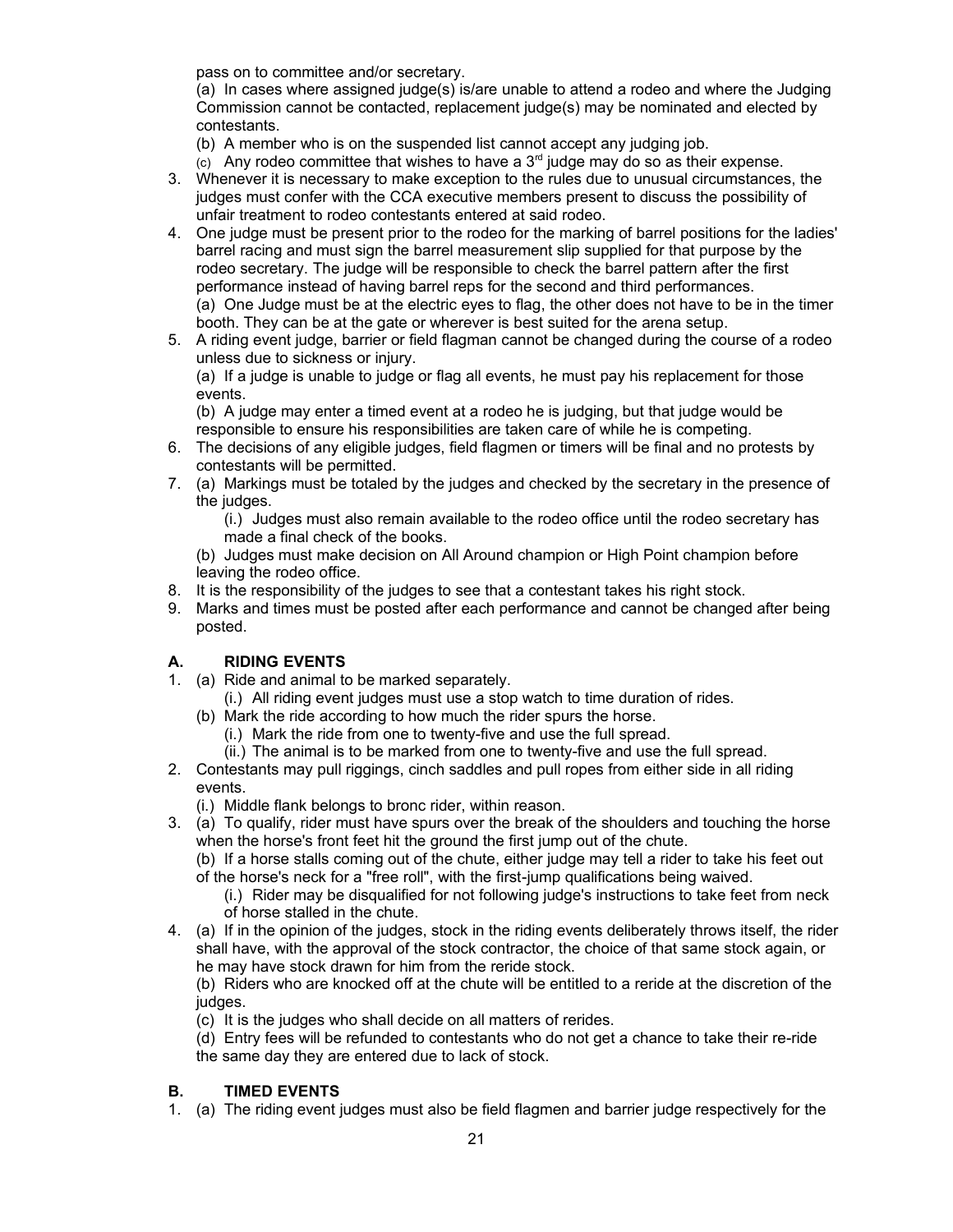timed event or find suitable replacement(s).

(b) The barrier judge is responsible for:

(i.) Inspecting barrier equipment, if equipment is faulty, it must be replaced;

(ii.) Making sure that nobody can stand close enough to the barrier or barrier equipment so as to tamper with same;

(iii.) Changing the barrier string and seeing that the neck rope is on properly at the request of the contestant.

(c) Should a barrier break at any point other than its designated breaking point, decision is up to the barrier judge.

(i.) If contestant obviously beats barrier and the staples are pulled or barrier rope is broken, but string is unbroken, barrier judge may assess a ten second penalty.

(d) Barrier judge must record all barrier infractions onto the official barrier copy. He must check these infractions with the timers copy immediately following each performance and slack.

(e) Flagman cannot rope, dog or haze in the event he flags.

(f) The people appointed to flag are the judges for the timed events regardless of who judges the riding events and are the only persons authorized to deliver a decision or draw stock in the timed events.

(g) Once a contestant has been flagged out, he will receive no stock back.

2. There shall be two timers, a field flag judge and a barrier judge for all timed events.

#### <span id="page-22-1"></span>**C. RODEO LIVESTOCK**

- 1. All rodeo livestock used in the riding and timed events must be numbered and drawn for.
- 2. (a) Tie down ropers at any CCA approved rodeo may elect a representative from amongst themselves, with said representative being empowered to cull unsatisfactory calves, providing that such culling must take place at a reasonable time before the rodeo starts. (b) Unsatisfactory cattle at one rodeo cannot be used at any further rodeos, subject to the discretion of the CCA director(s).
- 3. Only calves and steers that are available for use in the first go-round may be put into the draw for the second or subsequent go-rounds.
- 4. Calves for roping must weigh not less than approximately 150 pounds and not more than 300 pounds and must be strong and healthy.
- 5. Steers used in the steer wrestling event must be suitable steers weighing not more than 550 pounds at the time of the first CCA approved spring rodeo.
- 6. If a reride is given for an animal four times in a row, the said animal will automatically be declared unsatisfactory and must be replaced.
- 7. Steers used in the team roping must be horned cattle, attachable, artificial horns permitted.
- 8. Rough stock animals that are removed from the draw due to injury or sickness cannot be used for the remainder of the rodeo.
- 9. Suitable cattle must be supplied in the timed events at the discretion of the timed event director, if not complied with; the contractor will be fined by the CCA Board. Fines are to be levied at the CCA Boards discretion.
- 10. All calves and dogging steers should be as uniform in size as possible.

# <span id="page-22-0"></span>**D. BARRIERS AND SCORELINE**

- 1. A ten second penalty will be added for breaking or beating the barrier.
- 2. In all timed events, a barrier will not be considered broken unless the ring drops within ten feet of the post.
- 3. In the timed events, the pusher must be clear of stock before the barrier is tripped.
- 4. Once score line has been set in timed events it will not be changed at that rodeo, nor can the length of the box be changed.
- 5. In order for time to be considered official, the barrier flag must operate.
- 6. When using an automatic barrier, neck ropes must be tied with string.
- 7. (a) If automatic barrier malfunctions in any way contestant must take rerun provided the contestant has made a qualified run or claims animal.

(b) If automatic barrier equipment hangs on animal or fouls horse or neck rope fouls contestant, then contestant must pull up and declare himself in order to get the animal back. (c) If the automatic barrier fails to work and stock is brought back, contestant must take the same animal over during or immediately after the same performance.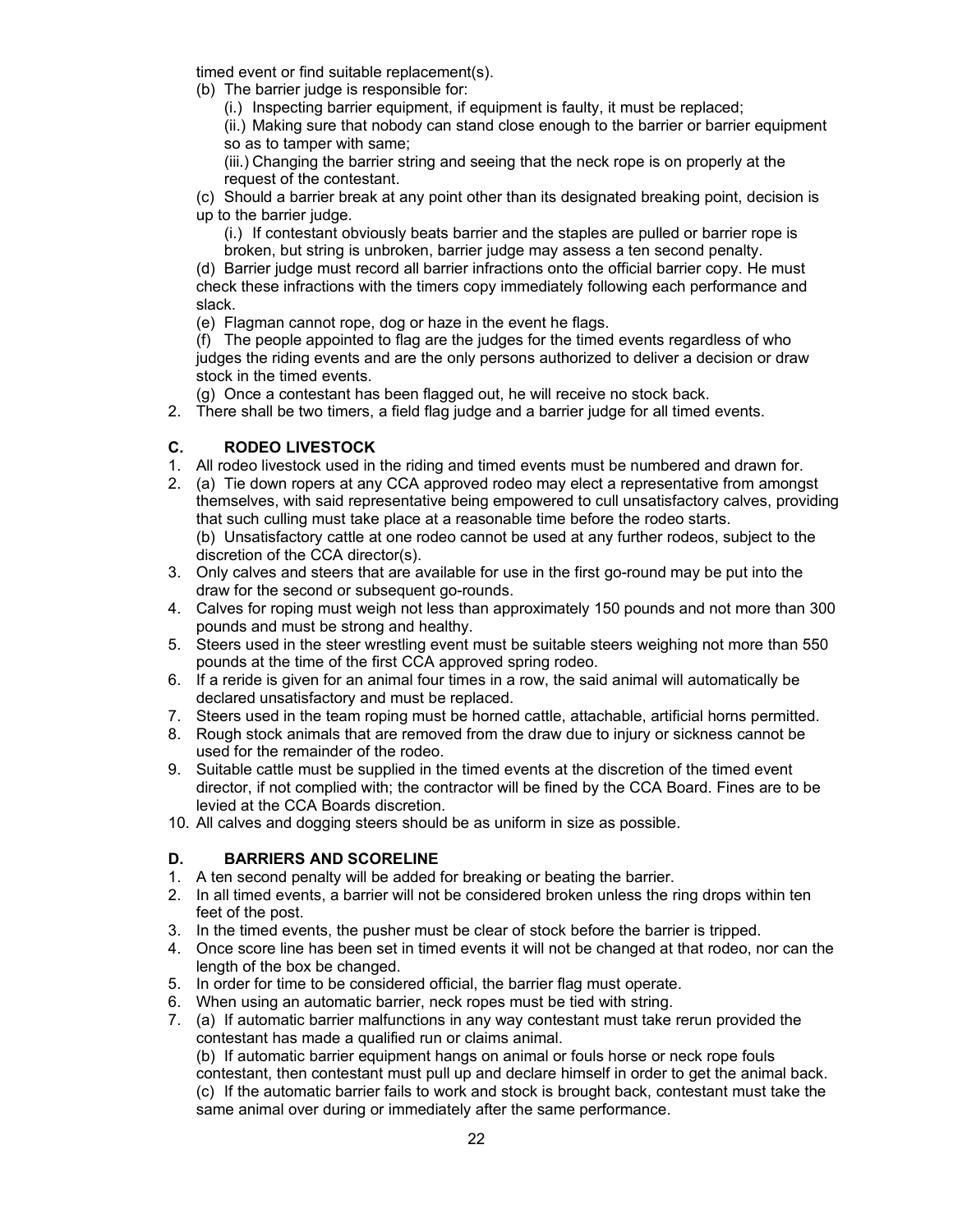8. In any timed event should an animal escape from the rodeo arena, the flag will be dropped and timer's watches stopped.

(a) Contestants will get animal back with lap and tap start and time already spent will be added to time used in qualifying.

- (b) If time is not recorded, the decision of the flag judge shall be final.
- (c) If rope is on animal, roper will get lap and tap with rope on animal in the chute.

(d) If flag is not dropped or if timer misses flag and time is not recorded, contestant will get animal back or spare, if drawn, with any initial barrier infraction added to the time.

- 9. If a contestant ropes and ties a calf or dogs a steer without the presence of a flagman in the field he will get a re-run on the same stock unless a spare has been drawn.
- 10. The minimum standard measurement for timed event boxes is twelve feet in length and eight feet in width.
- 11. To measure score line correctly put barrier up with pin in the barrier ring, holding the pin in place, measure from the post where the barrier pin goes to a point where the barrier rope touches the ground. Set the barrier eighteen inches beyond that point.

# <span id="page-23-1"></span>**E. DRAWING STOCK-GENERAL**

1. (a) Stock for a complete go-round in the riding events must be drawn up at one time with the exception that stock for one performance may be drawn if the same stock is drawn in both or subsequent performances.

(b) In the tie down roping, steer wrestling, ladies breakaway roping, and team roping events, stock may be drawn for a complete performance at one time.

(i.) All timed event stock must be rotated for drawing purposes. All remaining timed event stock must go to the top of the draw for the next section.

2. (a) In any finals performance, riding event contestants may draw or pick their own animals in the presence of the judges, if the rodeo management desires. (b) All timed event cattle that were qualified on will be used in drawing stock for the finals performance of a rodeo and if there are not enough cattle, then stock on which the next

fastest times were recorded will be added to the draw.

- 3. Any stock that was placed on in the long go must be used in the short go in the timed events.
- 4. When calves are not fresh, reruns will always be drawn from the whole herd used in the draw, not from those calves that are missed.
- 5. Any stock in the original draw, that is turned out (not bucked exhibition or contest) automatically goes into the reride if necessary.
- 6. Any animal drawn for a reride, but not used in that go-round may be held out of the draw for rerides in the following go-round along with feature animals but then will be returned for the go-round draw after the rerides have been drawn.
- 7. (a) Rerides may be drawn at any time after the reride has been granted.
	- (b) Rerides will be drawn from reride stock, including turned out stock if necessary.
	- (c) An animal can be drawn for a reride only once in a go-round.
	- (d) Rerides will be granted in the horse riding events, if the rider makes a qualified ride up until the flank comes off

(e) Rerides will be granted In the bull riding, if the rider makes a qualified ride up until the flank comes off or the bull stops

- 8. No contestant may compete on the same head of stock twice at any one rodeo in the same event.
- 9. The CCA board of directors has the right to declare any stock unsatisfactory and any stock so declared will be taken from the draw.
- 10. In case that stock is sick, crippled or already shipped, replacement will be drawn from reride animals.
- 11. A contestant, in any event, who takes the wrong stock, will get his right stock later.
	- (i.) It is the judges' responsibility to see that the contestant takes his right stock.

# <span id="page-23-0"></span>**F. DRAWING STOCK - TIMED EVENTS**

- 1. Stock in timed events must be drawn by the flag judge or barrier judge not more than two hours before the performance at the roping chute or the rodeo office. (a) If mistake is made in drawing timed event stock, redraw will be made from the mistake down.
- 2. In timed events, no drawn stock can be held over from one performance to the next or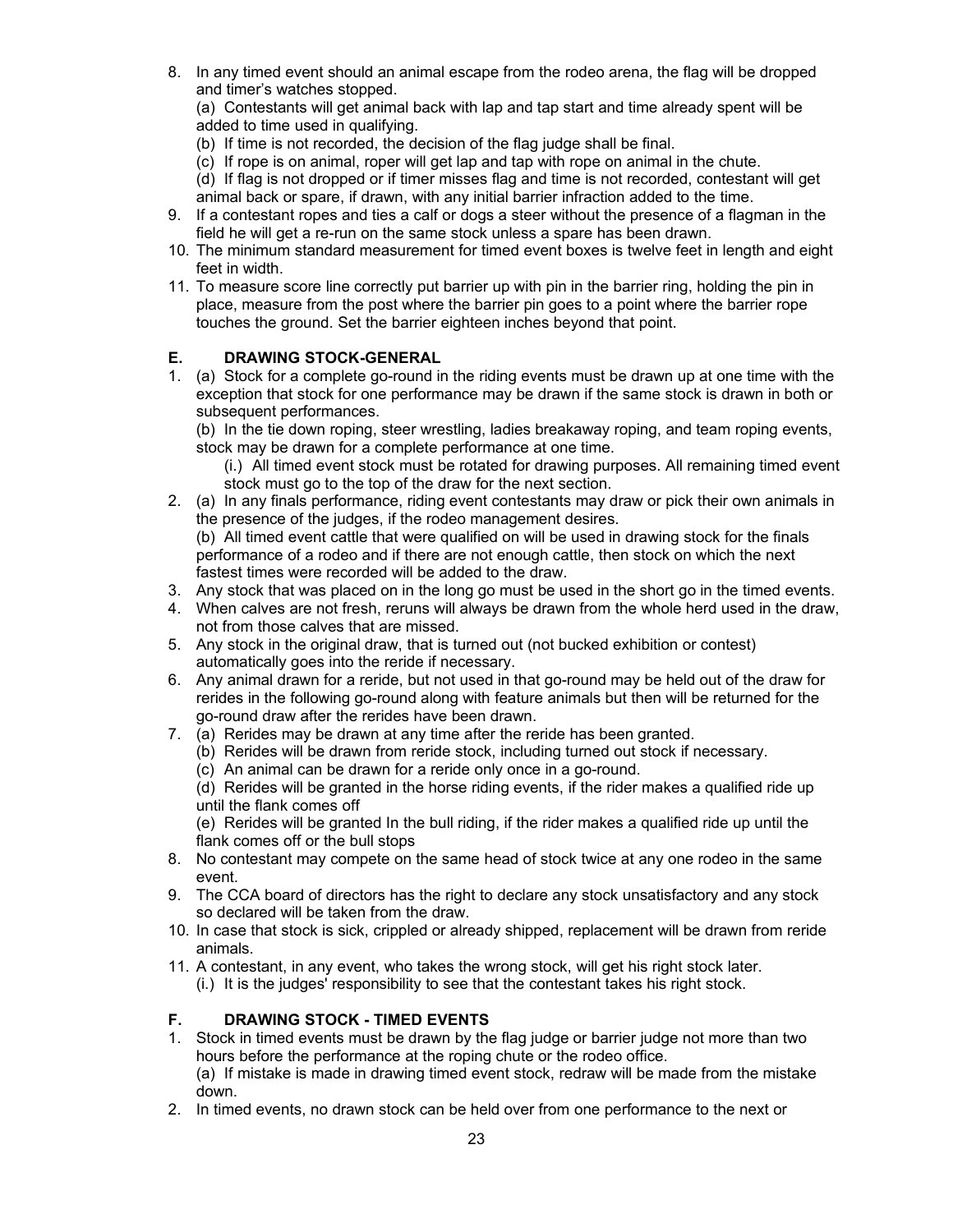overnight.

- 3. Only calves and steers that are available for use for the first run can be put into the draw for the second or subsequent runs.
- 4. In the timed events, all cattle in the draw will be drawn one time before any cattle will be drawn for a second time. When the number of animals is equal to or exceeds the number of contestants in that performance, no stock will be run twice in the same performance.
- 5. In the timed events, if a contestant has advised the secretary that he will be turning out his stock, no stock will be drawn for such a contestant.
- 6. The judges shall inspect all timed event stock and are empowered to cull unsatisfactory stock provided that such culling must take place at a reasonable time before the rodeo starts.
- 7. In timed events, a complete go-round must be finished before any contestant can compete on his next head of stock, except for stock that must be brought back.
- 8. When it is necessary to make a cut in the cattle in timed events, the weaker end will be taken out of the draw.
- 9. During any performance if an animal in the timed events escapes the chutes or pens before it is called for by the contestants, or if automatic barrier fails to work and stock is brought back, that animal will be returned by the arena director and the labour crew during or at the end of that performance in the same manner he was originally worked or brought to the pens for contesting. One steer or calf cannot be brought back alone.
- 10. In the tie down roping, steer wrestling, team roping, and ladies breakaway events, the stock may be drawn for a complete performance.
- 11. (a) Spares will be automatically used in the event of a re-run (i.e.: animal escapes, barrier malfunction, bad gate, gate left open). The spare will not be posted and will be kept confidential by judges.

(b) If contestant did break barrier on first run, he will take re-run with no barrier in place and will carry forward his penalty to the lap and tap time.

12. In timed events (tie down roping, steer wrestling, team roping, and ladies breakaway roping) when a contestant gets moved to another performance without a trade, he will be first in order for drawing stock and for competing, in the Ladies Barrel Racing the contestant will run last.

# <span id="page-24-0"></span>**G. RERIDES**

- 1. Rerides must be given in all three riding events.
- 2. Rerides will be given for stock that:
	- (i.) Fails to break;
	- (ii.) Fouls rider;
	- (iii.) Runs off; or

(iv.)Stops or falls.

(b) If a reride is given, the judges must have the reride and the mark given, announced and the contestant has the right to refuse the reride before the reride is drawn or accept the marking.

(c) The first reride given and accepted must be drawn first.

- 3. For rerides, the contractor has the option to use the designated rerides or any of the turned out animals, and order of usage of reride animals must be given to the judge by the stock contractor prior to the performance starting.
- 4. If an animal runs off, stops or falls, the rider has the privilege of taking the same stock back, providing that the stock contractor is willing, or the rider may have a reride drawn.
- 5. (a) Rerides may be issued at any time after the reride has been granted. (b) An animal can be drawn for a reride only once in a go-round.
- 6. If a rider makes two (2) honest attempts to get on a chute fighting animal and is unable to do so. If it is deemed that a sulking animal is not giving the contestant a chance to make an honest attempt, the judge can award a re-ride even if two (2) attempts have not been made.
- 7. In the horse riding events, if the flank comes off, the rider may accept the marking or a reride drawn from the reride pen, provided the rider has completed the eight second qualified ride.
- 8. In the bull riding event, if the flank comes off and the rider completes a qualified ride or if the bull stops, he may accept the marking or have the option of a reride. (a) To be eligible for a reride, the rider must make a qualified ride to the point of the flank coming off.

(b) If a reride is taken, it must be taken on the same bull, if the stock contractor consents.

9. Riders who are fouled at the chute, or by the animal itself, must claim the animal by double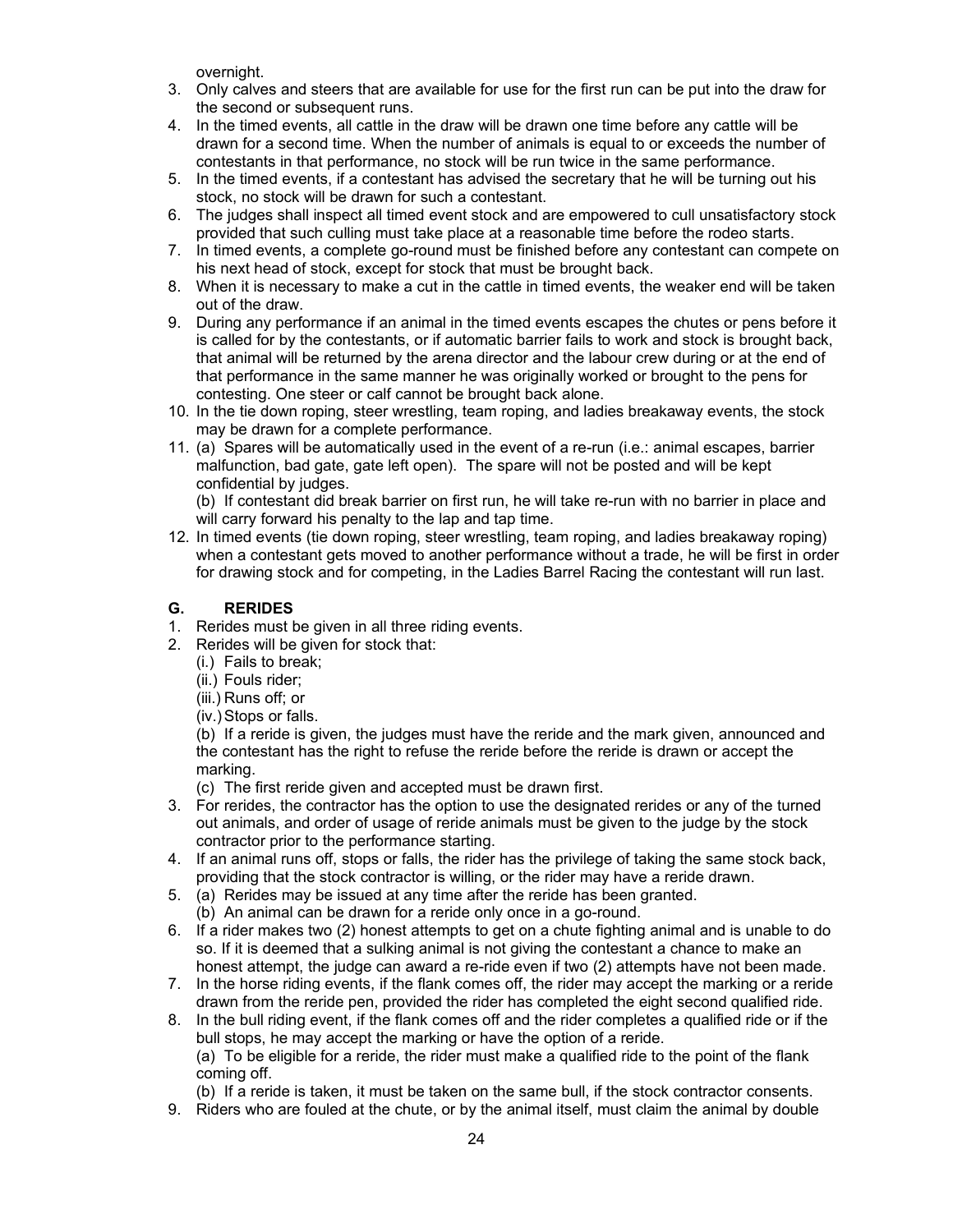grabbing or dismounting immediately so as to obviously indicate a foul in order to claim a reride.

(i.) Final decision to be made by the judges.

- 10. Rerides or reruns will not be given if the contestants own equipment breaks or fails.
- 11. If no reride stock is designated, then rerides are to be drawn from the herd.
- 12. (a) If, in the opinion of the judges, stock in the riding events deliberately throws itself, the rider shall have, with the approval of the stock contractor, the choice of that stock again or he may have the stock drawn for him from the reride stock.

(b) Riders who are knocked off at the chute will be entitled to a reride at the discretion of the judges.

(i.) It is the judges who shall decide on all matters of rerides.

# <span id="page-25-4"></span>**SECTION XII - RODEO SECRETARIES AND TIMERS**

#### <span id="page-25-3"></span>**A. SECRETARIES**

- 1. Rodeo secretaries will fall under the responsibility of the stock contractor/committee. This includes hiring, job performance, and discipline.
- 2. The CCA retains the right to approve and train all rodeo secretaries. All approved rodeo secretaries are required to purchase a CCA membership.
- 3. Rodeo secretaries must follow and comply with all rules and guidelines as set out by the CCA office. Any fines or costs associated with violations of the rules, missed deadlines, or kit outages by the secretary will be invoiced and reported directly to the stock contractor/committee who hired them.
- 4. Contestants will not suffer disqualification because of mistakes made by the rodeo secretary.
- 5. The rodeo secretary must supply any office materials he/she will need for the efficient running of the rodeo office, as well as clipboards for the judges and a backup stop watch and whistle for timers.
- 6. The rodeo secretary will not accept entry fees from a local contestant, or committee on that local contestant's behalf until said person signs a liability release form included in the kit from the CCA office.
- 7. Rodeo office must be open one hour prior to rodeo start time and remain open one hour following the performance.
- 8. Any lateness in submitting unofficial results will result in a fine.
- 9. Rodeo secretaries are not allowed to use personal bank accounts to deposit entry fees and submit cheques for those said entry fees to the CCA. Any violation of this rule will result in immediate suspension of their secretary card.
- 10. Secretary kits must be accompanied by no more than two cheques. One cheque from the rodeo committee for purse, committee RIDE charge, and judge fees, and a second cheque for contestant entry fees. Violation of this rule will result in a \$300 fine, and any subsequent infractions will be reviewed by the CCA Board of Directors.
- 11. Secretary kits must be sent by courier no later than 2:00 pm the day following the rodeo or a fine may be levied.

# <span id="page-25-2"></span>**B. TIMERS**

- 1. Timers must be CCA trained and approved.
- 2. A non-carded timer will be allowed to work one rodeo per season providing the other timer is an approved CCA carded timer.
- 3. Rodeos must use two timers in timed events. Times are to be added then averaged. If there is one tenth of a difference, time will be recorded by the lowest time. All events with the exception of Ladies and Junior Girls Barrel Racing must be timed in tenths. Barrel racing must be timed in hundredths.
- 4. In riding events, the second timer is to back up the first timer.

# <span id="page-25-1"></span>**SECTION XIII - RODEO INSTANT DIRECT ENTRY**

# <span id="page-25-0"></span>**A. POLICY AND PROCEDURE**

1. No changes may be undertaken or implemented with respect to RIDE without prior approval and/or consent from the CCA board of directors.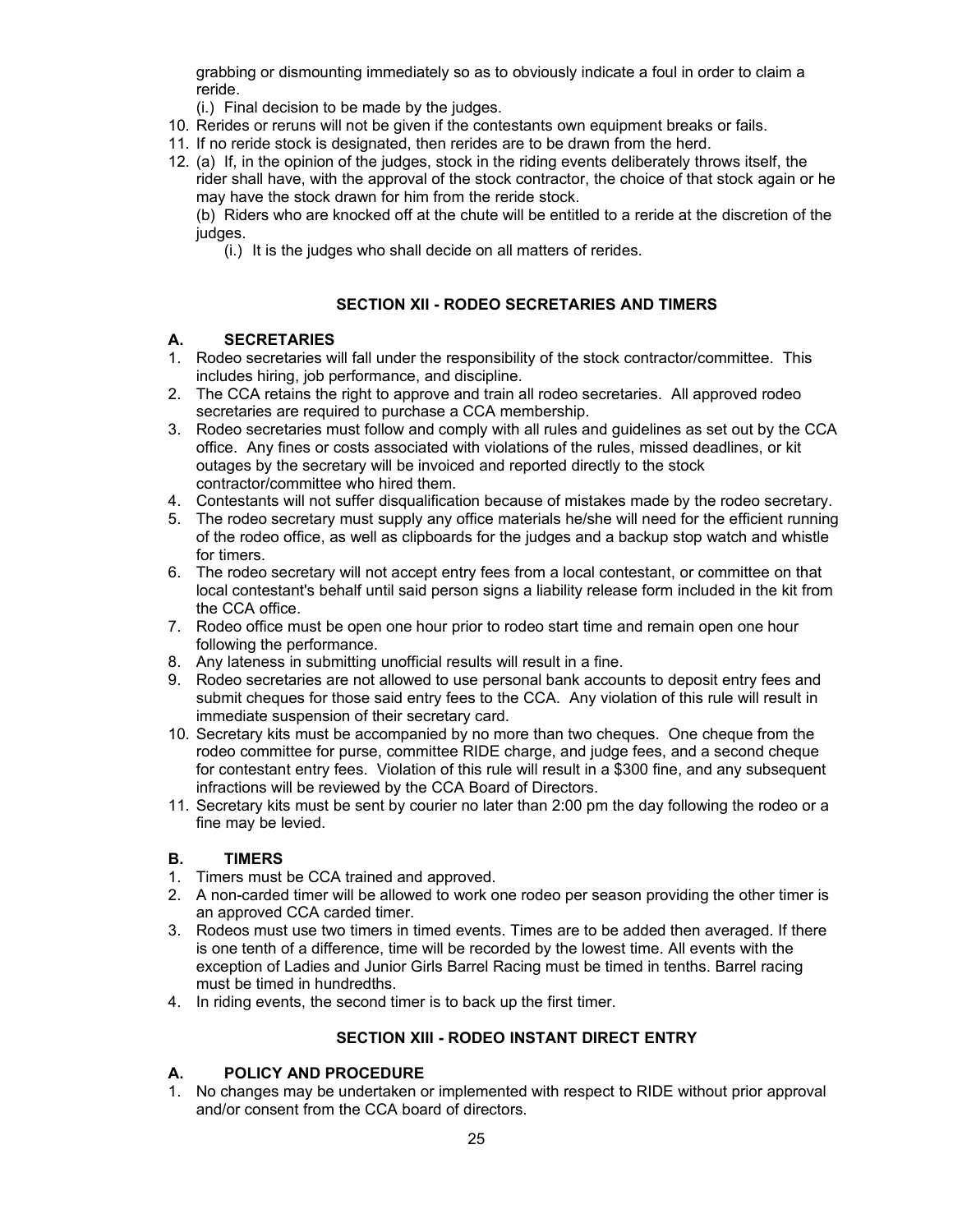(a) The RIDE system will be in operation for all CCA approved rodeos, except in the case of dual approved rodeos where the CCA is not the lead association. The lead association will look after entries and all related procedures.

(b) All entries, except for local entries and entries for unapproved events (i.e. Wild Horse race) will be taken through the RIDE office at the telephone number on the back of the CCA contestant card

- 2. All rodeo entries and callback and entry closing times will be taken according to local time at the RIDE office.
- 3. The entry closing times listed in the rodeo approvals section of CCA Website under Rodeo Information shall be official.

(a) Should telephone service disruption cause a delay in the taking of entries, the RIDE office shall remain open for a corresponding period of time, beyond the official entry closing time.

4. Contestants when entering must have valid, correct CCA membership numbers or they will not be entered.

(a) Contestants must give RIDE operator their membership number, and list the Rodeos and events they wish to enter and preferences.

(b) Contestants must also notify the RIDE operator of their intention to buddy. Any four contestants may buddy, however, team roping contestants are asked to keep in mind the fact that they already have a buddy in the person of their team roping partner.

(c) Contestants may enter rodeos through RIDE on the basis of "one head or one run only" or automatically be drawn out before priority list and stock draws begins for an extra \$25 (labelled as an "out fee").

(d) Contestant may enter for a specific performance providing there are two or more rodeos on that day and he is willing to work any one rodeo.

- 5. No person on the CCA Suspended List will be permitted to enter any CCA approved rodeos. Anyone who has entered while on the suspended list will be drawn out at entry closing and will not be allowed to remain on the entry list until callback day.
- 6. All Rodeo Fines must be paid in full to the CCA Office on or before the Friday before the Day of Entries. Turn Out Fines may be paid on the same day as entries but a \$50.00 Administration fee will be added.
- 7. Local entries will close at the same time as RIDE entry closing time and local entries must be given to the RIDE office immediately upon the closing of entries.

(a) Locals may be entered by a member in good standing. This member is responsible for all charges incurred by local. Any charges must be paid within 30 days or member becomes ineligible.

(b) Locals are not allowed to buddy, but may be a team roping partner to either member or another local.

(c) Members who wish to enter with a local, must call the local entry number to enter all of their events for that rodeo.

(d) The number of local entries being put in a rodeo performance will not exceed thirty percent of the performance size. The remaining local entries will be put in a slack performance.

- 8. All Rodeo Committees accepting local entries will be responsible for the Contestants Entry Fees and Turn Out Fines if that contestant does not show up or pay his entry fees at the rodeo.
- 9. In the case of duplicate entries, the latest entry will be accepted.
- 10. The fees charged to contestants for the use of RIDE shall be as follows and cannot be increased without the approval of the CCA board of directors.

(a) The amount of \$12.00 per entry per rodeo, which shall entitle the contestant to a toll free call to enter and a toll free callback.

- 11. All contestants entering CCA approved rodeos are required to pay RIDE fee.
- 12. The drawing of the priority list will be made on the basis of contestants entering the greatest number of rodeos on entry day.

(a) The drawing of stock for riding events and positions in the timed events will be made at entry closing.

- 13. Contestants will go to our website for callbacks to check the draw for when they are entered. If there are any errors with their entry, then they must contact the office prior to the callback deadline.
- 14. Harassment or the use of foul language to CCA employees will result in a \$250.00 fine to the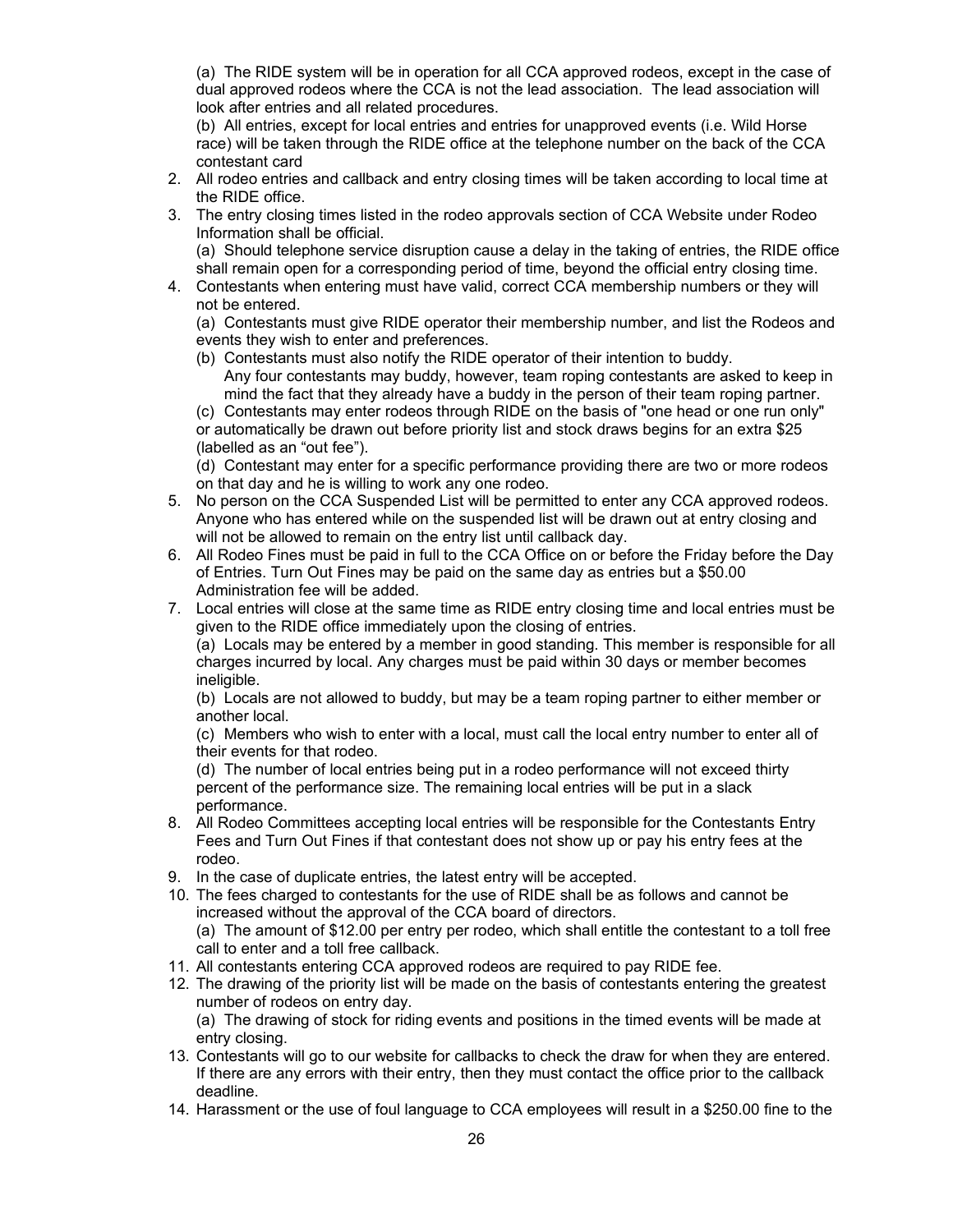member and will double with each additional offense, with suspension on the third offense. Fine will be levied by the CCA office and member will have 30 days in which to pay before he/she becomes ineligible to enter.

- 15. Cardholders of other recognized rodeo associations are allowed to enter CCA rodeos under their approved rodeo card for an additional \$50 fee. There is no limit on the number of rodeos a contestant can enter under another rodeo card. No single event cards will be accepted (ex: Alberta Barrel Racing Association, Team Roping Canada, etc). The Board of Directors and CCA office personnel have the right to refuse entry of certain cards.
- 16. Local entries and contestants entering under the \$50 non-member rule get put at the bottom of the draw in Barrel Racing and at the top of the draw in the other timed events in each performance/slack. If the rodeo is dual approved, those dual approved cardholders get scrambled with the rest of the CCA card holders.

# <span id="page-27-2"></span>**B. STOCK CONTRACTORS AND THE DRAW**

- 1. If the number of entries at a rodeo in any major event is 10 or less, the committee will have the option of going two head in that specific event and each contestant will have the option of entering again. Both draws will be in the same performance. Contestants will pay 2 entry fees and prize money will be a straight payout on each entry (ex: a contestant can win first and second in a single event.) All money won will count to standings.
- 2. Stock contractors must submit the necessary stock information for drawing purposes to the office by 11:00am CST Wednesday or a fine of \$100.00 will be levied. This fine will double each time it is breeched.
	- (a) The submitted stock information must include a minimum of one re-ride per performance for each event.

#### <span id="page-27-1"></span>**C. DRAWING POSITIONS**

- 1. (a) In the timed events, positions will be drawn for each performance.
	- (i.) A list of these positions must be posted where it is available to the contestants. (ii.) The top three in each event in slack will have to go in order drawn.
	- (b) If trading is allowed, permission must be obtained from both contestants.
- 2. If contestant is injured at a rodeo, he may be held back at the same rodeo until later in the go-round with consent of both the judges and the stock contractor.
- 3. No contestant will be allowed to take two head of stock in the same event in one day, with the exception of re-rides or reruns, unless there are two complete go-rounds in that day.
- 4. Rider's position may be drawn or they may take the number stock they have drawn as it appears in the chute.

(i.) If pens aren't available for sorting stock, then it may be run in as it comes and the riders who drew that stock must be notified that their stock is in the chutes.

- 5. If any rodeo with three performances, where two go-rounds are necessary, contestants may go back to back, but cannot compete twice in the same event in each or any performance.
- 6. If splitting of horses is necessary and contestant wished to request a change in the performance competition order, such requests must be made to the arena secretary. Contestants can only be moved far enough to accommodate the split on a horse. (a) The original position order must be maintained, unless contestants are riding the same horse and their positions must be split. In such case, the first contestant drawn for a positions not riding this horse shall be moved up to the position to be split, unless the judges authorize a further split because of arena conditions.
	- (b) The first drawn contestant in the draw must stay in their position.
	- (c) Splits are allowed for the safety and wellbeing of the horse.

# <span id="page-27-0"></span>**SECTION XIV - TURN OUTS**

# **A. TURNING OUT**

- 1. When a contestant enters a rodeo through RIDE, he/she may state two preferences as to the day he/she would like to compete. If a contestant chooses to turn out of a certain rodeo he must pay his entry fees and applicable admin fees. A contestant is also subject to the following fines.
	- (a) If a contestant turns out of a slack, there is no fine.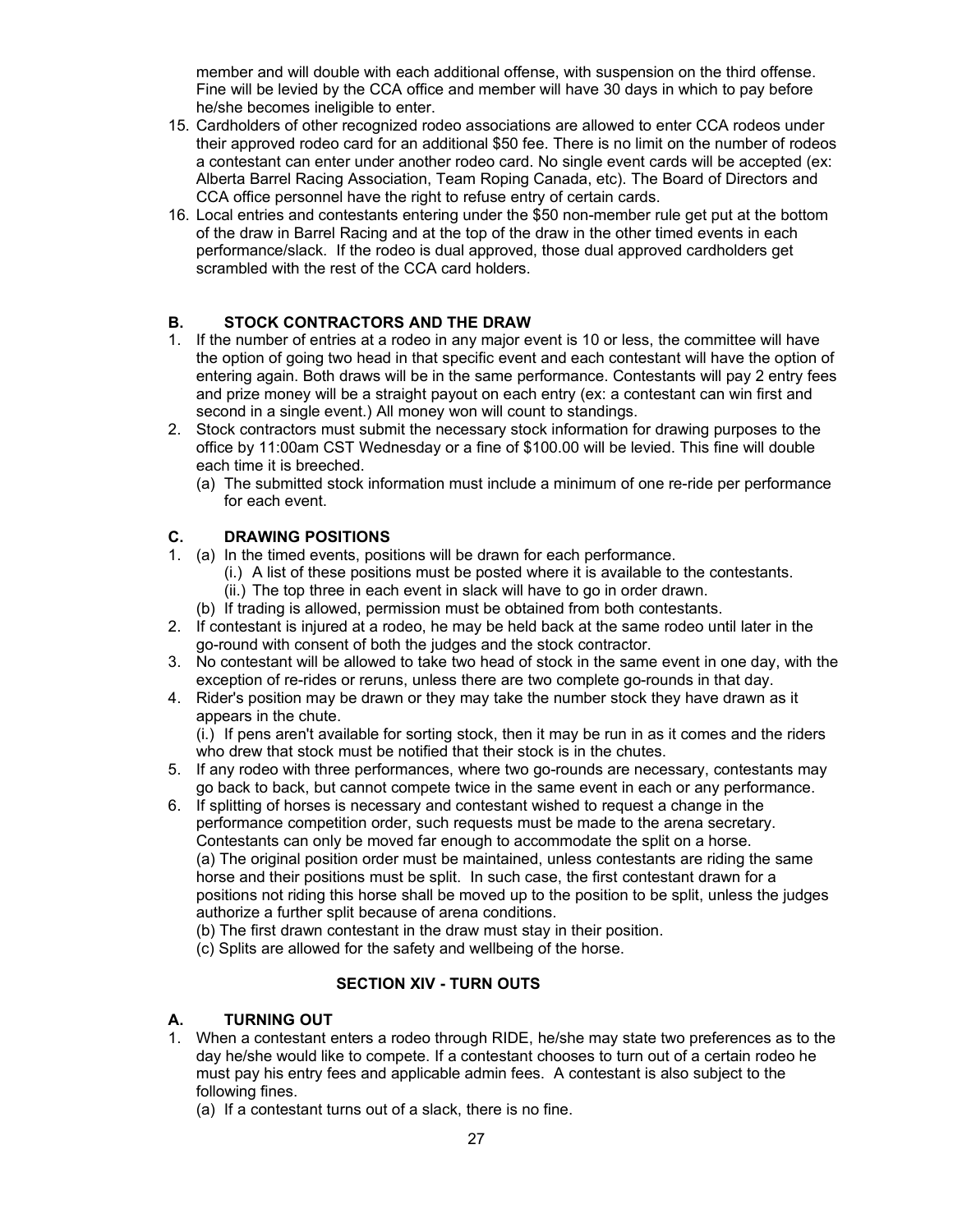(b) If a contestant has been given his first preference and gives proper notification of turning out, he must pay a \$50.00 fine.

(c) If the contestant has been given his second preference and gives proper notification of turning out, he must pay a \$10.00 fine.

(d) If a contestant has not been given either of their preferences and gives proper notification of turning out, they will not be fined.

(e) If a contestant does not give proper notification of turning out, they must pay a \$200.00 fine.

(f) If a contestant is set at two rodeos in conflicting performances, and if he/she notifies which rodeo he/she is turning out of, there will be no turn out fine. If contestant fails to do this, they are subject to the above mentioned fines.

(g) If numerous contestants turn out of a rodeo due to bad weather and unsafe road conditions (i.e.: snow storm), it will be left to the discretion of the CCA Board of Directors to determine if turn out fines will be assessed.

(h) All turn out fines are due the Thursday following said rodeo where the fine was assessed or contestant becomes ineligible to enter.

(i) When two contestants trade they keep each other's positions.

- 2. Contestants must call the turn out recording up until 11am of the day they are scheduled to compete. The number to call is printed on each membership card.
- 3. Stock that is turned out in a paid performance due to tardiness of contestant, or because contestant did not show up, will not be brought back.

(a) If the first head of stock has been turned out, the contestant will be allowed to take his second head of stock.

(i.) The first turn out of stock will result in the contestant being assessed a turn out fine.

- 4. A member that competes at a specified rodeo will not be assessed a turn out fine at another rodeo that he/she is set up for the same day providing that he/she competes at the finals for that rodeo, and follows turn out notification procedure.
- 5. In the case of a turnout of one team roping partner, the remaining partner will be allowed to pick up another partner who is a member in good standing with the CCA. The arena secretary must be notified and the applicable fees paid by the replacement. The turned out team roper will be assessed a turn out fine and will be responsible for any unpaid fees. (a) If the replacement team roper is not a member in good standing the team will be
- disqualified. 6. If a member has entered a rodeo(s) and an immediate member of their family dies, a
- compassionate release can be used. Administration fees would still have to be paid; however, all other fees and fines will be waived.

# <span id="page-28-0"></span>**SECTION XV – MEDICAL AND VISIBLE RELEASES**

- 1. If a contestant is injured in an event and is, in the opinion of the judges, unable to compete in another event in which he is entered, he may medical release from those events and be refunded the entry fees for the event from which he medical releases out. To do this, the contestant who is injured is required to have an official CCA contestant's release form completed and signed by the judges, with said form to be returned to the CCA by the rodeo secretary with the rodeo results. An official CCA Medical Release form, dually signed by the judges will be considered the same as a doctor's medical release. This form will carry over to next rodeo; however it is contestant's responsibility to notify other rodeos. (a) A contestant will be allowed three doctor's releases per competition year, and will thereafter, be responsible for all entry fees for all rodeos entered. One doctor's release will
- cover overlapping rodeos. 2. Permission to turn out stock must be obtained from both judges. In the case of a Team Roping partner having to medical release, the remaining partner may get out on the same medical, without fees or fines, or he may find another partner who is a member in good standing with the CCA.
- 3. If in the opinion of the judges, a contestant is unable to compete in a particular event because of injury, the contestant may withdraw by visible release, but this does not prevent the contestant from competing in other events in which he is entered. The contestant must pay Entry fees, RIDE fees and Animal Welfare Fund charge and Timer Fee for Ladies Barrel Racers. Entry fee remains in the pay off, turn out fine is waived.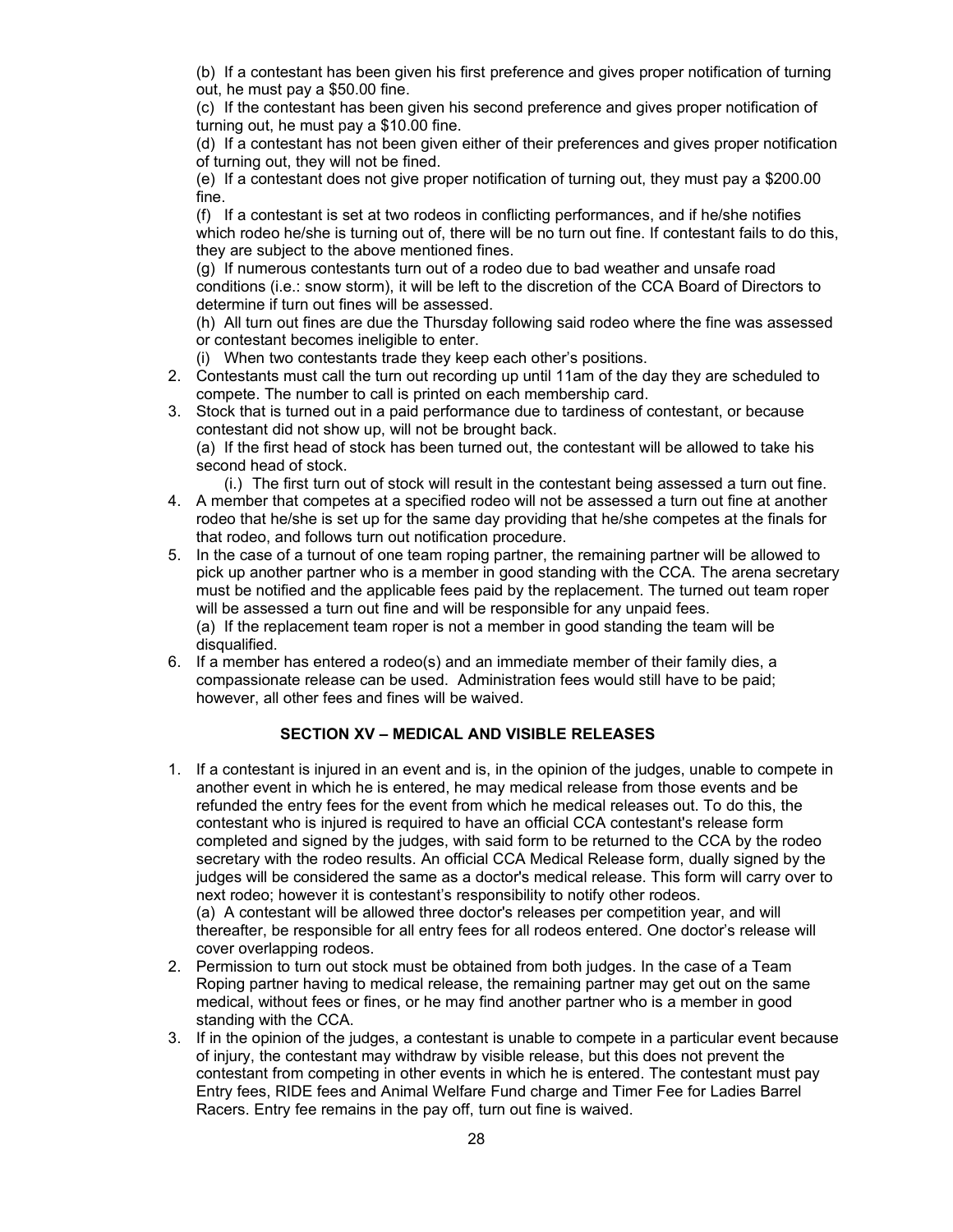(a) The visible injury must be signed by at least two judges and must be sent in with rodeo results.

(b) If contestant is injured away from rodeo and still wishes to visible release he must notify and then request proper form to be completed by a doctor. The form must be received in the CCA office within 10 days from the time the release was used or turn out fine will apply.

(c) A contestant will be allowed 3 visible injury releases per competition year and thereafter be responsible for any applicable turn out fines.

(d) In the Ladies Barrel Racing event only, if a contestant does not wish to compete due to unsafe ground conditions, contestant must get both judges to sign off thereby allowing that contestant to visible and not be fined a turn out fee.

- 4. If a contestant is injured in an event after he nods for his stock, there will be no refund of entry fees in that event, even though he may have been injured in the chute or behind a barrier.
- 5. A contestant turning out of any CCA approved rodeo(s) on a medical release or Doctors medical release must notify by calling the RIDE office during office hours or by calling the Turn out Recording by 11am of the day he/she is scheduled to compete. Contestant may also send notification to the rodeo with messenger and messenger must get receipt of proper notification from rodeo secretary. To insure proper notification, contestant should call the CCA office first business day before 10am.

(a) Contestants who obtain a Medical release, or complete an official doctor's release to release from a rodeo, cannot compete at a rodeo that starts ten clear days following the first time he used that medical release. The medical release must be received at the CCA office within 10 days of that rodeo or the contestant will be liable for the entry fees for the rodeo(s) for which the medical release was obtained.

- 6. Members using a Release must pay admin fees prior to next entry or will be placed on the CCA Suspended list.
- 7. If a medical release is not received at the CCA office within ten days of the rodeo that was first released from, member will still be treated as a medical but will be fined double the amount of entry fees plus any related turn out fines that may apply. Rodeo payoff will not be recalculated.
- 8. Any Covid-19 related turnouts will follow the rules of any other medical turnout.

# <span id="page-29-1"></span>**SECTION XVI - PAYING OF ENTRY FEES**

- 1. The entry fees of all CCA members in good standing are guaranteed at all CCA approved rodeos.
- 2. Contestants have from one hour before the rodeo to one hour after the rodeo to pay their entry fees. Entry fees can also be paid online until noon on the Friday after call in entries.
- 3. Any contestant who competes and does not pay must be reported to the CCA within 24 hours by the rodeo secretary. Contestant will be charged a \$25 fine and will be placed on Suspended list until entry fees and fine are paid.
- 4. Any member entering contestants other than themselves will be responsible for the entry fees for all contestants he enters and will be suspended if these entry fees are not paid.

# <span id="page-29-0"></span>**SECTION XVII - PAYOUT**

- 1. In each event the prize money and entry fees are added together for the purse in that event for that go-round.
- 2. The 4, 6, or 8 place payoff is determined on the purse after the administration fee is deducted. Administration fee to be 10% of the combined total of purse and entry fees.
- 3. (a) Money splits for Ladies Barrel Racing, and all other events: 4 monies if purse is \$1000.00 or under payoff split is 40, 30, 20, and 10 percent. 6 monies if purse is \$1001.00 to \$3000.00 payoff split is 29, 24, 19, 14, 9, and 5 percent. 8 monies if purse is greater than \$3001.00 payoff split is 23, 20, 17, 14, 11, 8, 5, and 2 percent.
	- (b) Money split for Tie Down Roping and Steer Wrestling and Ladies Breakaway Roping 4 monies if purse is \$1750.00 or under payoff split is 40, 30, 20, and 10 percent.
		- 6 monies if purse is \$1751.00 to \$4000.00 payoff split is 29, 24, 19, 14, 9, and 5 percent. 8 monies if purse is greater than \$4001.00 payoff split is 23, 20, 17, 14, 11, 8, 5, and 2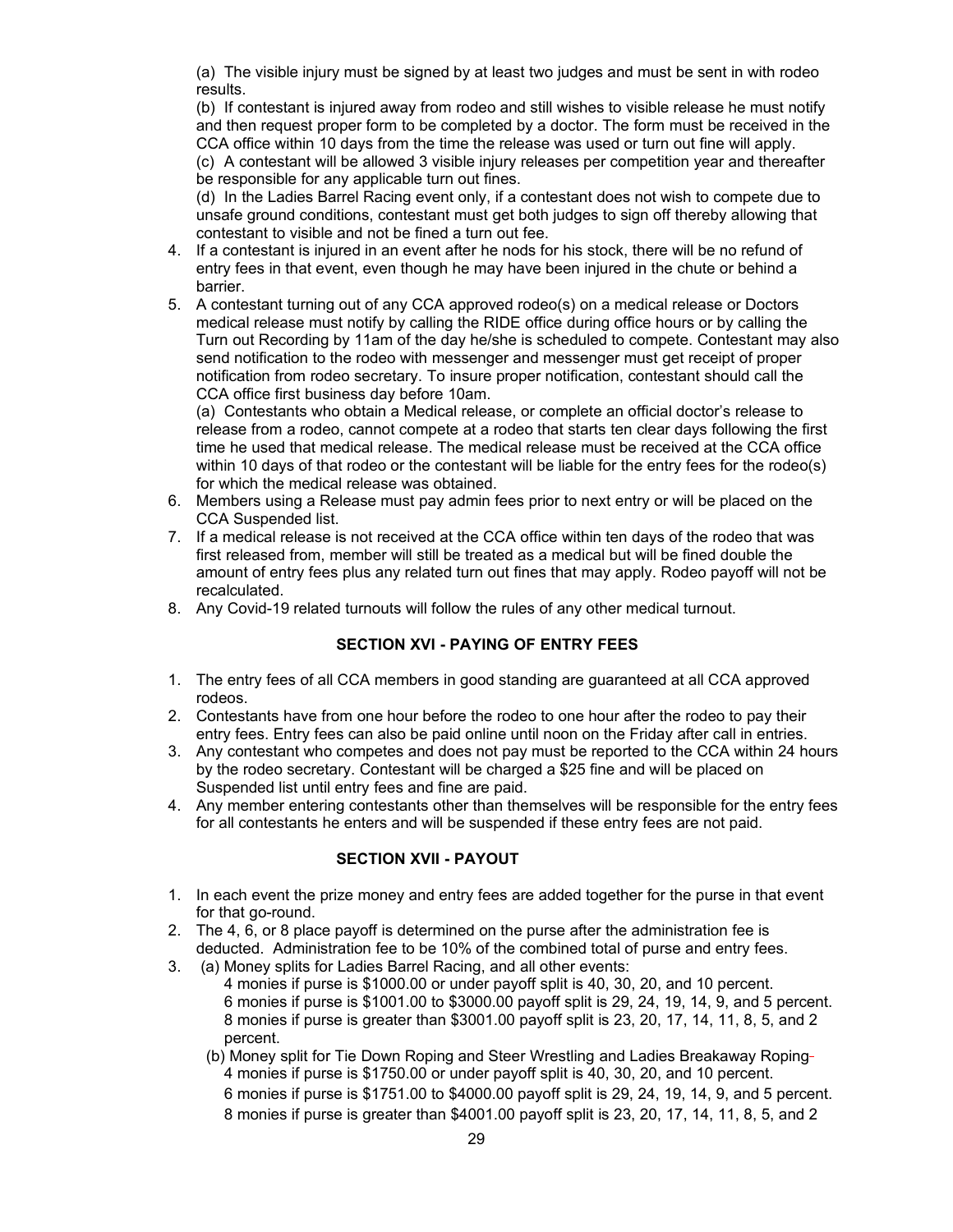Percent.

 (c) Money split for Team Roping (based off header and heeler entries combined) 4 monies if purse is \$3500.00 or under payoff split is 40, 30, 20, and 10 percent. 6 monies if purse is \$3501.00 to \$12,000.00 payoff split is 29, 24, 19, 14, 9, and 5 percent.

8 monies if purse is greater than \$12,001.00 payoff split is 23, 20, 17, 14, 11, 8, 5, and 2 percent.

(d) Money splits for Saddle Bronc, Bareback and Bull Riding

4 monies if purse is \$2000.00 or under payoff split is 40, 30, 20, and 10 percent. 6 monies if purse is \$2001.00 to \$5000.00 payoff split is 29, 24, 19, 14, 9, and 5 percent. 8 monies if purse is greater than \$5001.00 payoff split is 23, 20, 17, 14, 11, 8, 5, and 2 percent.

- (e) Novice Saddle Bronc, Novice Bareback, and Novice Bull Riding: If there is one qualified ride he will get 1<sup>st</sup> place, and  $2<sup>nd</sup>$ ,  $3<sup>rd</sup>$  & 4<sup>th</sup> place prize money will be paid out as ground split to all the competing contestants and if there is two qualified rides, they will receive 1<sup>st</sup> and  $2<sup>nd</sup>$  and the remaining prize money paid out to all competing contestants and so on to fourth place. Ground money will not count towards the standings.
- 4. At a rodeo with more than one go-round, the purse is divided by the number of go-rounds and the average.
	- (a) Rodeos with one go round and finals pay-off as follows: Long go 40%, finals 20%, and average 40%.
- 5. Ground splits will be split equally between contestants who have qualified scores or times. Ground splits DO NOT COUNT towards standings points. If there are no qualified rides or times, all prize money (entry fees and added money) will be split equally among contestants who have competed.

# <span id="page-30-0"></span>**SECTION XVIII - FINES AND SUSPENSIONS**

- 1. Members and/or contestants will be fined and/ or suspended for failure to abide by articles, bylaws and rules of this association.
- 2. The directors are empowered to suspend and/or disqualify any contestant for rule infractions at the time of the infraction.
	- (a) A minimum fine of \$25.00 is levied for any rule infraction.
- 3. Any member, who competes at a rodeo and does not pay entry fees, will be charged a late payment fee of \$25.00 per rodeo.
- 4. Members and/or contestants will be fined or suspended for attempting to fix, threaten, bribe, verbally abuse or harass the judge(s), rodeo organizing committee, CCA Board Members and CCA employees.

(a) Violators of this rule shall be reported to the association by the judge(s) or management involved.

5. No contestant or member may talk to a judge or timer in any instance, while an event is going on and this includes asking about rerides.

(a) Such questions may be addressed to the judge only at the end of the section of that event for that performance.

(i.) Any contestant violating this regulation will be reported to the association office by the arena director or judge or stock contractor of that rodeo where the violation occurred.

- 6. Any person who has their name on the CCA's suspended list at the end of the rodeo season will be prohibited from rodeoing during that calendar year unless he/she wishes to pay his/her fine.
- 7. Any CCA member contestant found on the CCA's suspended list three times during the current rodeo year will be required to post a \$500.00 cash bond with the association. The member contestant will forfeit that bond to the CCA should he appear on the CCA's suspended list on a fourth occasion.
- 8. Any contestant member not wearing proper western attire, including long sleeved shirt with collar, with sleeves rolled down, boots and cowboy hat in the rodeo arena and working area of rodeo during the one hour prior to, and one hour after rodeo time and during the paid and slack performances will be fined \$25.00 dollars. Judges and CCA directors may levy this fine.
- 9. Anyone wishing to dispute a fine must submit letter of complaint in writing accompanied with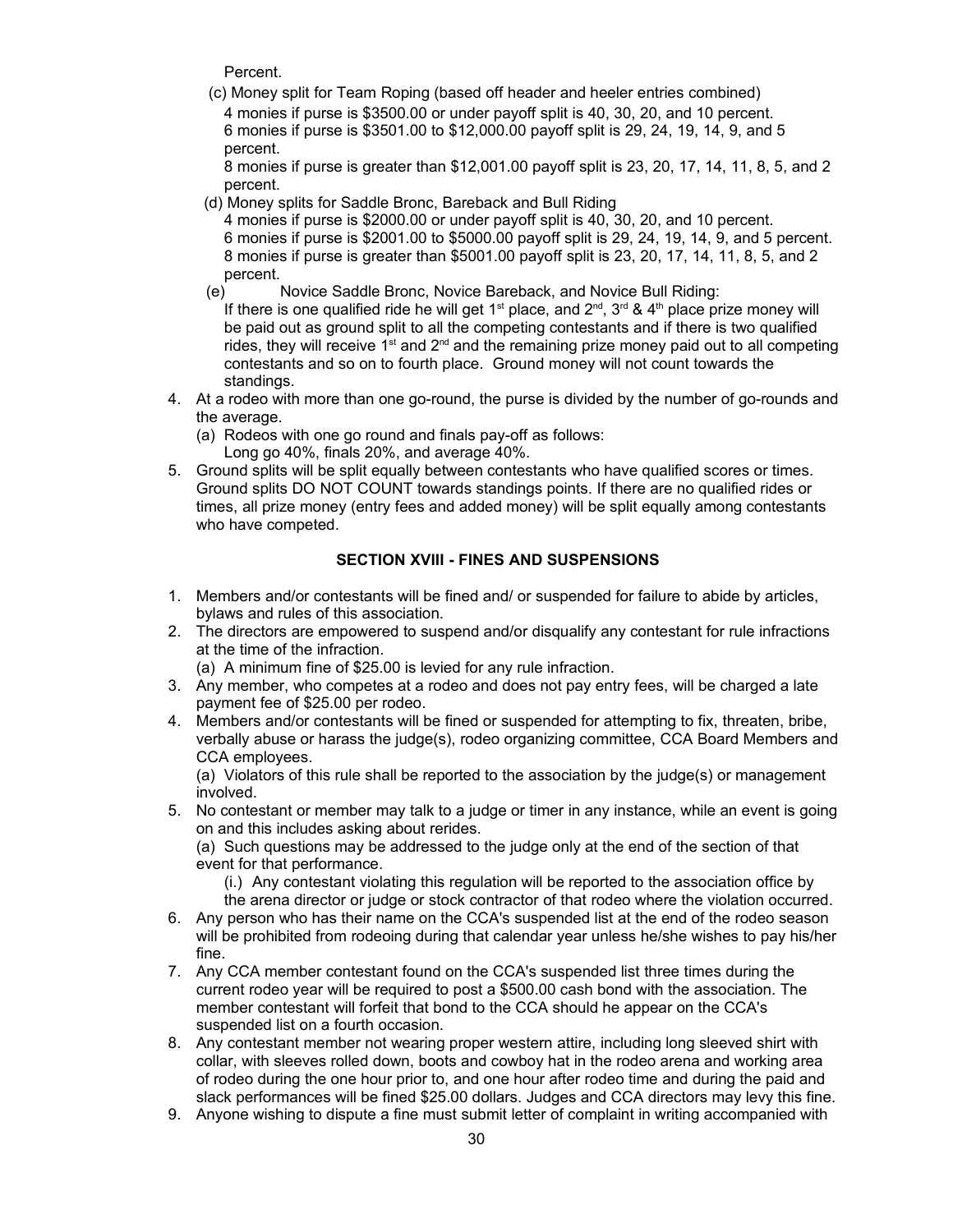\$100.00 administration fee. If the Board decides to reverse the fine you will be refunded your money with interest of 10% per annum.

# <span id="page-31-2"></span>**SECTION XIX EVENT RULES**

# <span id="page-31-1"></span>**A. SADDLE BRONC RIDING**

- 1. Stock used in the event must be furnished by the stock contractor.
- 2. Stock contractors must furnish their own standard halters and contestants must use them, unless agreement is made between contestant and stock contractor, subject to the approval of the judges on the fitness of the halters.
- 3. Riding is to be done with a plain halter; one rope rein and an association saddle (see specifications). Stock contractor may call judges to pass on suitability of the saddle.
- 4. (a) Horses must be saddled in the chute, with the saddle not to be set too far ahead on the horse's withers.
	- (a) Contestant may cinch his own saddle or examine same to determine if it is satisfactory.
- 5. Middle flank belongs to the contestant, but the stock contractor may have the contestant put the flank cinch behind the curve of the horse's belly. The flank cinch may be hobbled.
- 6. Either the stock contractor or the contestant shall have the right to call the judges to pass on whether or not the horse is properly saddled and flanked to buck its best.
- 7. Unless requested by the contestant, his saddle bronc horse cannot be prodded after that contestant sits down in the saddle.
- 8. To qualify, the contestant must have his spurs over the break of the horse's shoulders and touching the horse when the horse's front feet hit the ground on the first jump out of the chute.
- 9. The contestant must ride with one arm free at all times. The riding rein and riding arm must be on the same side.
- 10. Saddle bronc riding shall be timed for eight seconds, with time to start when the inside shoulder of animal crosses the plane of the chute.
- 11. A contestant will be disqualified for not following contesting rules or for violating Contestant Disqualification rules.
- 12. Contestant saddle specifications: Saddle should conform to the measurements below with a reasonable added thickness for leather covering.

(a) Rigging: 3/4 double-front edge of dee ring must pull not further back than directly below center point of swell. Standard E-Z ring type saddle dee must be used and cannot exceed 5 and 3/4 inch outside-width measurement.

- (b) Swell undercut: Not more than two inches. One inch on each side.
- (c) Gullet: Not less than four inches wide at center of fork of covered saddle.
- (d) Tree: Saddles must be built on standard association tree.
	- (i.) Specifications: Fork 14" side; height 9" maximum; gullet 5 and 3/4 wide; cantle 5" maximum height, 14" maximum width.
- (e) Stirrup leathers must be hung over bars.
- 14. No freak saddles allowed.
- 15. Front cinch must be at least five inches wide.

# <span id="page-31-0"></span>**B. BAREBACK RIDING**

- 1. Stock used in the event must be furnished by the stock contractor.
- 2. Contestants must ride with the use of a one-hand rigging (see specifications). Stock contractors have the right to have judges pass on whether or not riggings are objectionable.
- 3. (a) Riggins must lie flat on the horses back while the rigging is being cinched so there is an even distribution of pressure at all times.
	- (b) A one-inch thick pad must be used under the bareback rigging.

(i.) The stock contractor must have pads available in case the contestant does not have one.

- 4. The Stock contractor may call a judge to pass on whether or not the rigging is being set and/or cinched in a way that might hurt the horse's back. The contestant will have the right to call a judge to pass on whether or not his horse is properly flanked and cinched.
- 5. Unless requested by the contestant, his bareback horse cannot be prodded after that contestant sits down.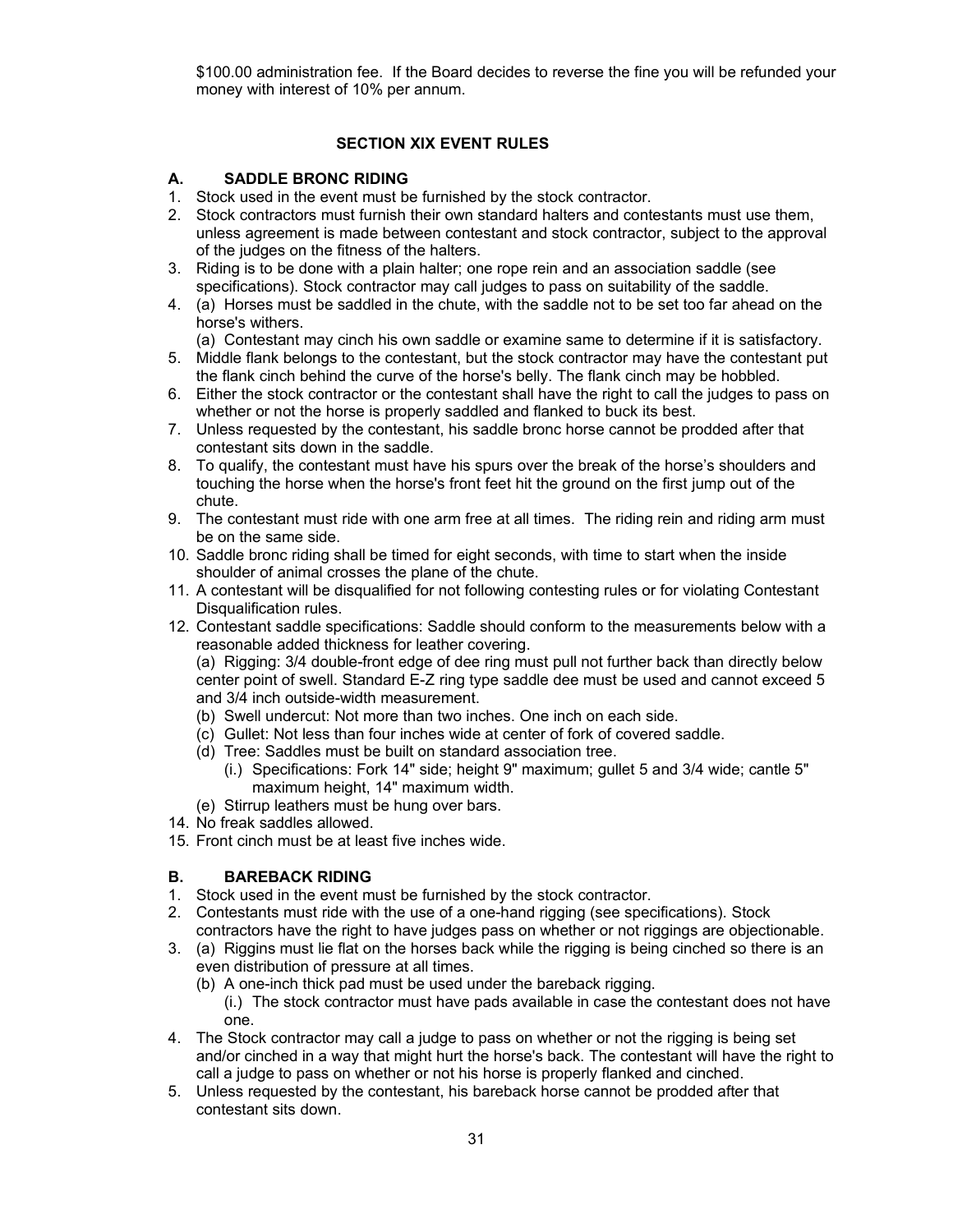- 6. The contestant will not be allowed to use tape or any other adhesive material or substance, other than dry rosin, on his rigging and/or glove, nor may the contestant take any kind of finger tuck or finger wrap.
- 7. To qualify, the contestant must have his spurs over the break of the horse's shoulders and touching the horse when the horse's front feet hits the ground on the first jump out of the chute.
- 8. The bareback bronc must be ridden for eight seconds, with time to start when the inside shoulder of the animal crosses the plane of the chute.
- 9. If the bareback rigging comes off the horse (for any reason) before the whistle, the contestant will be disqualified.
- 10. The contestant will be disqualified for not following the contesting rules or for violating Contestant Disqualification rules.
- 11. A bareback rider who hangs up for more than two jumps may be fined \$200 at the discretion of the judges. This money is to be distributed \$175 to the Stock Contractor and \$25 to the CCA.
- 12. Bareback rigging specifications:
	- (a) Width at the hand hold must not exceed ten (10) inches.
	- (b) The "D" ring width must not exceed six (6) inches.
	- (c) All riggings must have sheepskin or sponge rubber underneath, but no metal, fiberglass
	- or other objectionable material will be permitted underneath the rigging.
- 14. No freak riggings will be allowed.
- 15. All cinches must be at least five (5) inches wide.

# <span id="page-32-1"></span>**C. BULL RIDING**

- 1. Stock used in the event must be furnished by the stock contractor with no use of yaks allowed.
- 2. No bull may be put into the draw until his horns have been tipped to the size no smaller in diameter than that of a quarter.
- 3. (a) Riding to be done with one hand and loose rope, with or without hand hold; no knots or hitches to prevent rope from falling off bull when rider leaves him.
	- (b) Rider will be disqualified if rope does not have bell.
	- (c) Bell must be under belly of bull.
- 4. Rider not to use sharp spurs.
- 5. No more than two men may be on chute to pull contestants rope.
- 6. Contestant will have the right to call judges to pass on whether or not bull is properly flanked to buck to the best of his ability.
- 7. Unless requested by the rider, no bull can be prodded after the rider sits down.
- 8. Bull will be ridden eight seconds; time to start when the inside shoulder of the animal crosses the plane of the chute.
- 9. If rider makes qualified ride with any part of rope in riding hand, he is to be marked.
- 10. A contestant will be disqualified for not following contesting rules or for violating Contestant Disqualification rules.
- 11. When using the two (2) judge system, judges will judge from the back of the chutes in the bull riding (one judge per side)

# <span id="page-32-0"></span>**D. NOVICE SADDLE BRONC, BAREBACK, and BULL RIDING**

- 1. All stock used for Novice events is to be pre-approved by the event directors and approved stock shall be drawn at the rodeo for novice contestants.
- 2. Contesting rules for these three events are subject to CCA rulebook regarding Saddle Bronc, Bareback and Bull Riding Novice events. These events will require an six second whistle for the ride to be considered complete.
- 3. Minimum membership requirements will be junior or permit membership.
- 4. Minimum prize money \$150.00 per event, cannot exceed half of the prize money in an open event.
- 5. \$20.00 minimum entry fee plus normal administration charges.
- 6. Open to contestants who have not yet won \$2000.00 in the open Saddle Bronc, Bareback, or Bull Riding events in one rodeo year in a recognized rodeo association.
- 7. Contestant may enter novice riding events and other major events at same location (i.e.: tie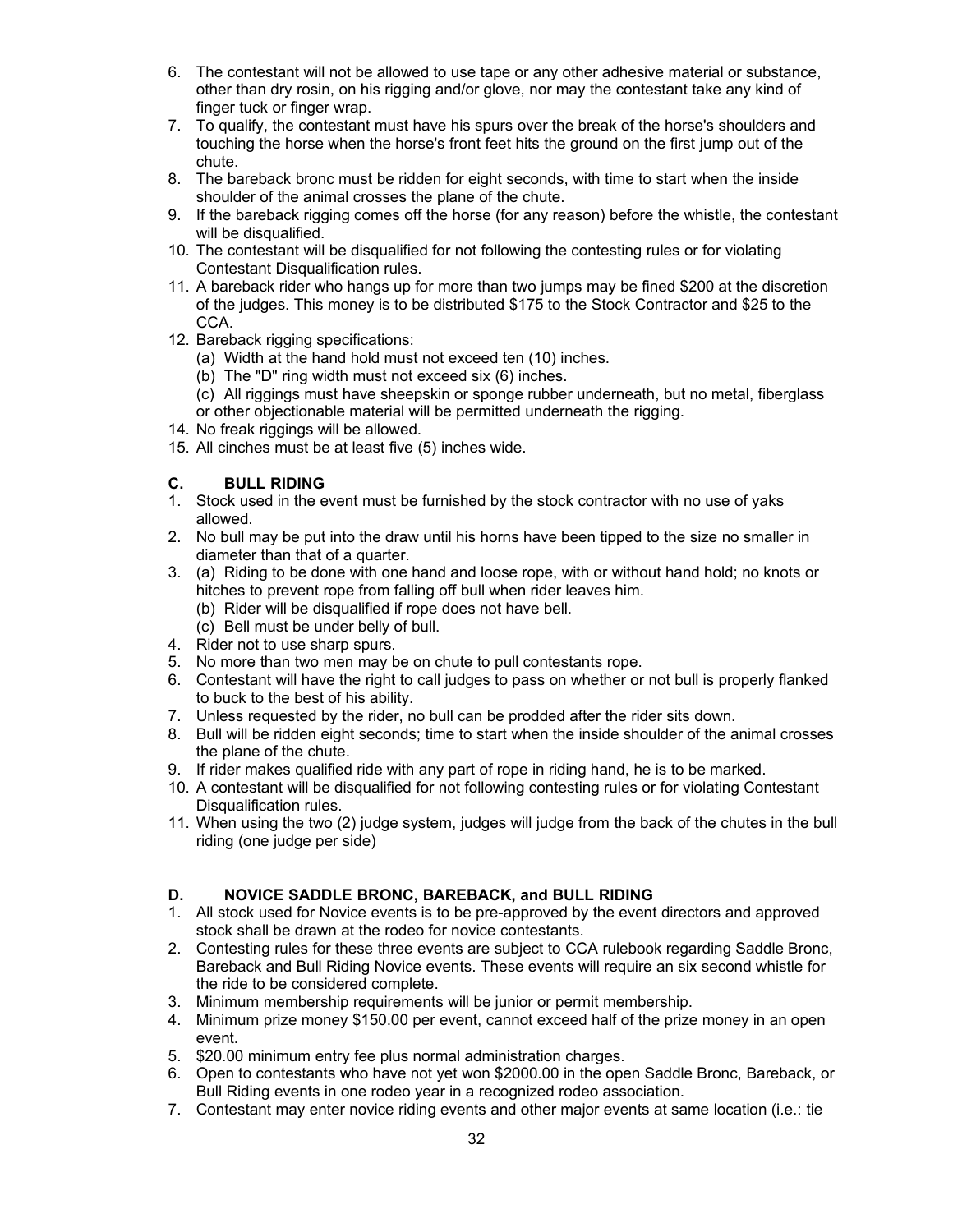down roping) subject to qualifying rules.

- 8. Once a contestant has won \$2000.00 in the open Saddle Bronc, open Bareback, and/or open Bull Riding he will not be allowed to finish the year in his respective event(s).
- 9. Once a contestant has won \$2000.00 in a novice event in one year, he will be allowed to finish the year in the novice event. The following year he will be ineligible to enter that novice event.
- 10. Entries may be limited by stock contractor, this will be confirmed on call back day.
- 11. These events will be re-evaluated from time to time for rule or policy adjustments.

# <span id="page-33-0"></span>**E. TIE DOWN ROPING**

- 1. Calves must be strong and healthy.
- 2. Automatic barrier must be used at all rodeos for tie down roping.
- 3. No baling wire may be used on neck ropes for the calves; neck ropes must be tied with string.
- 4. At indoor rodeos, length of score must be no longer than the length of the roping box minus three feet unless other arrangements are approved by the tie down roping director or his appointed representative.
- 5. (a) All calves must be tied down and numbered in the arena on the day of the rodeo at least two hours before rodeo time.
	- (b) The draw is to be made no more than two hours before rodeo time.

(c) If, after one go-round has been completed, a fresh calf has to be used, the calf must be roped and tied before the drawing, but if extra calves have been tied at the rodeo they will not be considered fresh.

(d) Fresh calves being roped and tied down must be handled by hand without the use of a horse and must not be snubbed to a corral or chute post and may be tied three times if necessary.

6. (a) Two loops will be permitted and should the roper miss with both, he must retire and no time will be allowed.

(b) If roper intends to use two loops, he must carry two ropes and he must use second rope for second loop.

(c) If a roper misses his calf with first loop, flagman must ask roper if he wishes another loop. Roper must reply at once.

(d) Roping calf without releasing loop from hand is not permitted.

- 7. There will be a twenty five second elapsed time limit in the tie down roping. A whistle indicating "no time" shall be blown by the timer at the end of the twenty five second time span. If the contestant is in the process of tying the calf he may finish the tie but will receive no time.
- 8. Contestant must adjust rope and reins in a manner that will prevent horse from dragging calf. (a) If a horse drags a calf more than ten feet after the tie has been completed, the calf roper will be flagged out.

(b) Intentionally dragging a calf, regardless of distance, shall result in five hundred dollar (\$500) fine for each offense and disqualification. Intentional shall be defined as caused by contestant. Contestant must receive no assistance of any kind from outside.

- 9. Contestant must receive no assistance of any kind from outside.
- (a) This is a catch as catch can event and the roper may rope any part of the calf, but rope must be on calf until roper gets his hand on the calf.
- 10. (a) Rope may be dallied or tied hard and fast either is permissible; contestant must dismount, go down rope and throw a calf by hand and cross and tie any three feet with at least one wrap and a half hitch.

(b) If a calf is down when roper reaches it, the calf must be let up to his feet and thrown by hand. If the calf regains front or back feet it will be considered as up.

(i.) If roper's hand is on the calf when the calf falls, calf is considered thrown by hand. (c) Tie must hold until passed on by the judge, and roper must not touch calf after giving finish signal until the judge has completed his examination.

(i.) If tie comes loose or calf gets to his feet before the tie has been ruled a fair one, the roper will be marked No Time.

(ii.) Untie man must not touch calf until signaled to do so by flag judge.

- 11. The fines for busting a calf in the Tie down roping shall be as follows:
	- (a) Calves used for the tie down roping must have been roped off a horse and ties three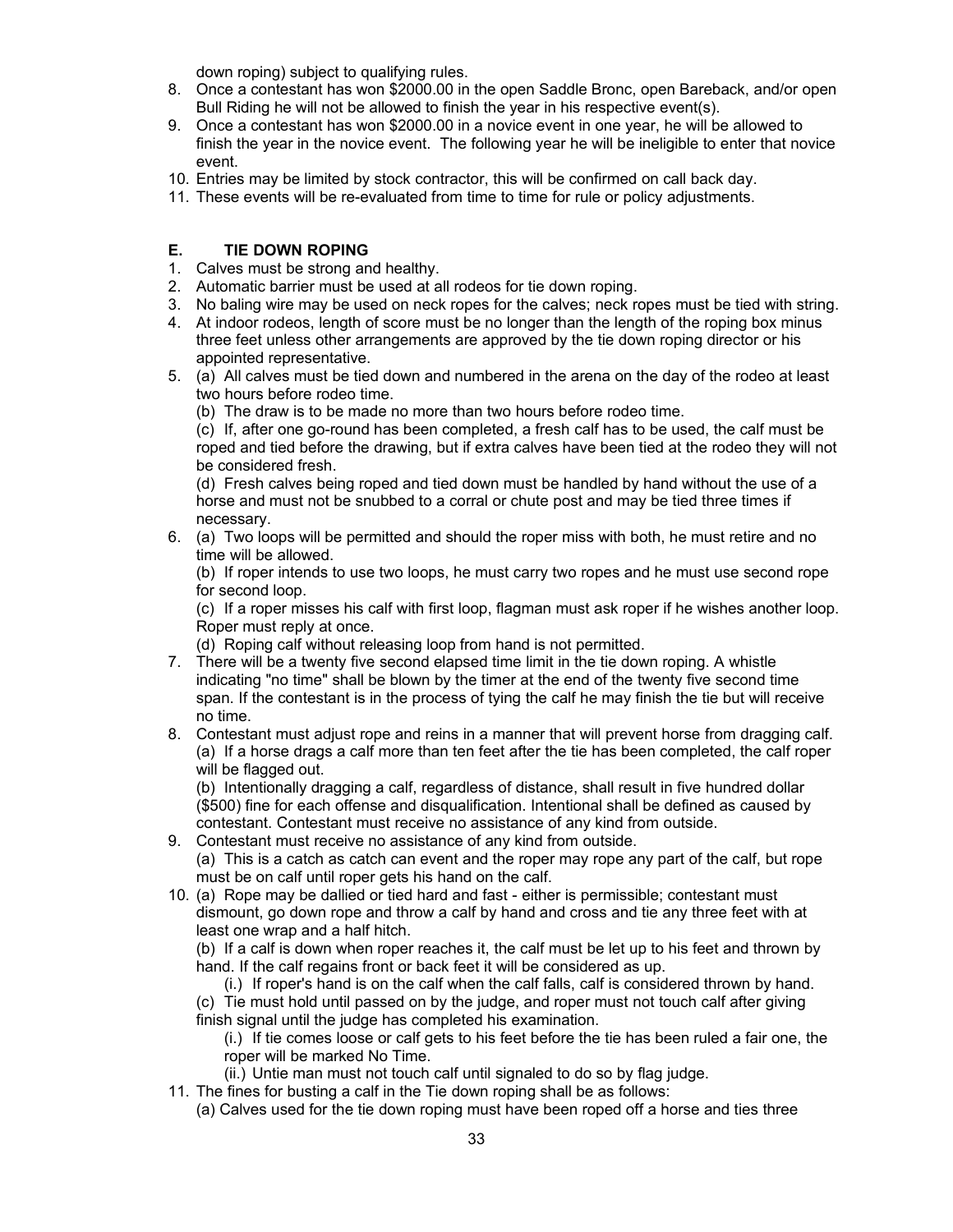times and of suitable weight; maximum of 300 lbs. to a minimum of 150 lbs. The pen is to be approved by the tie down roping director or a representative appointed by the director. (b) The fines for busting a calf in the tie down roping shall be as follows; automatic disqualification from the event for any offence at the discretion of the judge. (c) A bust will be defined as when a calf is jerked over backwards between 11 o'clock and 1

o'clock and lands on his back or head with all four feet in the air.

(d) A roper can be fined \$200.00 for any unnecessary roughness to the calf. Reoccurrence after a second offence is to be dealt with by the CCA Board of Directors.

- (e) Fines will be split two thirds to the contractor and one third to the CCA.
- 12. The field flag judge will pass on the tie of calves through use of a stop watch, timing six seconds from the time the rope horse takes his first step forward after roper has remounted. (a) Rope will not be removed from calf and rope must remain slack until field judge has passed on tie.
- 13. Field flag judge must watch calf during the six second period and will stop watch when a calf kicks free using the time shown on the watch to determine whether calf was tied long enough to qualify.
- 14. Roper who does not leave rope slack until tie is passed on or jerks rope or drags calf will be disqualified.
- 15. Under any circumstances, roper will be disqualified for removing rope from calf after signaling for time, until the tie has been passed on by the field judge.
- 16. There will be no rerun awarded for a broken rope or other equipment.
- 17. Unsatisfactory calves at one rodeo cannot be used at any further rodeos, subject to the discretion of the board of directors.
- 18. Tie down roper's belt line may not exceed fourteen feet in length. A fine of \$25.00 shall be levied for first offence. For second offence, the fine shall be doubled. After the third offence, this rule infraction shall be dealt with by the CCA board of directors.

# <span id="page-34-0"></span>**F. STEER WRESTLING**

- 1. Arena conditions will determine score. Length of score to be set by judges, contractor, and event director or representative, if present, subject to the conditions set forth herein.
- 2. In steer wrestling the score may be longer than the length of the steer wrestling box minus six feet unless other arrangements are approved by the steer wrestling director or a man of his choice.
- 3. (a) Animals used for this contest should be closely inspected and objectionable ones eliminated.

(b) Contestant will not be required to compete on a crippled steer or a steer with a broken horn.

- (c) If a contestant jumps at a steer he accepts him as sound.
- 4. Contestant will be disqualified if he attempts in any way to tamper with steer or chutes.
- 5. (a) Contestant must furnish own hazer and horses.
	- (b) Only one hazer allowed.

(c) Hazer will not render any assistance to contestant while contestant is working with steer; i.e., setting up the steer by grabbing at its horns; or touching, holding, batting or striking the steer in any way. (Waving the dogging horse off is not giving assistance.) Contestant is

considered working the steer when steer leaves the box

- (i.) Failure to observe this rule will disqualify contestant.
- 6. (a) Steer must be caught from horse.
	- (b) If a steer gets loose, contestant may take no more than one step to catch steer.
	- (c) After catching steer, wrestler must bring it to a stop and twist it down.

(d) If steer is accidentally knocked down or thrown down before being brought to a stop or is thrown by contestant putting animal's horns into the ground, it must be let up on all four feet and then thrown.

(e) Steer will be considered down when it is thrown on its side or back, all four feet and head straight.

(f) Contestant must have hand on steer when flagged.

(g) The fairness of the catch and throw will be left to the judges, and their decision will be final.

- 7. An automatic barrier is to be used for steer wrestling.
- 8. There must be at least a 12 foot box.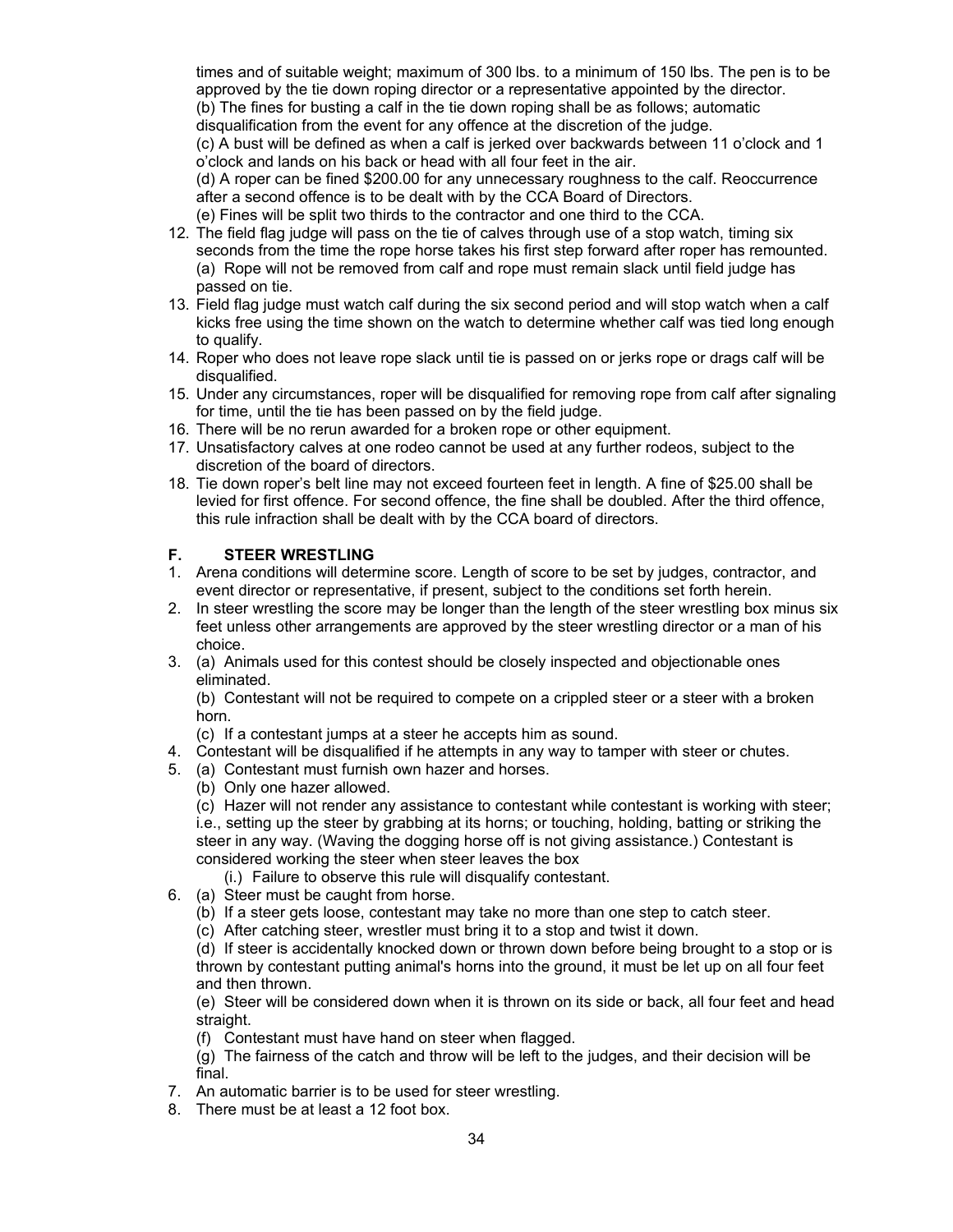- (a) If box is shorter than 12 feet, the steer wrestling must be timed lap and tap.
- 9. Neck ropes must be tied with string.
- 10. A 10 second penalty shall be assessed in any case in which a flag judge rules that the contestant's feet touched the ground before the score line is crossed.
- 11. Steer wrestler is allowed one jump only.
	- (a) Contestant must make jump within twenty five seconds or he will receive a "no" time. (b) Contestant must have steer thrown inside of two minutes of crossing the score line or he will receive a "no" time.
- 12. No penalty for breaking horn.
- 13. Cattle used in other events shall not be used for steer wrestling.
- 14. Dogging steers must not weigh more than 550 pounds and have a minimum of 8 inch horn at the first spring rodeo.
- 15. All steers may be thrown in the pen two hours before the start of the rodeo, in the presence of a judge, and before the steers are drawn.
- 16. Any steer wrestler unnecessarily abusing or leaving a steer with horns stuck in the ground, after being flagged, will be disqualified by the field flagman.
- 17. Steer wrestling cattle to be ear tagged as of their first rodeo.

# <span id="page-35-0"></span>**G. LADIES BARREL RACING**

- 1. Ladies Barrel Racing event must be run on a horse ridden by a female contestant only.
- 2. The regulation Barrel Pattern for the Ladies Barrel Race shall be 90 feet between barrel No. 1 and barrel 2 and 105 foot arc between barrel 1 and barrel 3 and barrel 2 and barrel 3. The score line shall be a minimum of 30 feet and a maximum of 60 feet. Barrel 1 and barrel 2 must be a minimum of 18 feet off the fence and barrel 3 must be a minimum of 25 feet off the fence. Stopping distance must be 45 feet on a closed gate or 30 feet on a safe open center gate.

(a) In all outdoor arenas that are NOT large enough for the regulation pattern barrel 1 and barrel 2 must be a minimum of 15 feet off the fence and barrel 3 must be a minimum of 18 feet off the fence. Score line will be a minimum of 30 feet and a maximum of 60 feet. Stopping distance same as regulation pattern. Distance between barrel 1 and barrel 2 and the distance of arc to barrel 3 may vary to a maximum of 25 feet according to arena size. Any outdoor arenas that are very small or the same size as an indoor arena use the quidelines for indoor arenas.

(b) In all indoor arenas, barrel 1 and barrel 2 will be a minimum of 15 feet off of the fence and barrel 3 will be a minimum of 18 feet off the fence. Score line will be a minimum of 30 feet and a maximum of 60 feet. Distance between barrel 1 and barrel 2 and the distance of arc to barrel 3 may vary to a maximum of 25 feet. Stopping distance the same as regulation pattern.

3. (a) Barrels and score line must be permanently staked for the entire contest.

(b) The barrel pattern must be marked at least 1 HOUR prior to the first performance/slack start time. Failure to do so will result in an automatic \$150 fine to the assigned barrel racing representative of that rodeo. If barrels are not properly marked at all, all ladies barrel racing contestants up that performance or slack will be subject to a \$25 fine.

(c) When barrels are marked for Ladies' Barrel Racing the barrel measurement slip must be signed by the girls marking the barrels.

- 4. Barrels to be metal drums of 45 gallon size and must be closed at both ends.
- 5. A five second penalty will be given for each barrel knocked over per run.
- 6. (a) The electric timer must be used whenever available. Times are to be timed to the oneone hundredth of a second (1/100). It must also be backed up by two timers using watches to the one-one hundredth of a second. Both sets of times are to be recorded. The electric eye time is to be recorded by a judge. When the electric timers are used, and a minority of the contestants is missed, the stop watches times will be used for them only. If the electric timer fails to operate for more than half of the contestants, the stop watch times will be considered as the official times for all contestants.

(b) To ensure the electric timer is ready to use at each performance of a rodeo it shall be the responsibility of the last two carded members in that performance or slack to make sure the timer is operational and set up for the barrel racing. The first two carded members (any association) running in that performance or slack shall be responsible for taking the timer down and putting it away at the end of the event. If these responsibilities are not carried out a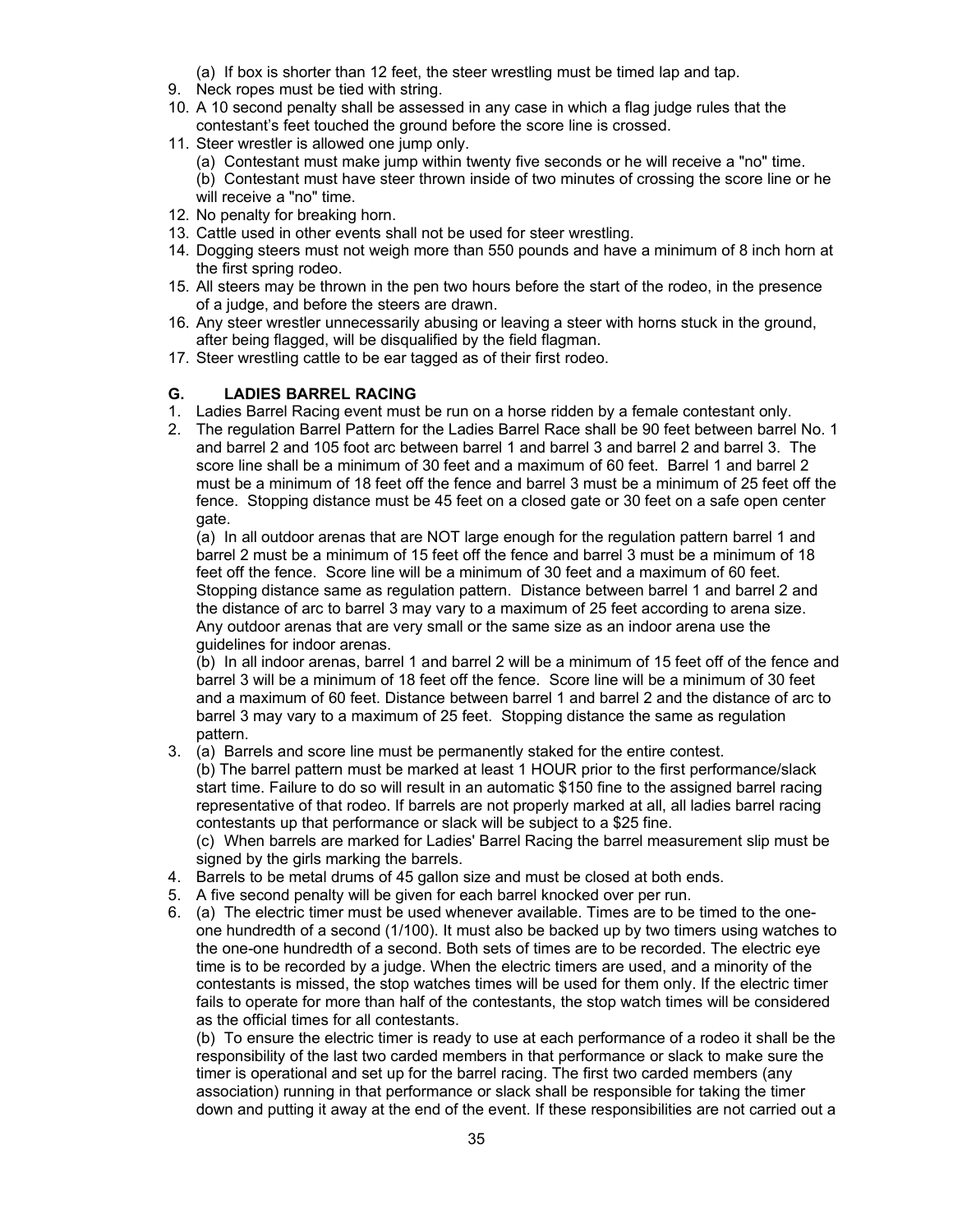minimum fine of \$50.00 dollars to a maximum of \$100.00 dollars may be levied by the CCA Board and/or judges.

- 7. Official time taken when any part of horse crosses score line start and finish.
- 8. After official racing time begins, reruns are not allowed.
- 9. Either barrel #1 or barrel #2 may be taken first, but contestant will be disqualified for not following the clover leaf pattern or for not being ready to contest when name is called.
- 10. Contestant will be ineligible from average payoff if she is absent from a run.
- 11. (a) A horse can be ridden more than once in a go round and/or performance by different girls, but a girl may only ride one horse in a go round, thereby allowing contestants to change horses between go rounds.

(b) If a contestant is injured during a competition, a substitute contestant cannot take her place.

(c) Contestants may not change order of run in a performance or slack as specified by RIDE without the approval of both judges.

- 12. Contestants may from a riding position hold barrel from falling.
- 13. Wherever arena conditions permit, contestants may come into the arena and start the race on the run or they may start from a standing position.
- 14. Arena gates are to be left open for all contestants or closed for all contestants during a race with the exception of a contestant wanting the gate closed when open for the other contestants. The decision is to be made based on arena conditions, by the Ladies Barrel Race Representative, the Stock Contractor, the Rodeo Committee and the Judge before the race starts.
- 15. The use of bats and spurs is allowed, however, excessive use of the bat prior to the race, during the race, or after the race, will mean automatic disqualification for that particular race.
- 16. The rider may use both hands on the reins or may hang onto the saddle if she desires.
- 17. All timed events must be flagged by a judge.
- 18. (a) Practice runs must be made a minimum of ten feet from barrel markers. (b) Practice runs will be not be allowed in arena one hour before rodeo time or at intermission.
- 19. If more than one barrel racer falls due to hitting cement or ice, the barrel racing will be postponed until ground conditions are fixed.

(a) In the Ladies Barrel Racing event only, if a contestant does not wish to compete due to unsafe ground conditions, contestant must get both judges to sign off thereby allowing that contestant to visible and not be fined a turn out fee.

- 20. Junior Girls Barrel Racing will be run after Ladies Barrel Racing.
- 21. Timer Charge: A one dollar per entry charge will be levied on all contestants entering Ladies Barrel Race.
- 22. Bars in alleyway of rodeo arena must be covered with a sufficient amount of dirt to allow safe running and stopping surface for barrel horses. Also, there must be a minimum height of eight feet of inside dimension from ground to first overhead bar.
- 23. A set rake draw will occur at every CCA rodeo after a maximum of every 5 runs on the ground, not on paper. The Judges & Barrel Representative of that rodeo can set the rake draw to less than 5 prior to the first performance of the rodeo based on weather and ground conditions if necessary (i.e.: the ground needs to be raked after every run to maintain safe conditions). The rake will occur based on the number of contestants that have actually ran not by the number of contestants on paper.
- 24. Rules for the Junior Girls' Barrel Racing shall be the same as those established for the Ladies' Barrel Racing.

# <span id="page-36-0"></span>**H. BREAKAWAY ROPING**

- 1. This event is open to ladies or girls ONLY of any age.
- 2. Automatic barrier will be used. All barrier and rerun rules will be the same as the tie down roping.
- 3. Length of score line will be determined by the judges, to be the same as the Tie Down Roping.
- 4. 2 judges will be used. A barrier judge and a field judge.
- 5. Bell collar catch only. Bell collar is defined as any loop passing over the calf's head and slack is drawn around the neck only. No other appendage of calf (i.e. front or hind leg, tail, etc.) can be in the loop when the rope breaks from the saddle horn. If a front or hind leg enters the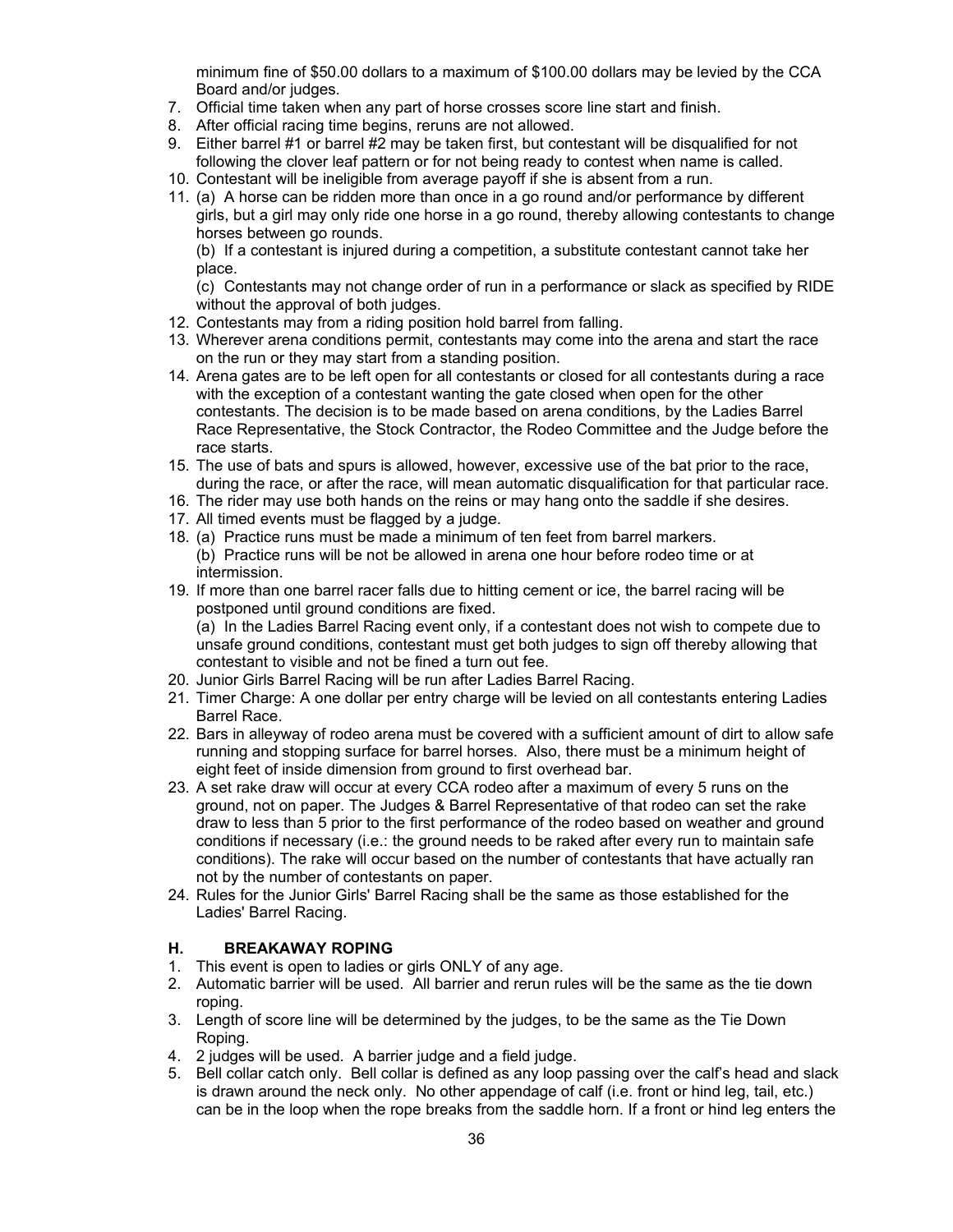loop but comes out before the rope breaks on the saddle horn it will be a legal catch. Figure 8's on the tail will be considered a no time if the rope does not come clean before the breaking off the saddle.

- 6. Only 1 loop may be carried.
- 7. Loop must be released from the contestant's hand before touching calf to be legal throw.
- 8. Ropes must be tied to the saddle horn at the VERY end of the rope. A bright colored or white cloth larger than 6" must be tied at the end of the rope.
- 9. All contestants must use the same nylon string to tie ropes to saddle horn.
- 10. Any unravelling of string will be an automatic disqualification. Judges are to check this before the run.
- 11. Contestant's horse must break the plane of the barrier before loop is released.
- 12. Open catch pen will be used. Contestant must follow calf out of the arena. Time must be taken with calf in the arena. If any part of the calf has broken the plane of the gate before rope breaks away from saddle horn it is a no time.
- 13. Field flag judge will flag the contestant when rope breaks away from the saddle horn. No time will occur if contestant breaks rope by hand or touches rope or string after the catch is completed, except if rope dallies around the saddle horn, in which case contestant can ride forward to un-dally and then stop to allow rope to break away.
- 14. Calves must be as uniform as possible.
- 15. Cattle with no horns are preferred. If they are not available then a half head catch may be allowed at the discretion of the judges prior to the first performance. 3 inch horn limit for half head.
- 16. The same animals may not be used for the Breakaway and any other timed event at the rodeo.
- 17. Calves will be numbered and drawn for.
- 18. There will be a 25 second time limit excluding barrier penalties.
- 19. The payout percentages for this event will be the same as the tie down roping.

# <span id="page-37-0"></span>**I. TEAM ROPING**

- 20. (a) Header will start from behind a barrier.
- (b) There will be a twenty five second elapsed time limit in the team roping. A whistle indicting "no time" shall be blown by the timer at the end of the twenty five second span.
- 21. (a) Arena conditions will determine score line, length of score to be set by the judges, contractor and event director or representative.

(b) Steer belongs to the roper after he/she crosses the score line, regardless of what happens, with one exception; if steer gets out of arena, flag will be dropped and the roper gets the steer back lap and tap with the time added which was taken when the steer left the arena.

- 22. Each team will be allowed a total of two throws.
- 23. Roping steer without releasing loop from hand will be considered no catch.
	- (i.) No tied ropes allowed.
- 24. (a) Time to be taken between the two flags.
	- (b) Steer must be on its feet when it is being roped by the head or heels.
	- (c) Time will be taken when steer is roped by both head and heels, with both horses in line facing steer. Heeler's rope must be dallied and tight; header may have rope in hand but does not need to have rope tight nor dallied. Header may use option to dally if he/she chooses.
- 25. The roper will not get an extra loop for a broken rope or a dropped rope. He will receive a "no time".
- 26. (a) Any changes in lists of roping order to split horses, etc., must be made before any stock for that event is loaded in chutes.
	- (b) After stock is loaded, ropers must rope in order listed.
- 27. Roping teams must be entered in both names and each contestant may only enter once.
- 28. (a) Head must be caught before heels.
	- (b) Any heel catch behind shoulders is legal if rope goes up heels.
		- (c) Only three head catches are legal:
			- (i.) Head or both horns.
			- (ii.) Half a head
			- (iii.) Around the neck
		- (d) If Hondo passes over one horn or if rope crosses itself, catch is illegal.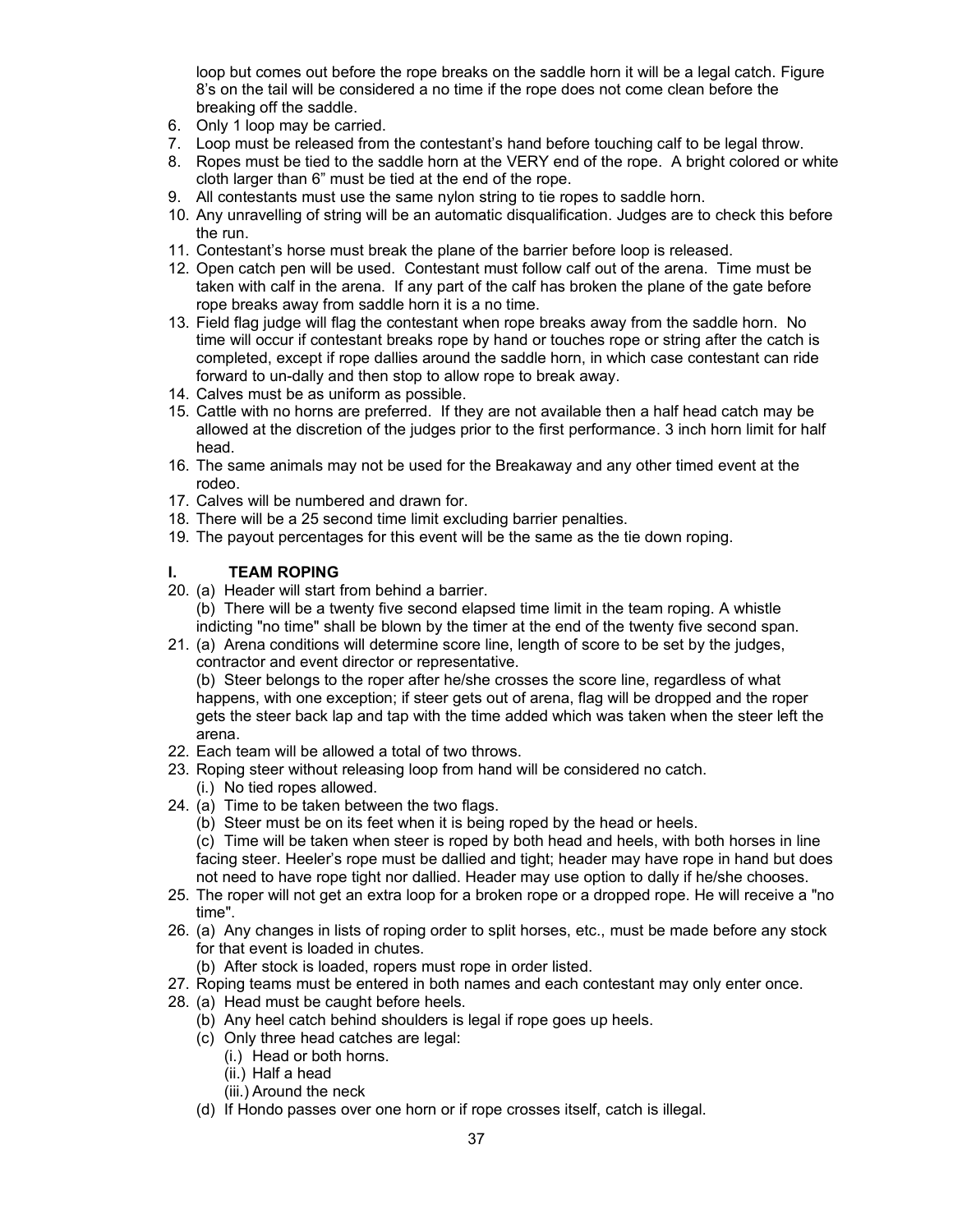- (e) A five second penalty will be assessed if only one hind foot is roped.
- (f) Catch is illegal if time is taken when horse or horses are tangled in any way with rope.

(g) If the front leg steps in headers loop it's an automatic flag out/no time, even if it comes out.

(h) The head rope cannot make contact with the animal prior to the neck rope being released. If the head rope makes contact with the animal prior to the neck rope being released, a no time should be recorded.

- 29. Any question as to catches in this contest will be decided by the judges. If a field judge tells the header to hold the animal, so the field judge may inspect the head catch, and the header does not do so, the team may receive a "no-time"
- 30. Steers used in the team roping must be horned cattle, with the use of attachable, artificial horns to be permitted. If the artificial horns come off, the team ropers will get that same steer back.

(a) Team roping cattle cannot be used for any other event.

- 31. The header must change the direction of the steer before the heeler can throw his rope. (a) Direction of animals hips must be changed before heel rope is thrown.
- 32. If you enter a rodeo in the team roping as a header or heeler you rope as that. If not you will be disqualified. If your partner medicals or turns out, you rope as you are entered if you pick up another partner.

# **J. JUNIOR STEER RIDING**

- 1. Riding to be done with one (1) or two (2) hands and loose rope, with or without hand-hold; no knots or hitches to prevent rope from falling off steer when rider leaves it. Rope must have bell; no bell, no marking. Bell must be under belly of steer.
	- a. If a contestant starts with one (1) hand they must finish with one (1). If they start with two (2) they may change to one (1), but then rides under the one (1) hand rule.
- 2. It is mandatory for steer riders to wear a protective vest and a CSA-approved helmet and face mask while competing in the steer riding.
- 3. No more than two (2) people may help pull a contestant's rope. Rope may be pulled from either side.
- 4. Steer will be ridden eight (8) seconds; time to start when animal's inside front shoulder passes the plane of the chute. If rider makes qualified ride with any part of rope in riding hand, they are to be marked.
- 5. Rider will be disqualified for any of the following offences: being bucked off; touching animal with free hand; using sharp spurs; or fouling animal by holding gate. Contestant touching the animal with head is a disqualification as well.
- 6. If a qualified ride is made until the flank comes off, a re-ride shall be optional, but not need to be on the same animal.
- 7. No bulls shall be used in the event. Suitable cattle must be steers, heifers or small cows. If suitable cattle are not available, the event will be cancelled. If a steer riding is held at an Association approved rodeo, the event must fall under the guidelines of the Association.
- 8. a. All cattle must be pre-conditioned, meaning cattle should be familiar with bucking chutes and leave arena in appropriate manner.
	- b. All cattle shall be preapproved by Bull Riding director and/or Board of Directors.
	- c. Draw will be made prior to Rodeo performance. Judges must inspect cattle prior to draw.

# <span id="page-38-1"></span>**SECTION XX AGREEMENTS**

The Canadian Cowboys' Association has agreements with the Canadian Professional Rodeo Association, the Chinook Rodeo Association, the Foothills Cowboys' Association, the Interior Rodeo Association, the Lakeland Rodeo Association, the Manitoba Rodeo Cowboys' Association, the Alberta High School Rodeo Association and the Northern Rodeo Association whereby they honor each other's suspended lists.

# <span id="page-38-0"></span>**SECTION XXI TELEVISION RIGHTS**

The Canadian Cowboys' Association retains all rights in and to the filming, taping, radio or television broadcasting or reproduction in any manner or form of any of its approved rodeos or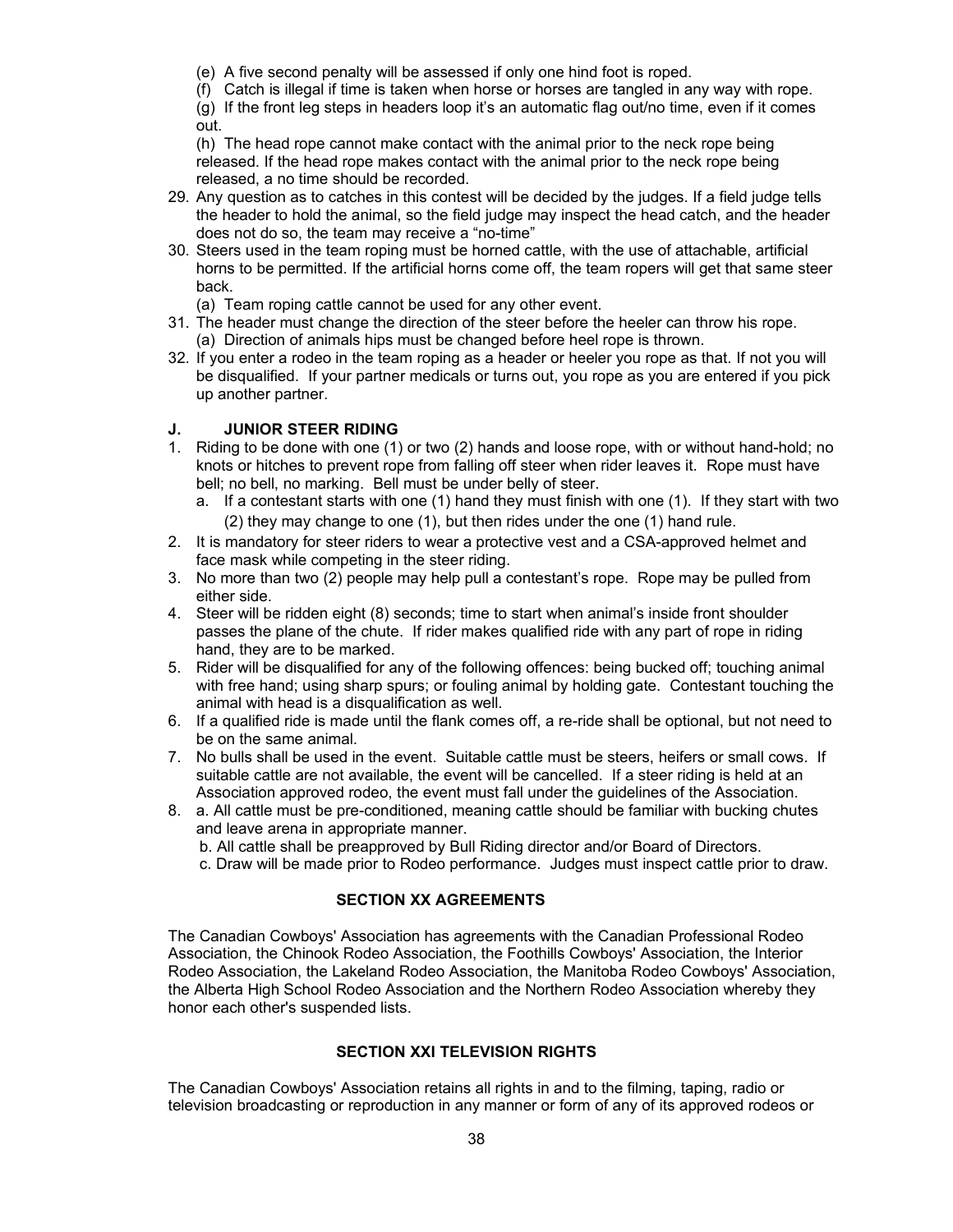any part thereof. All proposals for filming or television of sanctioned rodeos, including local, cable or educational television must be cleared through the head office of the CCA 30 days prior to the first performance of the specific rodeo. Legitimate news coverage exempted.

#### <span id="page-39-4"></span>**SECTION XXII – SPECIAL EVENTS**

#### <span id="page-39-3"></span>**A. General**

1. A special event is defined as any production sanctioned by the CCA that does not have all eight major rodeo events featured in the production.

2. All special events will comply with existing rule book unless otherwise stated here in this section.

3. There shall be two distinct seasons that will apply to these special events. Each season will have different rules as per below. Winter season will begin the day following the regular season (as passed by the Board) to May 31 and Summer season will begin June 1 and end on the last day of the regular season (as passed by the Board).

4. All special events must first be approved by the Approval Committee then submitted for approval by the Executive Committee.

#### <span id="page-39-2"></span>**B. Contestants**

1. All contestants at any CCA sanctioned special event must be full carded members of the

2. All money won at the special events will count towards the yearend standings as well as towards finals top ten qualification. The money won at special events will not count towards the CCA High Point or All Around Yearend Championships.

3. Special event contestant minimums will remain consistent with existing rule Section XIII, B,

4. Special events will seed a minimum of 60% from CCA standings at time of entry unless otherwise specified by the Board.

5. All specifications of contestant limits and entry information must be on the approval form. The Board reserves the right to approve or not approve any or all specifications on the approval form.

#### <span id="page-39-1"></span>**C. Contractors and Contract Personnel**

- 1. Only approved, fully carded contractors can produce a sanctioned special event.
- 2. Section I, A.3 and A.4 of CCA rule book will apply to every sanctioned event.
- 3. Special events will not count towards the eligibility criteria for stock contractor membership.

4. Special events will use carded judges, secretaries, and timers. All personnel will provide card numbers and signatures back to the office for verification for dollars to count towards CCA standings.

5. Each contractor must generate a list of approved stock for use at special events.

(a) The event director is responsible to ensure that the approved stock list remains current for each contractor.

(b) Prior to approval being granted, the stock contractor must produce a list of stock intended for use at each special event.

(c) Substitutions to this list must be approved by the event director and such approval must be signed, documented and filed with the CCA office. Failure to comply with this will result in a minimum fine of \$500.00 per infraction to be paid in full prior to the contractor producing their next sanctioned event.

(d) If the Special event is put on by a full carded stock contractor the stock trips will count towards the CCA Finals qualification.

#### <span id="page-39-0"></span>**D. Production**

1. Special events will be allowed to be produced in conjunction with existing CCA rodeos, subject to Board approval. The minimum prize money must equal the purse for that event at that rodeo. There will be a maximum of ten (10) special events during rodeo season.

- 2. Prize monies for special events independent of existing rodeos shall be as follows:
	- (a) Summer series events must have a minimum total combined added money of \$4500.00.
	- (b) Winter series events must have a minimum total combined added money of \$1000.00.

(c) Payoff shall be in accordance with existing rules unless otherwise approved by the Board. Any special event wishing to deviate from the existing rules for payoff must submit proposal for approval by the Board.

- 3. Number of events approved during the summer season shall not exceed ten.
- 4. There shall be no limit on the number of events approved during the winter season.